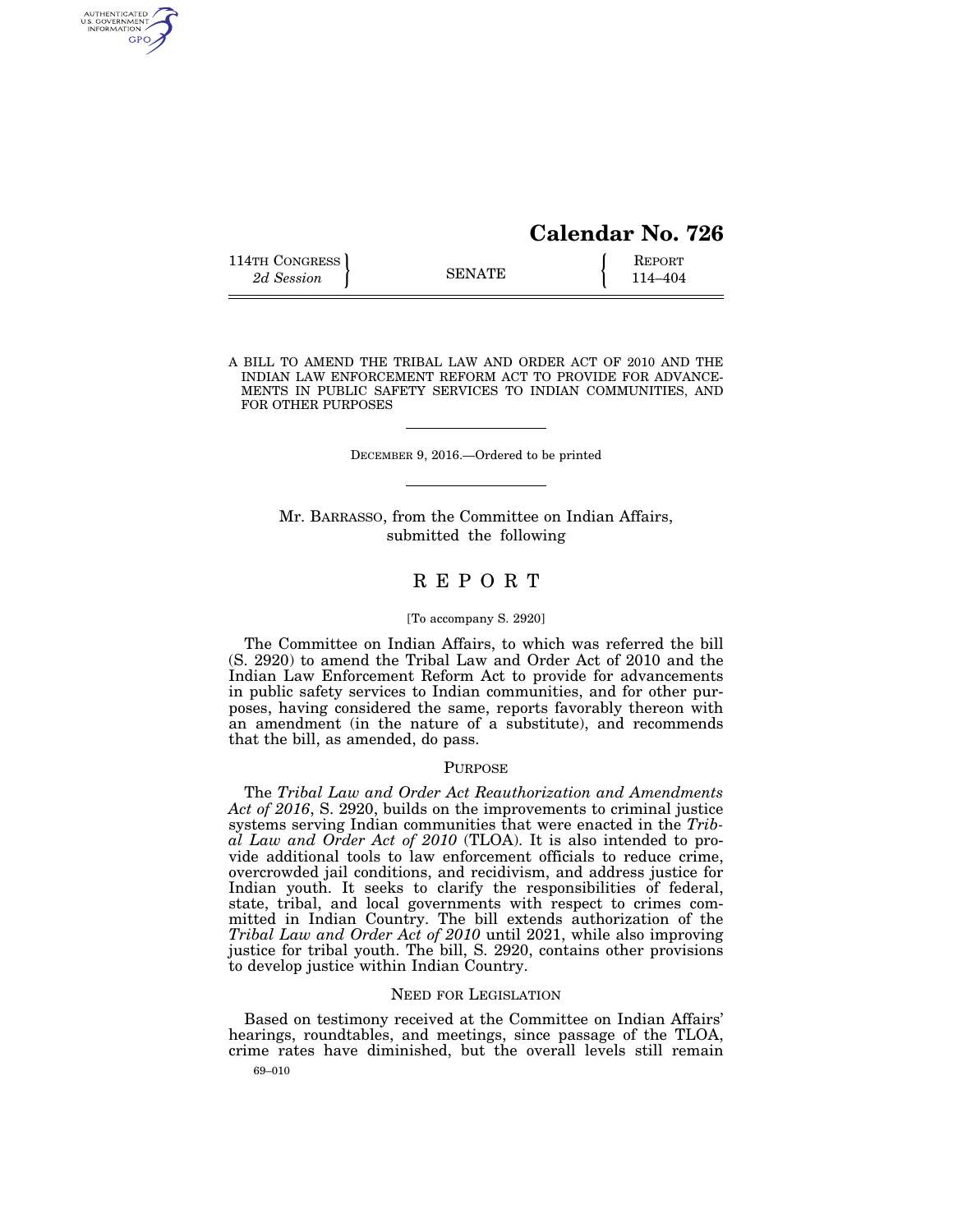high on some Indian reservations. Continued enhancements for public safety are necessary to provide additional tools to law enforcement officials, reduce crime and overcrowded jail conditions, reduce recidivism, and address justice for Indian youth.

#### **BACKGROUND**

The TLOA was introduced on April 2, 2009 in the 111th Congress. It was incorporated into the bill H.R. 725, the *Indian Arts and Crafts Act Amendments* (which had passed the House of Representatives on January 19, 2010 and was pending in the Senate). On June 23, 2010, H.R. 725, as amended, passed the Senate. The amended bill, H.R. 725 was passed by the House of Representatives on July 21, 2010 and became Public Law No. 111–211 on July 29, 2010.

This law is a comprehensive approach to improving the efficiency and effectiveness of criminal justice systems in Indian Country. It reflected the efforts of Congress and Indian tribes to develop legislation toward these goals.<sup>1</sup>

The purpose was to increase the capacity of tribal governments and their law enforcement agencies to better coordinate among Federal and state agencies and to better manage public safety concerns in Indian Country.

The intent of the TLOA was aimed at reducing violent crime, combating sexual and domestic violence against American Indian and Alaska Native women, reducing drug trafficking, reducing rates of drug and alcohol addiction, and standardizing interagency sharing of information among Federal, state, and tribal stakeholders. It also encouraged the hiring, training, and support of more law enforcement officers, whether tribal or Federal, to assist in preventing and addressing unacceptably high rates of crimes in Indian communities.

Since the enactment of TLOA, the Committee has held two hearings on the implementation of the TLOA.2 While some reductions in crimes have occurred, the levels still remain high as reflected in the following chart (based on information from the Department of Justice Bureau of Statistics.3

|                                       | 2010<br>143 Tribes | 2013<br>158 Tribes |
|---------------------------------------|--------------------|--------------------|
| Violent: $4$                          |                    |                    |
| Murder and non-negligent manslaughter | 133                |                    |
|                                       | 852                | 812                |
|                                       | 280                | 309                |
|                                       | 4.267              | 4.200              |

<sup>1</sup> See also S. Rep. No. 111–93, at 4 (2009).<br><sup>2</sup> Tribal Law and Order Act One Year Later: Have We Improved Public Safety and Justice Throughout Indian Country? Hearing Before the S. Comm. on Indian Affairs, 112th Cong.<br>(

Justice (2012), at 5. *Tribal Crime Data Collection Activities, 2015*. Bureau of Justice Statistics, Department of Justice (2015), at 8 and 12. The number of tribal law enforcement agencies reporting to the Uniform Crime Reporting Program in 2010 was 143 and in 2013, the figure rose<br>to 158. Steven Perry, *Tribal Crime Data Collection Activities, 2015.* Bureau of Justice Statistics,<br>Department of Justice (2015),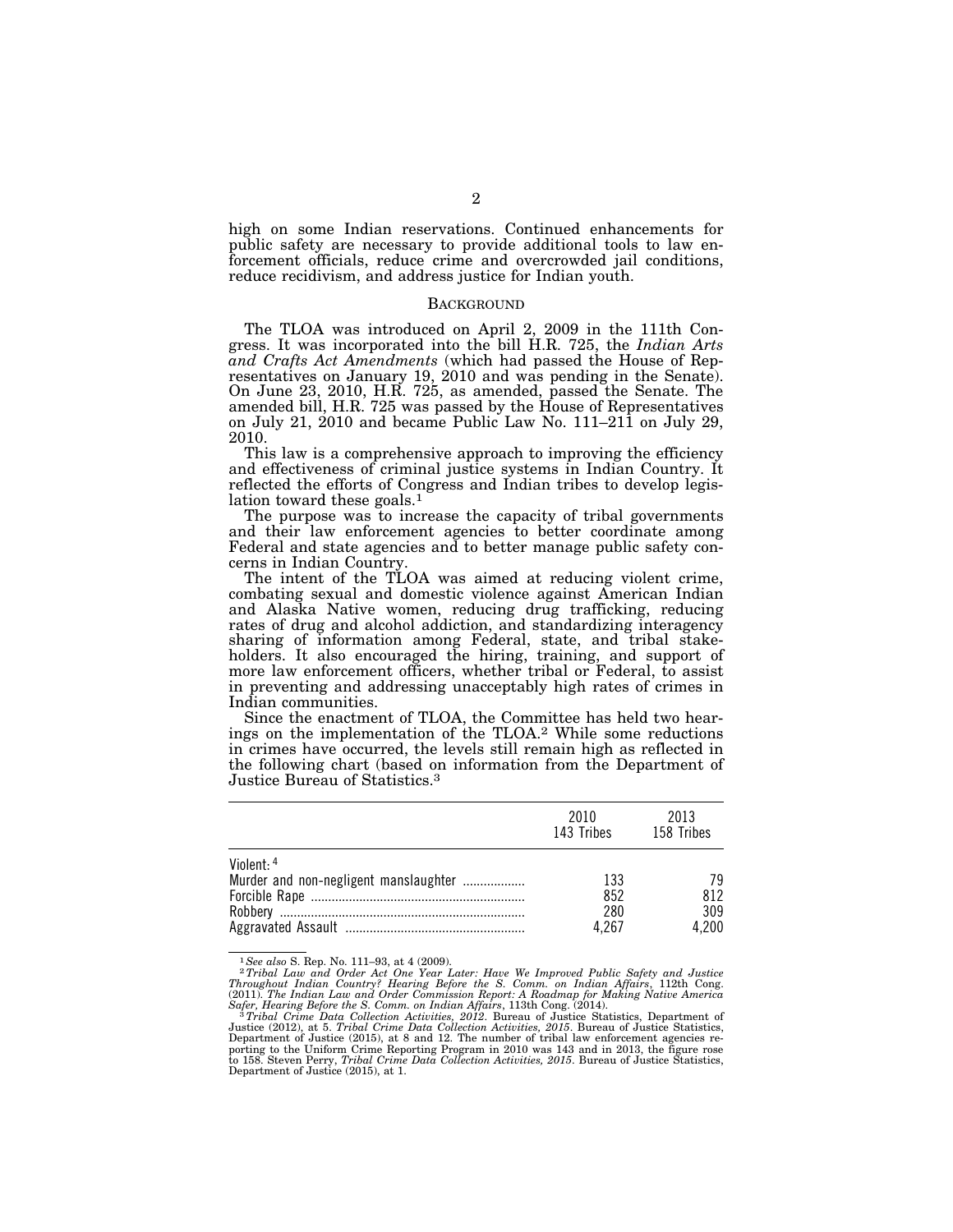| 2010<br>143 Tribes 158 Tribes   | 2013                            |
|---------------------------------|---------------------------------|
| 4.990<br>10,495<br>2.228<br>R1R | 5,461<br>14,643<br>2,816<br>801 |

The TLOA required the following key reports:

• Tribal Court Sentencing Guidelines and Process, which was completed by the Bureau of Indian Affairs (BIA) in 2011; • Long Term Plan to Build and Enhance Tribal Justice Sys-

tems from the Department of Justice (DOJ) and the Department of the Interior, which was completed in August, 2011;

• Tribal Prisoner Pilot Program Progress from the DOJ, which was completed in 2014;

• Annual Crime Statistics Report by the Bureau of Justice Statistics (BJS);

• Annual Report on the Bureau of Indian Affairs Office of Justice Services spending and unmet needs;

• Annual Indian Country Investigations and Prosecutions reported by the United States Attorney General; and

• The Indian Health Service capability to collect and secure domestic and sexual assault evidence, which was completed by the Government Accountability Office in 2012.

#### *Tribal Law and Order Act: Long Term Plan to Build and Enhance Tribal Justice Systems*

The report for the *Tribal Law and Order Act: Long Term Plan to Build and Enhance Tribal Justice Systems* was intended to provide information on alternatives to incarceration for jails and other public safety buildings. The major focus was to critically assess and improve tribal public safety infrastructure and institutional methods to develop alternatives to incarceration.

From this report, both the Departments of Justice and the Bureau of Indian Affairs have engaged in additional actions or studies regarding incarceration and alternatives. For example, the Bureau of Justice Assistance (BJA) completed a study of strategies to validate an offender risk assessment tool called *Level of Service Inventory-Revised (LSI–R)* for use in tribal justice systems.5

Tribal leaders have encouraged establishing culturally sensitive alternatives to incarceration. These types of alternatives would

<sup>&</sup>lt;sup>4</sup> The U.S. Attorneys' Offices data for CY 2011 indicate that just under 37 percent  $(1,041)$  of all Indian Country submissions for prosecution  $(2,840)$  were declined by the U.S. Attorneys' Offices. U.S. Department of J partment of Justice (2012), at 5. The data for CY 2013 show that 34% (853) of all Indian Coun-<br>try submissions for prosecution (2,542) were declined for prosecution. According to the Federal<br>Bureau of Investigation reports because no evidence could be found regarding foul play. *U.S. Department of Justice Indian*<br>Country Investigations and Prosecutions, 2013. Department of Justice (2013) at 7.<br><sup>5</sup> An LSI–R identifies problem areas in an off

vism. Evidence-based practices to reduce recidivism stress the importance of assessing the indi-<br>vidual on risk, needs, and responsivity of the offender to rehabilitation practices, as a result the<br>LSI–R for Tribal justice Justice Institute, Implementing Evidence-Based Practice in Community Corrections: The Prin-ciples of Effective Intervention. Boston, MA: Crime and Justice Institute and U.S. Department of Justice (2004).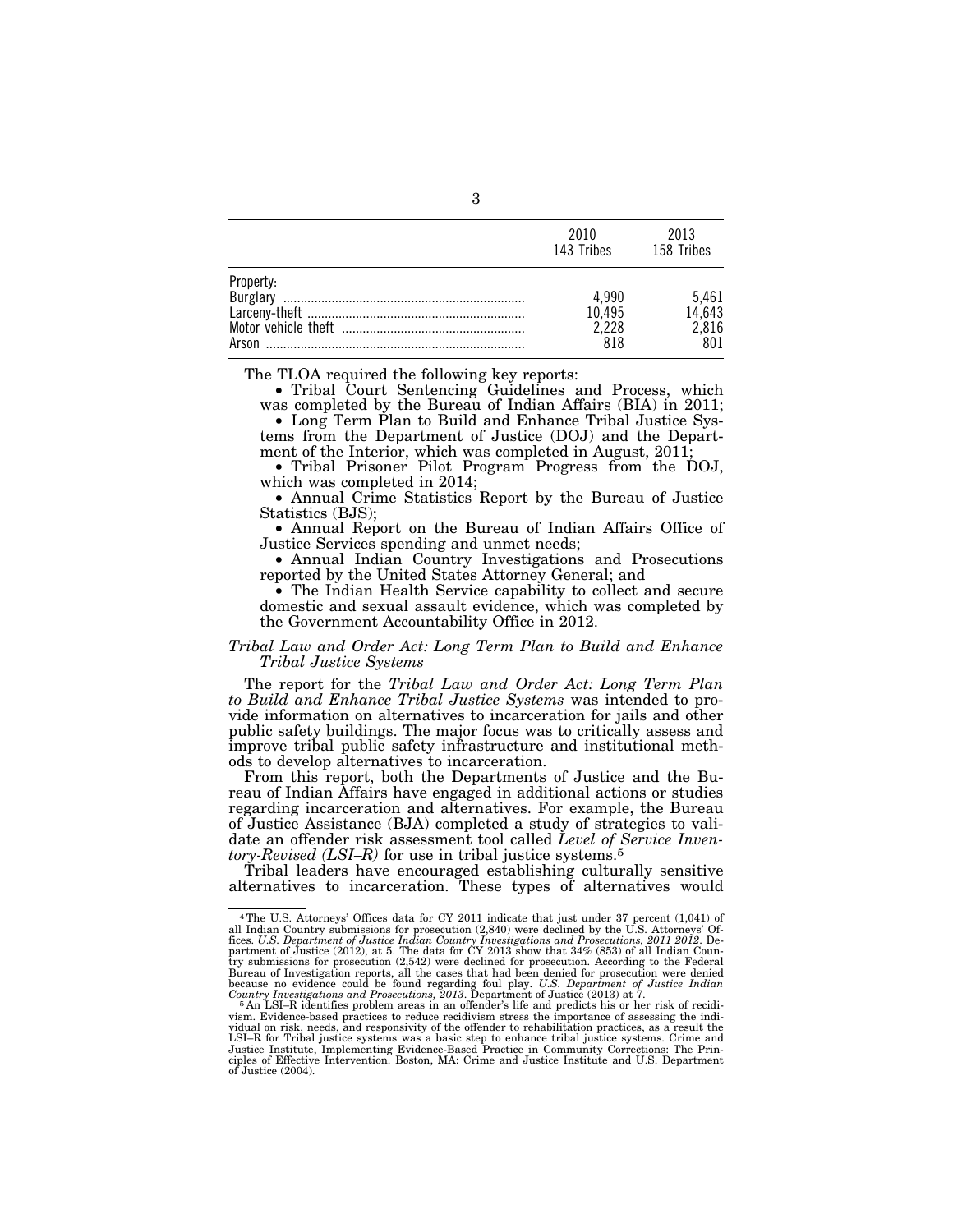allow offenders to remain close to their Native communities and focus on treating the root cause of criminal behavior with an emphasis on rehabilitation rather than retribution. As a result, tribes may now use the Department of Justice funding for electronic alcohol/offender monitoring devices and related equipment as an alternative to incarceration. The Department of Justice has also provided training and capacity building for tribes to implement and develop these intervention efforts.6

The Committee recognized in the TLOA and in S. 2920 that these alternatives must be combined with active prevention efforts to begin addressing the crime rates in Indian communities. To that end, various approaches are being undertaken to reduce recidivism and encouraged in the bill. For example, one such approach is based on early crime prevention efforts through school and summer programs for Native youth and data-driven research on key trends in tribal jail populations. While these types of programs hold promise, the continuing efforts need to be assessed for long-term benefits.

#### *U.S. Department of Justice: Indian Country Investigations and Prosecutions—2014*

Section 212(B) of the Tribal Law and Order Act of 2010 (TLOA) requires the Federal Bureau of Investigation (FBI) and the Attorney General to submit an annual report to Congress on investigations and prosecutions that were terminated or declined in Indian Country. The latest report from 2014 outlines the following information: types of crimes alleged; status of accused as Indian or non-Indian; status of victim as Indian or non-Indian; reason for deciding against referring the investigation for prosecution by the FBI or the reason for deciding to decline or terminate the prosecution.

In FY 2014, the FBI closed 2,064 Indian Country cases—a margin increase of 7 cases from FY 2013.7 The most common reason noted for case closure was that the investigation concluded no Federal crime had occurred. Most notably, the report also highlighted the difficulties in prosecuting sex crimes in Indian Country.8

The FBI does not solicit or integrate information from the Bureau of Indian Affairs or tribal governments for this report. As a result, the total numbers in the report would not include many of the misdemeanor crimes still occurring in Indian Country 9 and impacting recidivism which still remains high in Indian communities.<sup>10</sup>

# *Tribal Law and Order Act Report on Enhanced Tribal-Court Sentencing Authority*

Section 234(B) of the TLOA requires the Attorney General and the Secretary of the Interior, no later than 4 years, to submit a report to Congress on the effectiveness of enhanced tribal court sen-

<sup>6</sup>*https://www.bja.gov/Publications/TLOA-TJP-Webinar-Summary.pdf*, 2 (last reviewed De-

cember, 2016). 7 *U.S. Department of Justice Indian Country Investigations and Prosecutions, 2013.* Depart-<br>ment of Justice (2013) at 11.

ment of Justice (2013) at 11.<br><sup>8</sup>These problems stem from several challenges: long distances and economic burdens in travel-<br>ling to medical facilities for forensic evidence capture as well as cultural barriers to corrobo*tions, 2014.* Department of Justice (2014) at 36.  $9Id$ ., at 11.  $10Id$ , at 2.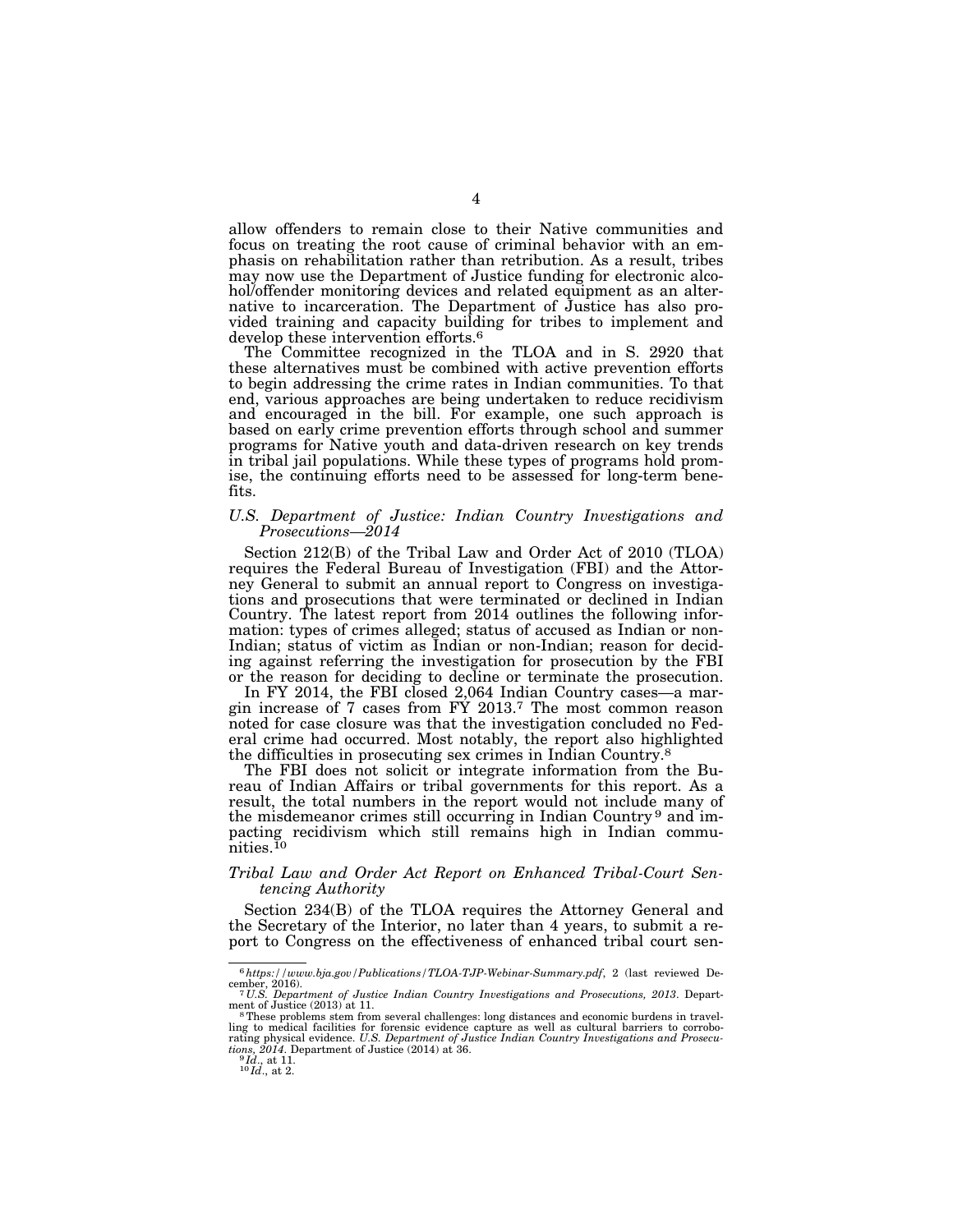tencing authority in curtailing violence and improving the administration of justice on Indian lands. In addition, the report is to include further guidance on the enhanced authority at the levels provided by TLOA.<sup>11</sup>

As of January 2015, only nine tribes are exercising the enhanced sentencing provisions of TLOA.<sup>12</sup> However, several others were in the process of gaining enhanced sentencing authority.

#### *Tribal Prisoner Pilot Program*

From November, 2010 to November, 2014, the Bureau of Prisons (BOP) received requests for six tribal inmates from three Indian nations to participate in the prisoner pilot program under TLOA. In this pilot program, Indian prisoners sentenced by tribal courts for violent offenses may be accepted by and housed within the BOP facilities. According to the BOP, all six offenders were accepted and transferred to appropriate Federal facilities.

The information in the report indicated that an extension of this program would continue to assist in reducing overcrowding within tribal jails. However, an assessment of the services available to those prisoners and the effectiveness of those services are needed as part of any program extension.

# *U.S. Department of Justice: Tribal Crime Data Collection Activities, 2015*

Section 251(g) of the TLOA requires the Bureau of Justice Services (BJS) to annually report on data collected relating to crimes in Indian Country and to support tribal participation in national records and information systems as described in the TLOA. The ability to access and comprehend data of tribal crimes has advanced as more tribal law enforcement agencies have participated in the FBI's Uniform Crime Reporting Program—increasing from only 12 tribes in 2008 to 158 in 2014.

The report indicated a 3.3 percent decrease in total inmates in Indian Country jails from 2012 to 2013 midyear totals. The number of jails or detention centers being utilized in Indian Country has increased by 16 percent, from 68 facilities in 2004 to 79 in 2014.13

Within other state and local jails, over the same period, there were about 10,400 American Indian and Alaska Native inmates— 1.4% of total inmate jail populations. Most American Indian and Alaska Native inmates were located in the western states.

The BIA and the Department of Justice have provided training to and improved the data collection and sharing systems for tribal justice officials.14 Preliminary information from Indian tribes and the agencies indicate that these improved systems appear to hold promising benefits for public safety. The bill, S. 2920, provides for improving the data collection and sharing systems.

<sup>&</sup>lt;sup>11</sup>Tribal Law and Order Act Report on Enhanced Tribal-Court Sentencing Authority, Department of Justice, at 6. 12 Christian Folsom-Smith, *Enhanced Sentencing in Tribal Courts*, The National Tribal Justice

Center, (2015) at 8.<br><sup>13</sup> Steven W. Perry, Tribal Crime Collection, Bureau of Justice Statistics, Department of Jus-

tice (2015) at 4.<br><sup>14</sup>The Department of Justice established the tribal access to criminal databases on a pilot<br>basis. *See http://www.justice.gov/tribal/tribal-access-program-tap* (last reviewed December 1, 2015). The Department Budget Request for FY 2016 had proposed changes to the Working Cap-ital Fund in its Justice Management Division to allow tribes to reimburse the fund for expenses related to law enforcement databases.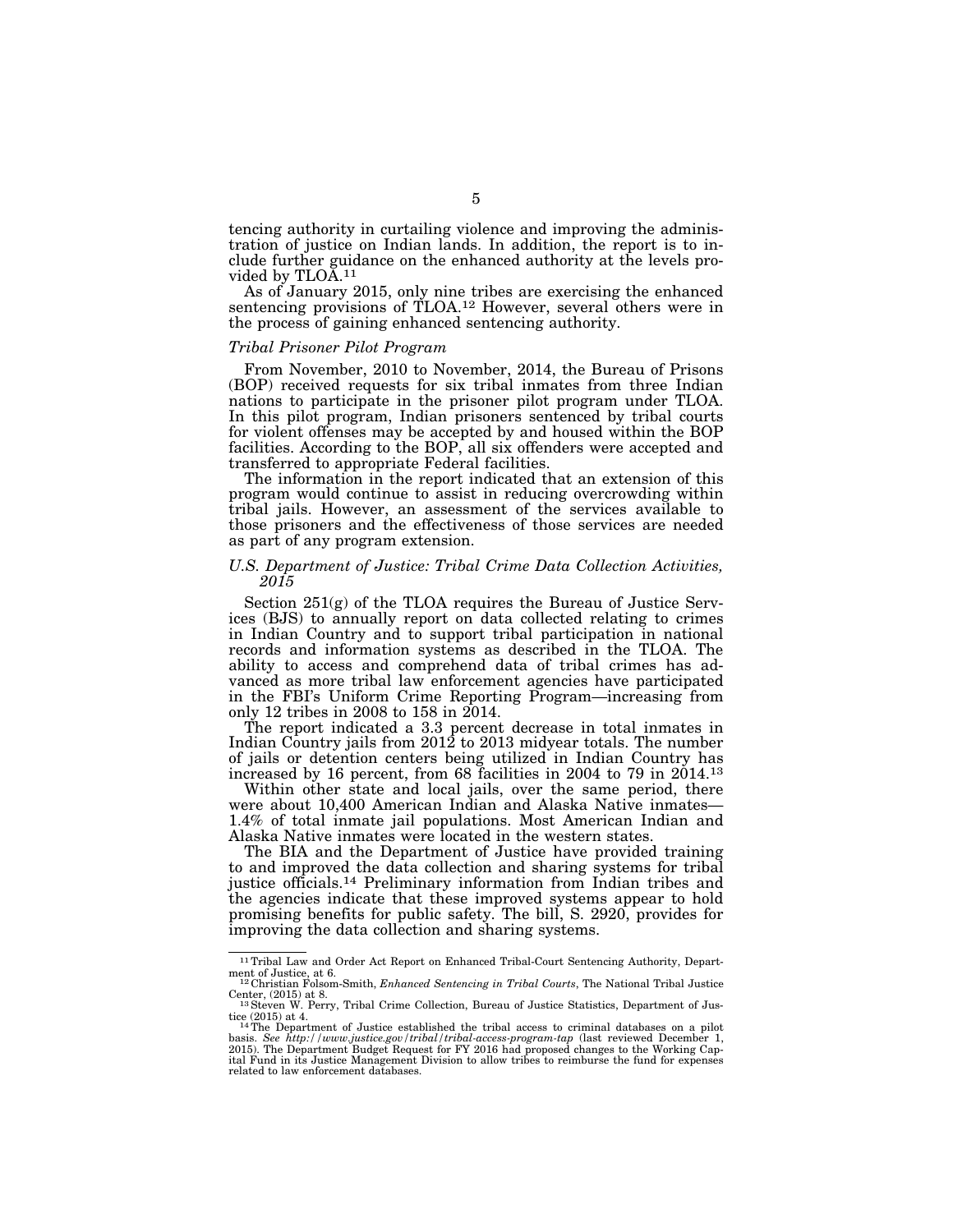### *Indian Health Service: Continued efforts needed to help strengthen response to sexual assaults and domestic violence*

Section 266(b) of the TLOA requires, no later than one year after enactment of the Act, the Comptroller General report to the Committee on Indian Affairs of the Senate and the Committee on Natural Resources of the House of Representatives on certain capabilities of the Indian Health Service. This report would describe the results from the study of Indian Health Service's (IHS) capabilities for post-exams and collections in remote Indian reservations and Alaska Native villages concerning sexual assaults and domestic violence incidence for criminal prosecution.

The report concluded that the ability of IHS hospitals to collect and preserve medical forensic evidence in cases of sexual assault and domestic violence from patients varies from hospital to hospital. Of the 45 hospitals in the IHS network, 26 reported they are able to perform medical forensic exams on site for victims of sexual assault, and the remaining 19 hospitals choose to refer sexual assault victims to other facilities.<sup>15</sup>

Before March 2011, the IHS did not have an agency wide standardized plan on how to issue these services. Purportedly, the agency is now making progress to improve their capacity for these services by completing a network wide standard. According to the IHS, systemic issues such as funding for appropriate training and equipment, distances to rural communities on reservations, staff burnout, and high turnover are challenges to the long term viability of this type of care in many hospitals.

In addition, the GAO report highlighted the inability of IHS to keep records on the frequency of forensic exams and how many staffers within the agency have the appropriate training or certification. The GAO further found that ''the March 2011 sexual assault policy does not address how its hospitals should respond in cases of discrete domestic violence without a sexual component or in cases of child sexual abuse."<sup>16</sup>

### *Community Oriented Policing Services grants*

Other reports regarding public safety in Indian Country have provided additional information for consideration in the development of S. 2920. For example, Section 243 of the TLOA requires the Attorney General to provide a report to Congress describing the extent and effectiveness of the Community Oriented Policing Services (COPS) grants in Indian communities. The COPS grants in Indian Country focus primarily on activities for combating drugs, offering support to mental health, and increasing the capacity of the tribal justice system overall. The report provides data on grant programs that assist Indian tribes through grant programs, training, and technical assistance.

From 1994 to 2009, COPS grants were awarded to over 2,000 tribal grant recipients of Indian tribes and tribal organizations totaling more than \$400 million. In FY 2010, the last year data is available in the report, \$48.6 million in grants were awarded to 141 entities. However, the majority of FY 2010 funds were used for

<sup>15</sup> U.S. Gov't Accountability Office, GAO–12–29, Indian Health Service: Continued Efforts Needed to Help Strengthen Response to Sexual Assaults and Domestic Violence 2 (2011). 16 *Id*. at 47.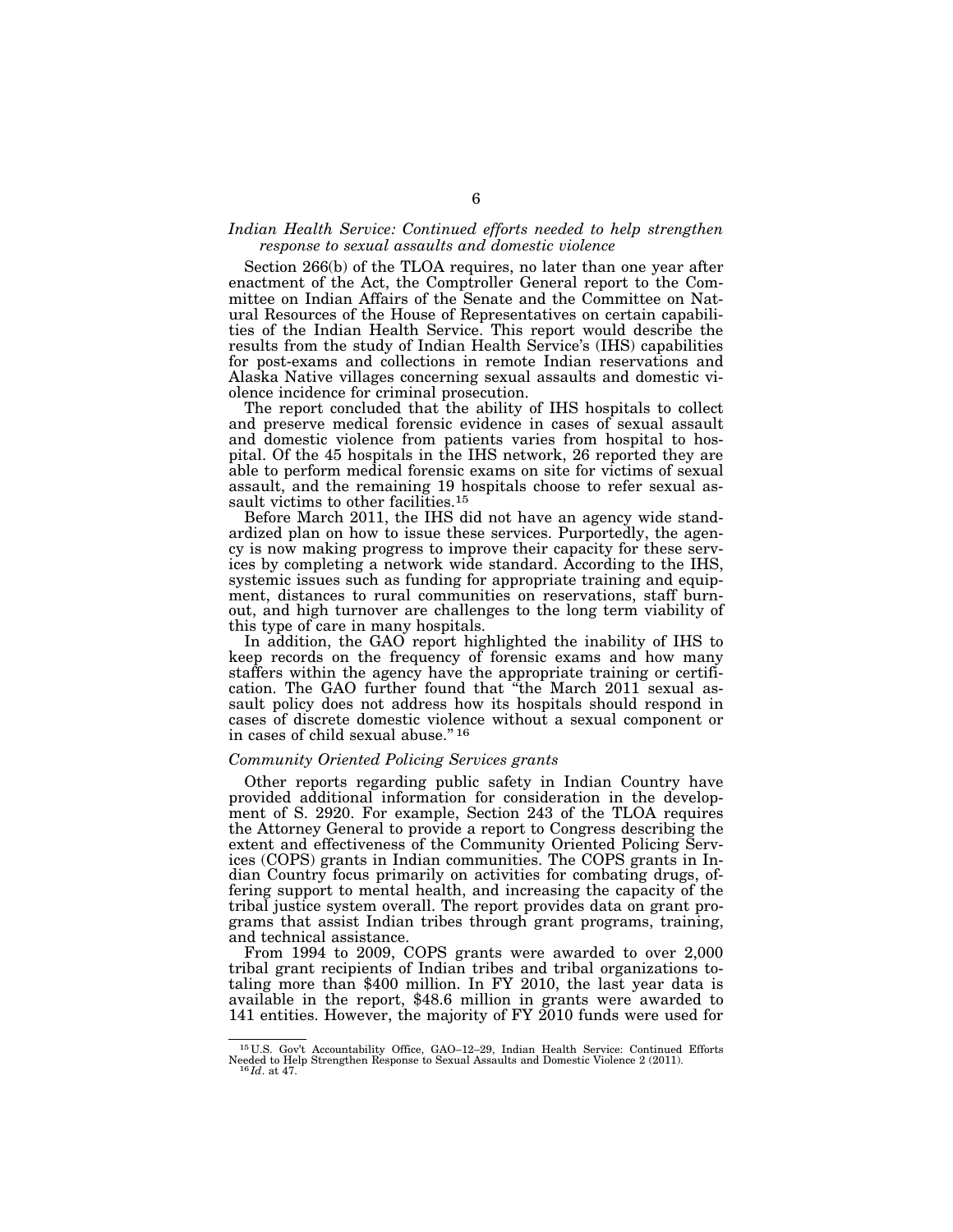non-officer related expenditures since only 23 officers were funded through COPS.

The purposes of the grants continue to serve much needed areas of public safety such as combatting drug abuse. Better data systems, developed in part by the provisions relating to data collection and sharing system improvements in S. 2920, would be useful in evaluating the effectiveness of these grants.

# *Indian Law and Order Commission*

The Indian Law and Order Commission was authorized by the TLOA in 2010. The Commission began its work in late Summer, 2011 and issued its final report entitled ''A Roadmap for Making Native America Safer'' on November 12, 2013.

The Commission was required to examine—

• Jurisdiction;

• Tribal and Federal incarceration systems;

• Tribal and Federal juvenile justice systems;

• The impact of the Indian Civil Rights Act of 1968; and

• Other subjects relevant to achieving the purposes of the TLOA.

The Commission was required to develop recommendations on necessary modifications and improvements to justice systems at the tribal, Federal, and state levels to—

• Simplify jurisdiction in Indian Country;

• Improve juvenile justice services and programs;

• Adjust tribal penal authority, including detention alternatives;

• Enhance the use of Federal magistrates in Indian Country;

• Change the tribal and Federal detention systems;

• Address other issues that would reduce crime in Indian Country.

Most disturbing about this report is the Commission's findings that Native American youth are overrepresented in both Federal and state juvenile justice systems and receive harsher sentences. The Commission reported that, in the Federal system, there is no special juvenile division, *i.e.*, no special juvenile court judges, probation system, and no juvenile detention, diversion, or rehabilitation facilities. Generally, there is no requirement that an incarcerated Indian child's tribe be contacted for services or any other reason.

The Commission recommended that tribes be allowed to opt-out of the Federal juvenile justice system or have a right to consent before the U.S. Attorney files charges against an Indian child. The Commission recommended that the funding structures for Native youth be reorganized to a block grant, rather than burdensome grant programs.

The Commission recommended that Federal and state systems maintain proper records of tribal youth in their custody and a single Federal agency should coordinate data, needs, and make recommendations for Native youth. The Commission also recommended better cooperation between the governments and within the governments on the care and services for the Native youth in the juvenile justice systems.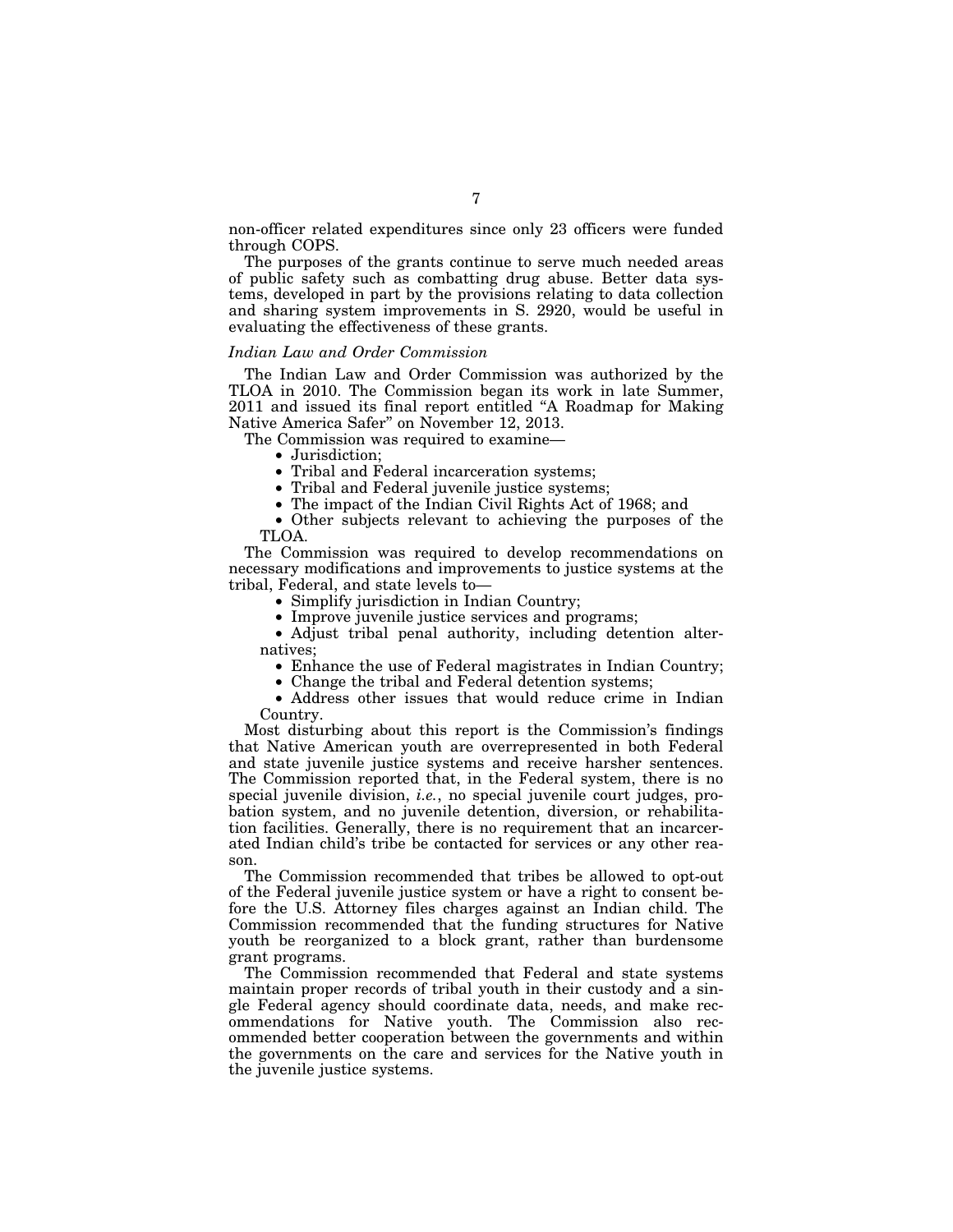#### THE TRIBAL LAW AND ORDER REAUTHORIZATION ACT

To continue the public safety improvements facilitated by the TLOA, Senator Barrasso and Senator McCain, introduced S. 2920, *Tribal Law and Order Reauthorization and Amendments Act of 2016* on May 11, 2016. The bill aims to reauthorize the provisions within TLOA from FY 2017 to FY 2021 and to secure improvements related to interagency coordination and information sharing. It requires additional measures for timely reporting by the BIA, the DOJ, and the DOI concerning the reports outlined in TLOA.

# *Principles*

The bill, S. 2920, is built upon the fundamental principles of reducing recidivism and improving justice for Indian youth, among others. In 2014, according to the Department of Justice, the expected average length of stay in an Indian Country jail was about six days. However, these jails are primarily designed for short term stays and many do not provide treatment services. If successful, preventing recidivism in a Native community can reduce a host of costs (financial and otherwise) as well as federal and tribal transportation costs. Cost reduction is only one benefit of reducing recidivism.

In nearly every Committee hearing on public safety-related matters, the Committee received testimony that drug and alcohol abuse were contributing factors in most nearly every crime committed in Indian communities. Clearly, reducing recidivism would require significant efforts in addressing drug and alcohol abuse. To that end, S. 2920 is intended to require more efforts, coordination, and participation from the Department of Health and Human Services' agencies in addressing such substance abuse and recidivism.17

# *Improving justice for Indian youth*

The TLOA contained important requirements to improve justice for Indian youth such as the development of a long-term plan for the construction, renovation, and operation of Indian juvenile detention and treatment centers and alternatives to detention for juvenile offenders and the expansion of certain grant funding to be used for Indian youth judicial-related services including public defenders, appointed defense counsel, guardians ad litem, and courtappointed advocates for juveniles.

On July 15, 2015, the Committee held a hearing on *Juvenile Justice in Indian Country: Challenges and Promising Strategies*. This hearing highlighted several recommendations for improving justice for Indian youth.

The Commission report and the Attorney General's Advisory Committee on American Indian/Alaska Native Children Exposed to Violence report both found that Indian children are exposed to higher rates of violence than other children.<sup>18</sup> The unacceptably disproportionate rate of incarceration of Indian youth is com-

<sup>&</sup>lt;sup>17</sup>This requirement is consistent with the recommendations that were highlighted in testi-<br>mony before the Committee during the hearing on juvenile justice. *See Juvenile Justice in Indian Country: Challenges and Promising Strategies, Hearing Before the S.Comm. on Ind. Affairs*, 114th Cong. (2015).<br>
<sup>18</sup>*See* Attorney General's Advisory Committee on American Indian/Alaska Native Children<sup>18</sup>*See* Attor

Exposed to Violence: Ending Violence So Children Can Thrive, Department of Justice (2014);<br>See also Addie Rolnick, U*ntangling the Web: Juvenile Justice in Indian Country* (2016). 19<br>N.Y.U. J. Legis. & Pub. Pol'y 49, (2016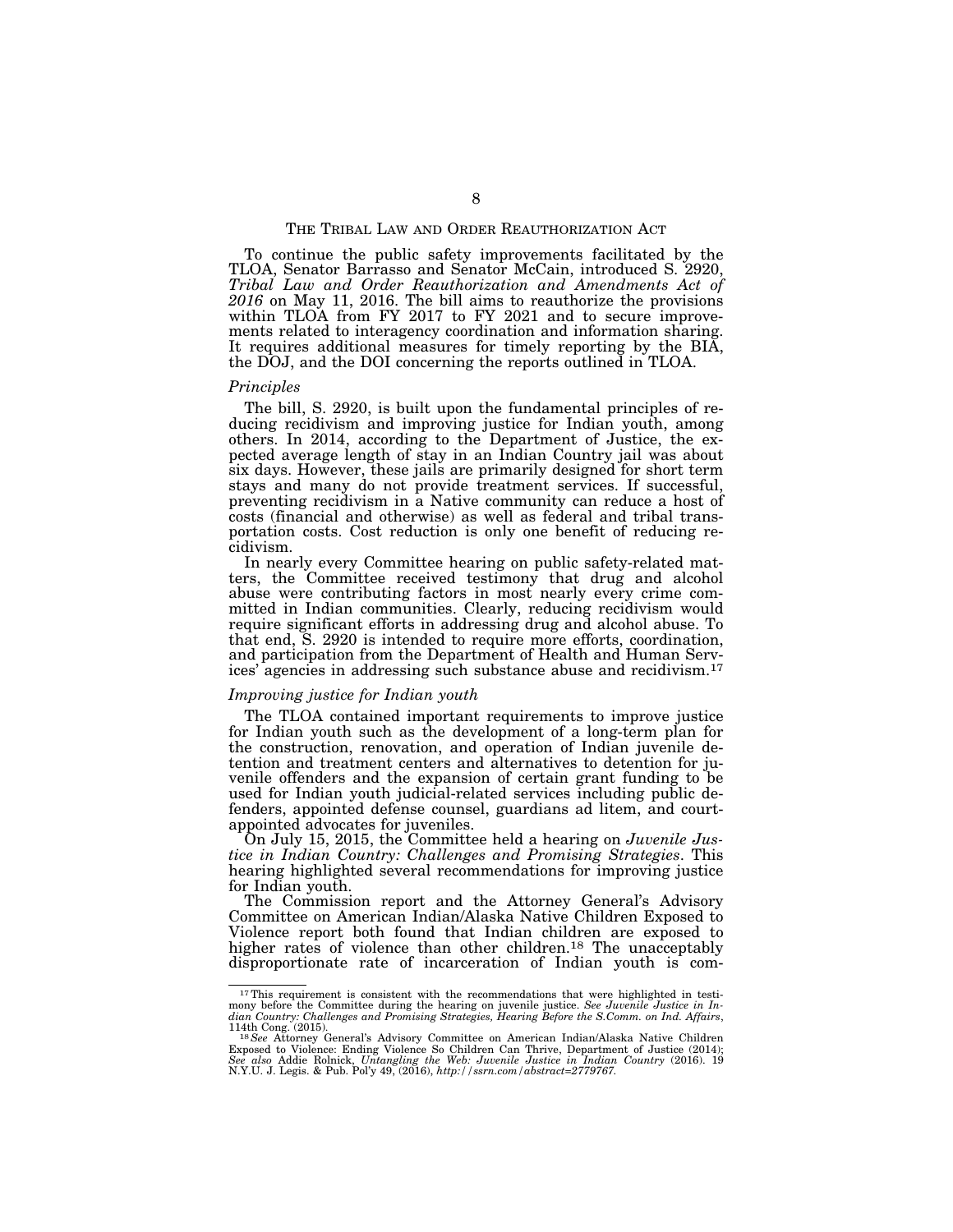pounded by this disturbing finding. These particular children are exposed to trauma after trauma, seemingly without appropriate intervention or services.

Building upon the requirements in TLOA and the recommendations of the two reports and hearing, S. 2920 provides for extensive enhancements to the *Juvenile Justice and Delinquency Prevention Act of 1974* and other laws which involve Indian juveniles. These provisions are based upon tribal recommendations which were proposed in 2008 when the *Juvenile Justice and Delinquency Prevention Act of 1974* was being considered for reauthorization.

For example, S. 2920 would amend the *Juvenile Justice and Delinquency Prevention Act of 1974* to include an Indian representative on state advisory groups which address juvenile justice policy and requires in state plans for funding that notice be provided to Indian tribes when one of their tribal member juveniles comes in contact with the juvenile justice system of the state or local unit of government.

This bill would also require more robust consultation by the Administrator of the Office of Juvenile Justice and Delinquency Prevention. Moreover, the bill would also require the Administrator include in his report to Congress the recommendations from the Coordinating Council on Juvenile Justice and Delinquency Prevention regarding improving service delivery to Indian communities.

The TLOA required that an Indian representative be appointed to the Council. In 2016, that representative, the Honorable William A. Thorne, a member of the Federated Indians of Graton Rancheria, distinguished jurist, and expert on Indian children's issues, was appointed by the Chairman of the Committee on Indian Affairs, in consultation with the Vice Chairman of the Committee on Indian Affairs of the Senate, and the Chairman and Ranking Member of the Natural Resources of the House of Representatives. It stands to reason that the recommendations from the Council be included in the report.

#### LEGISLATIVE HISTORY

During the 114th Congress, the Committee held an oversight hearing on the TLOA on December 2, 2015, and a roundtable on the TLOA on February 25, 2016. On May 11, 2016, Chairman Barrasso, along with Senator McCain, introduced S. 2920, the *Tribal* 

The Committee held a legislative hearing on S. 2920 on May 18, 2016, at which the Director of the Bureau of Indian Affairs, Mr. Michael S. Black, testified in support of the bill with recommendations for modifying the bill. The Director of the Office of Tribal Justice, Mr. Tracy Toulou, testified on behalf of the U.S. Department of Justice in support of the goals of the bill, and recommended some changes throughout the bill.

On June 22, 2016, the Committee held a duly called business meeting to consider S. 2920. One substitute amendment was offered by Chairman Barrasso to address the recommendations from the Departments of Justice and Interior, the Federal Defenders Organization, tribal organizations, and Indian tribes. The substitute amendment was adopted by a voice vote.

An additional amendment was offered by Senator McCain to add an assessment of unmet staffing needs for health care, behavioral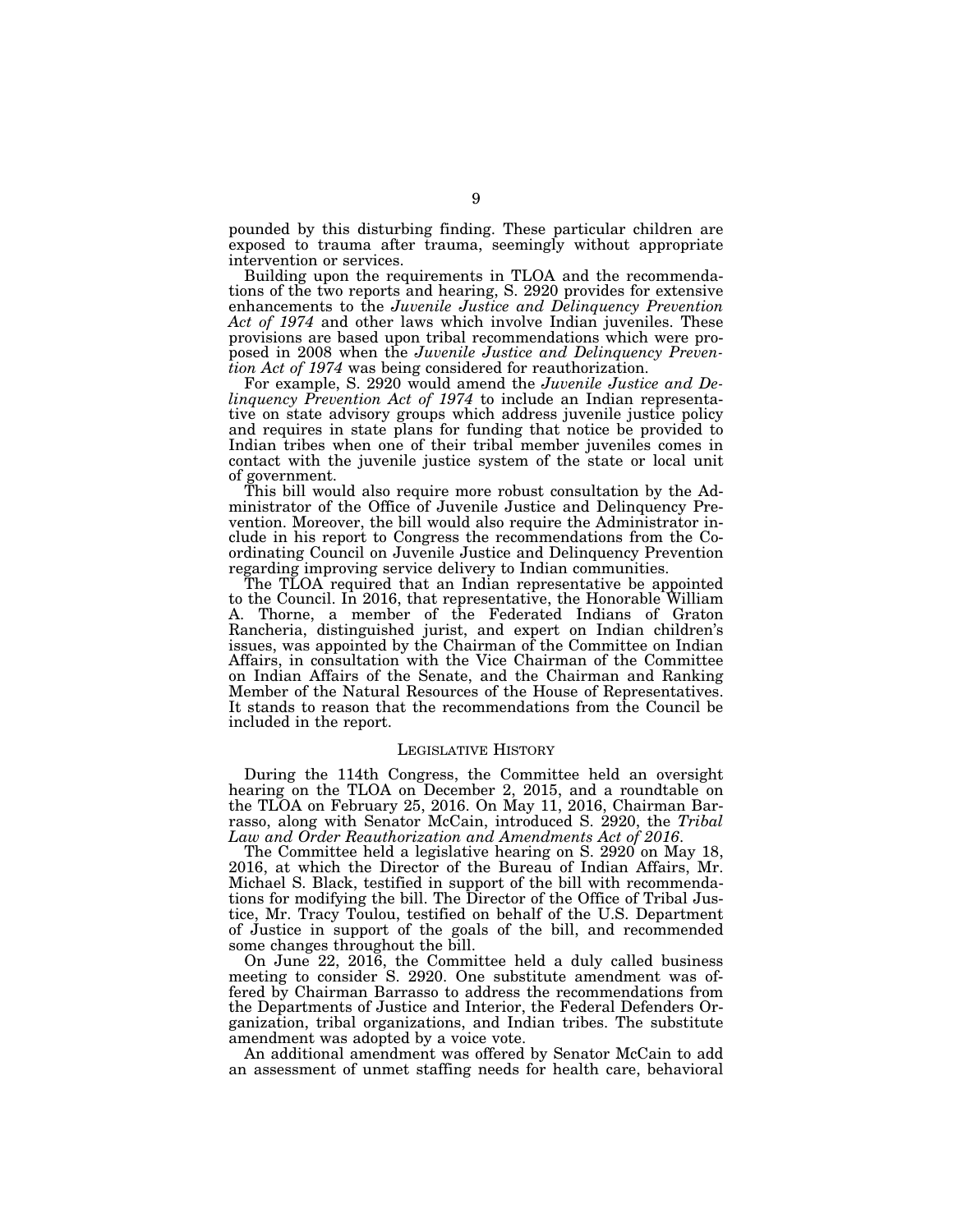health, and tele-health needs at tribal jails to the BIA annual unmet needs and spending report. This amendment was also adopted by a voice vote. The Committee then ordered the bill, as amended, to be reported favorably to the Senate by a voice vote.

#### SECTION-BY-SECTION ANALYSIS OF BILL AS ORDERED REPORTED

# *Section 1—Short title*

The short title is the ''Tribal Law and Order Act Reauthorization and Amendments Act of 2016.''

#### *Section 2—Findings*

This section contains several findings including that:

• The *Tribal Law and Order Act of 2010* was enacted to address accountability and enhance law enforcement responses in Indian community.

• Drug and Alcohol abuse is a key contributing factor to violence and crime in Indian Country and substance abuse prevention and treatment would help reduce recidivism rates in Indian Country.

• Crimes rates on some reservations have risen and jails continue to operate in overcrowded conditions.

• The Indian Law and Order Commission found that American Indian and Alaska Native youth are incarcerated in the Federal and state systems at rates higher than other juveniles and there is a lack of services and coordination among agencies regarding juvenile justice for Indian youth.

#### TITLE I—TRIBAL LAW AND ORDER

# *Section 101—Bureau of Indian Affairs law enforcement*

This section adds additional requirements for the annual Bureau of Indian Affairs unmet needs and spending report. This section also withholds funding if the Secretary fails to submit the required annual unmet needs and spending report with some qualifications. This section also authorizes the Secretary to establish applicable rental rates for quarters and facilities for employees of the Office of Justice Services.

## *Section 4b—Integration and coordination of programs*

This subsection requires, not later than one year after enactment, the Attorney General and the Secretaries of the Interior and the Department of Health and Human Services to consult with tribes regarding the feasibility of integrating and consolidating Federal law enforcement, substance abuse, and mental health programs for which tribes may be eligible, similarly to the integrated job-training and related programs under Public Law No. 102–477.

This section requires improving interagency cooperation, by requiring the Attorney General to evaluate and report to the respective Congress on Department of Justice programs for current requirements encouraging intergovernmental cooperation, the benefits and barriers to intergovernmental cooperation, and recommendations for incentivizing such cooperation.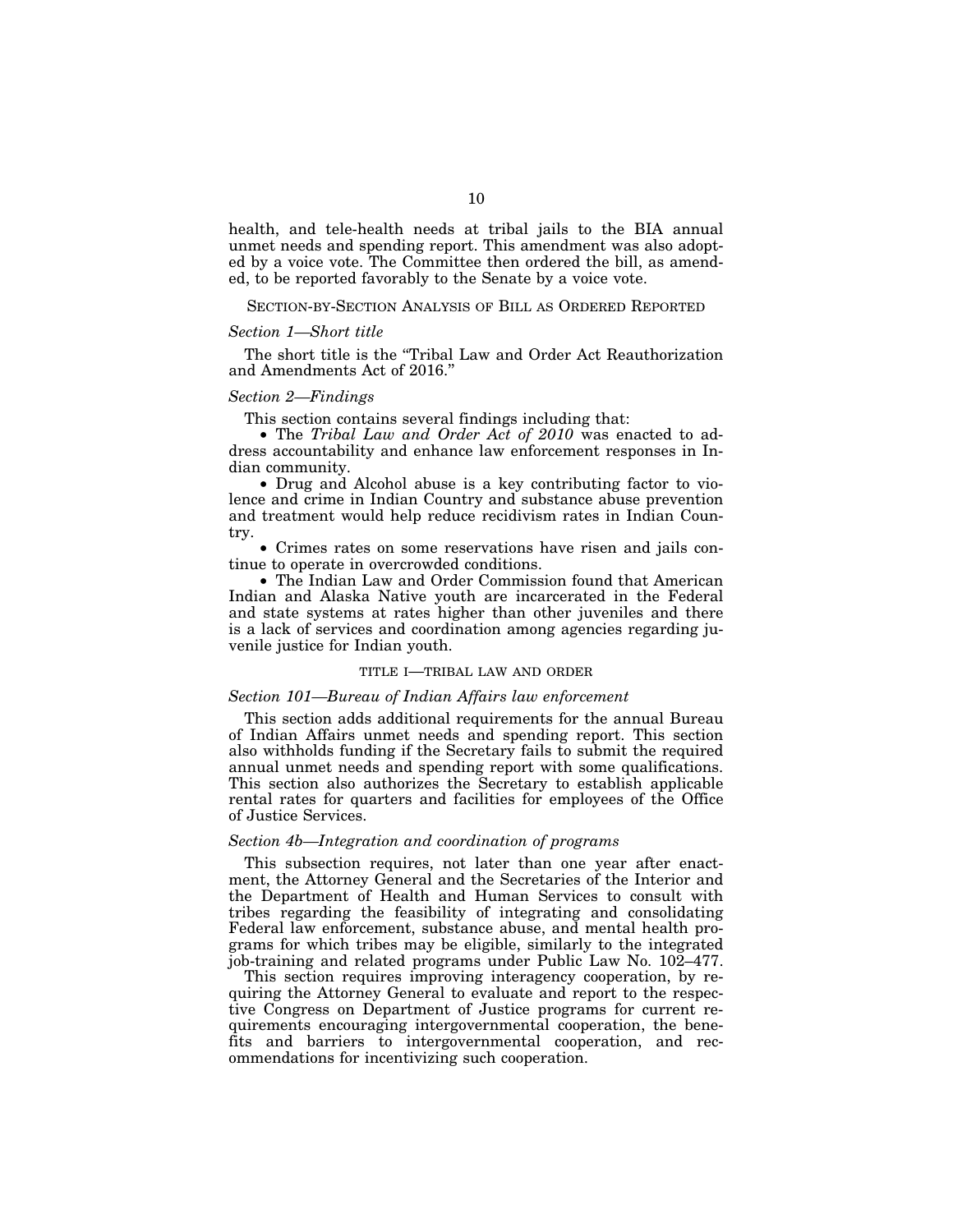#### *Section 103—Data sharing with Indian tribes*

This section amends 28 U.S.C. 534 to require the Attorney General to share a report with an Indian tribe with jurisdiction that is created from the analysis of information submitted to the Federal criminal information database. It also authorizes the Attorney General to use unobligated funds for a tribal data access program.

This section also directs the Attorney General to consult with Indian tribes regarding the required Annual Declination Reports to improve data collection, the information reporting process, and information sharing.

The Attorney General is also required to ensure technical assistance and training is provided to Indian law enforcement so they can access the national crime databases. This provision transfers the responsibility from the BIA to the DOJ. The Federal Bureau of Investigation is required to coordinate with the BIA to ensure tribes have the appropriate credentials (an ORI identification number) to be able to input their data into the national crime databases.

### *Section 104—Judicial administration in Indian country*

This section directs the Director of the Bureau of Prisons to maintain the pilot program allowing certain tribally-convicted persons to serve their time in Federal prisons established by the Tribal Law and Order Act of 2010. The pilot program would be extended for seven years after the date of enactment of this Act.

This section also requires consultation with Indian tribes by the Bureau of Indian Affairs, Indian Health Service, and the Substance Abuse and Mental Health Services Administration regarding Indian juvenile justice and incarceration.

#### *Section 105—Federal notice*

This section requires the appropriate United States Attorney's Office to give notice of the conviction, and other pertinent information, of an enrolled member of a federally recognized Indian tribe convicted in the respective Federal District court to the Indian tribe (or appropriate tribal justice official).

#### *Section 106—Detention facilities*

This section amends 25 U.S.C. 2802 and 3613 to allow an Indian tribe with an *Indian Self-Determination and Education Assistance Act* contract or compact to use its available detention funding to provide for alternatives to detention as agreed upon with the Secretary of the Interior, acting through the Office of Justice Services.

This section also reauthorizes funds for the Secretary of the Interior and the Attorney General to construct and staff juvenile detention centers and for the Attorney General to carry out programs for incarceration on Indian lands.

# *Section 107—Reauthorization for tribal courts training*

This section reauthorizes funds for Indian tribal justice technical and legal assistance training, technical assistance, and civil and criminal legal assistance grants from Fiscal Year 2017 to Fiscal Year 2021.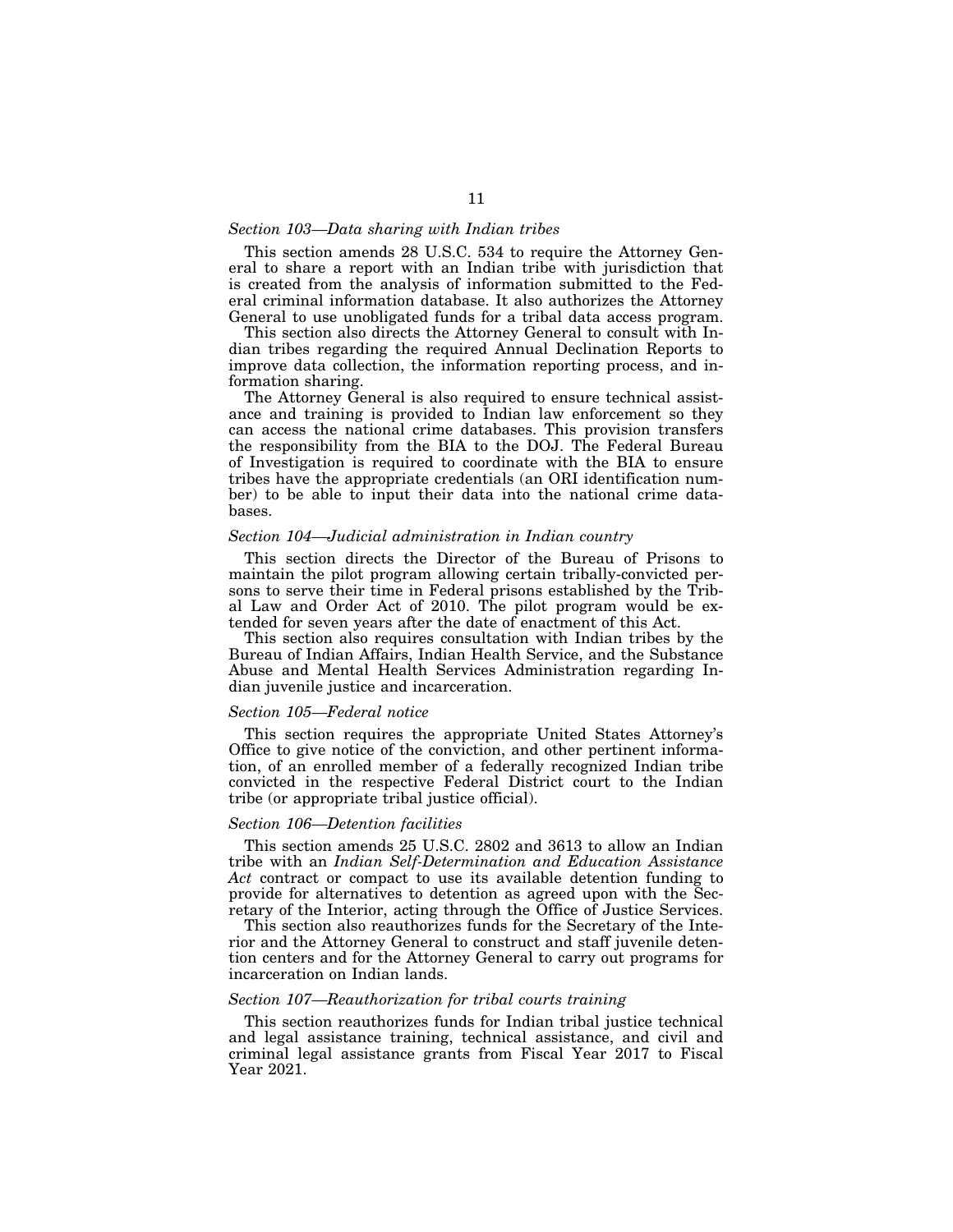### *Section 108—Amendments to the Indian Civil Rights Act*

This section amends the *Indian Civil Rights Act* to establish the requirement for jury trials in an Indian tribal court for offenses punishable for at least six months or more.

#### *Section 109—Public defenders*

Similarly to the tribal liaison and Special Assistant U.S. Attorney provisions for U.S. Attorneys' Offices established in the *Tribal Law and Order Act of 2010*, this section requires that at least one Assistant Federal Public Defender serve as a tribal liaison for Federal Public Defender Offices located in a district that includes Indian Country. It provides a Sense of Congress that the tribal liaison to consult with tribal justice officials from each affected Indian tribe.

The tribal liaisons will communicate with tribal leaders and tribal communities and provide technical assistance and trainings regarding criminal defense, techniques, strategies, forensics, and reentry programs. The Sense of Congress is that the tribal liaison's program will be part of the Federal Defender's staff and that the Director of Administrative Office of the United States Courts and the Attorney General ensures that Indian Country has sufficient resources for adequate representation.

#### *Section 110—Trespass on Indian lands*

This section establishes penalties for repeated violations of certain trespass offenses on Indian lands. It further establishes a new Federal offense for violating an exclusion order issued by a tribal court.

### *Section 111—Resources for public safety in Indian country*

This section maintains the Shadow Wolves drug trafficking prevention program within the Bureau of Immigration and Customs Enforcement and authorizes the Commissioner of U.S. Customs and Border Protection to transfer funds to the Director of the Bureau of Indian Affairs for road maintenance and repair under the Director's jurisdiction. This section also reauthorizes funds for international illegal narcotics trafficking eradication on certain Indian reservations from Fiscal Year 2017 to Fiscal Year 2021.

# *Section 112—Substance abuse prevention tribal action plans*

This section amends the Indian Alcohol and Substance Abuse and Prevention and Treatment Act of 1986 to add the Secretary of the Department of Agriculture and the Secretary of the Department of Housing and Urban Development to the current interdepartmental agencies required to enter the Memorandum of Agreement for substance abuse prevention and reauthorizes funds for the tribal action plans.

#### *Section 113—Office of Justice Services spending report*

This section includes an assessment of unmet staffing needs for health care, behavioral health, and tele-health needs at tribal jails to the needs report for tribal and Bureau of Indian Affairs justice agencies that is submitted to appropriate committees of Congress at each fiscal year.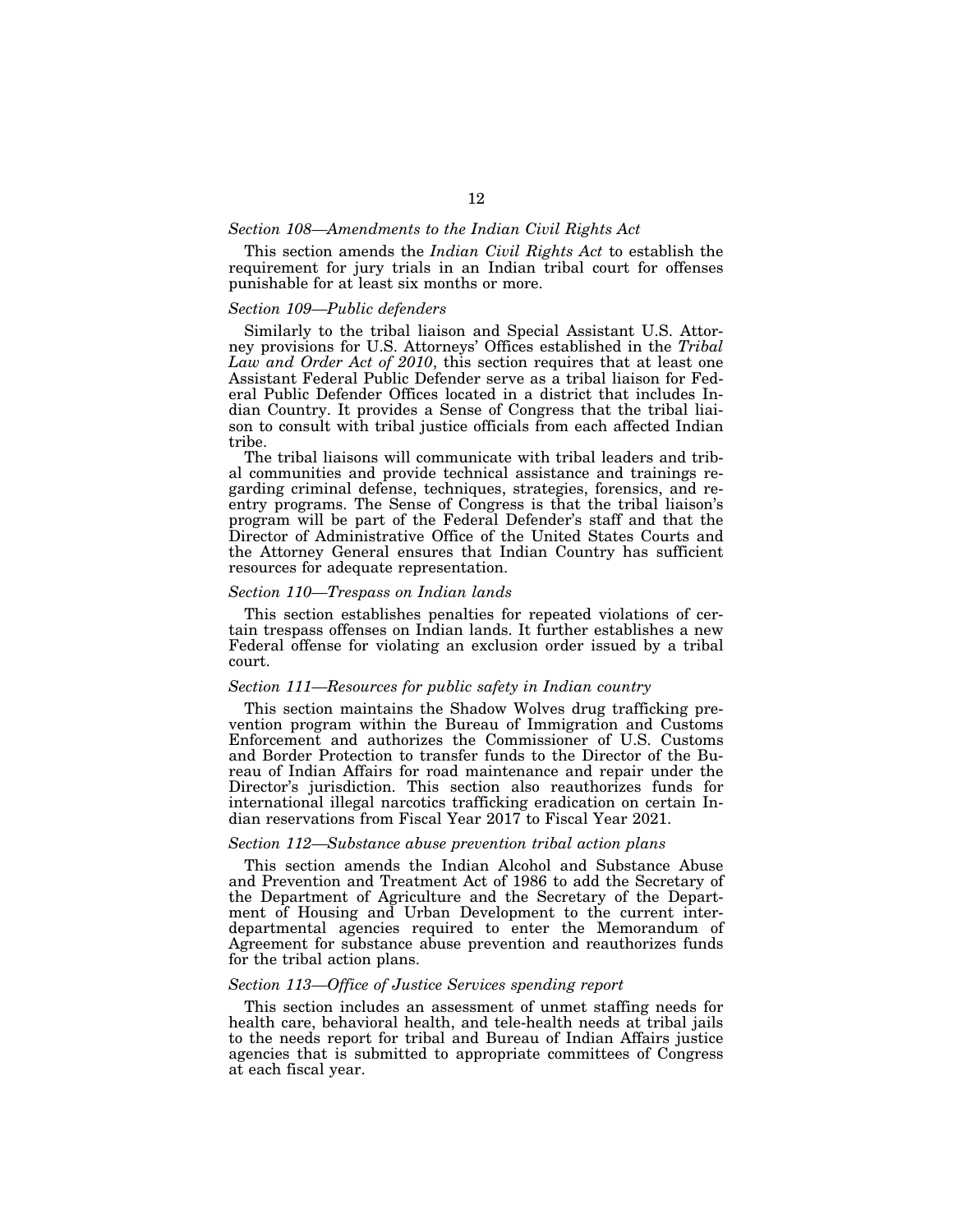### TITLE III—JUSTICE FOR INDIAN YOUTH

# *Section 201—Federal jurisdiction over Indian juveniles*

This section amends 18 U.S.C. 5032 to allow the Attorney General to defer to tribal jurisdiction over an Indian juvenile before proceeding with the matter in Federal court. It is similar to the deferral to state courts in current law.

### *Section 202—Reauthorization of tribal youth programs*

This section reauthorizes funds for programs for Bureau of Indian Education and tribal schools, emergency shelters for Indian youth from Fiscal Year 2017 to Fiscal Year 2021.

# *Section 203—Justice for Indian youth*

This section amends the *Juvenile Justice and Delinquency Prevention Act* to include Indian tribes in its purpose. It directs the Administrator of the Office of Juvenile Justice and Delinquency Prevention to consult with Indian tribes bi-annually on strengthening the government-to-government relationship, improving juvenile delinquency programs, improving services, improving coordination among Federal agencies to reduce juvenile offenses, delinquency, and recidivism, developing cultural and evidence based programs, and other matters for Indian youth.

This section adds the Director of the Indian Health Service and the Assistant Secretary for Indian Affairs to the Coordinating Council on Juvenile Justice and Delinquency Prevention.

This section requires the Administrator of the Office of Juvenile Justice and Delinquency Prevention to include in the annual report information regarding whether the offenses occurred in Indian Country, the tribal membership or affiliation of the juvenile, a description of the types of funding provided to tribes, and recommendations from the Coordinating Council on Juvenile Justice and Delinquency Prevention.

This section requires, as part of its plan, states to include an Indian tribal representative(s) in the state advisory groups and requires states to provide notice to an Indian tribe when a tribal member juvenile comes in contact with the state juvenile justice system. It also authorizes, as part of the state plans submitted to receive funding, the tribal cultural or traditional programs designed to reduce delinquency. It also authorizes grants to be used to establish partnerships with Bureau of Indian Education or tribal schools.

This section includes tribal needs as part of the survey of state and local needs submitted to the Administrator. It includes tribal communities in the research on the frequency, seriousness, and incidence of drug use by youth in state schools and communities. It also includes tribes in the research on the barriers faced by states in providing services to juveniles.

This section reauthorizes the *Tribal Law and Order Act* provisions which authorized funding for tribal juvenile justice grants.

## *Section 204—GAO report on justice for juveniles*

This section directs the Comptroller General to conduct a baseline study on Indian youth involved in juvenile justice systems, facilities holding Indian youth, Federal agency coordination, existing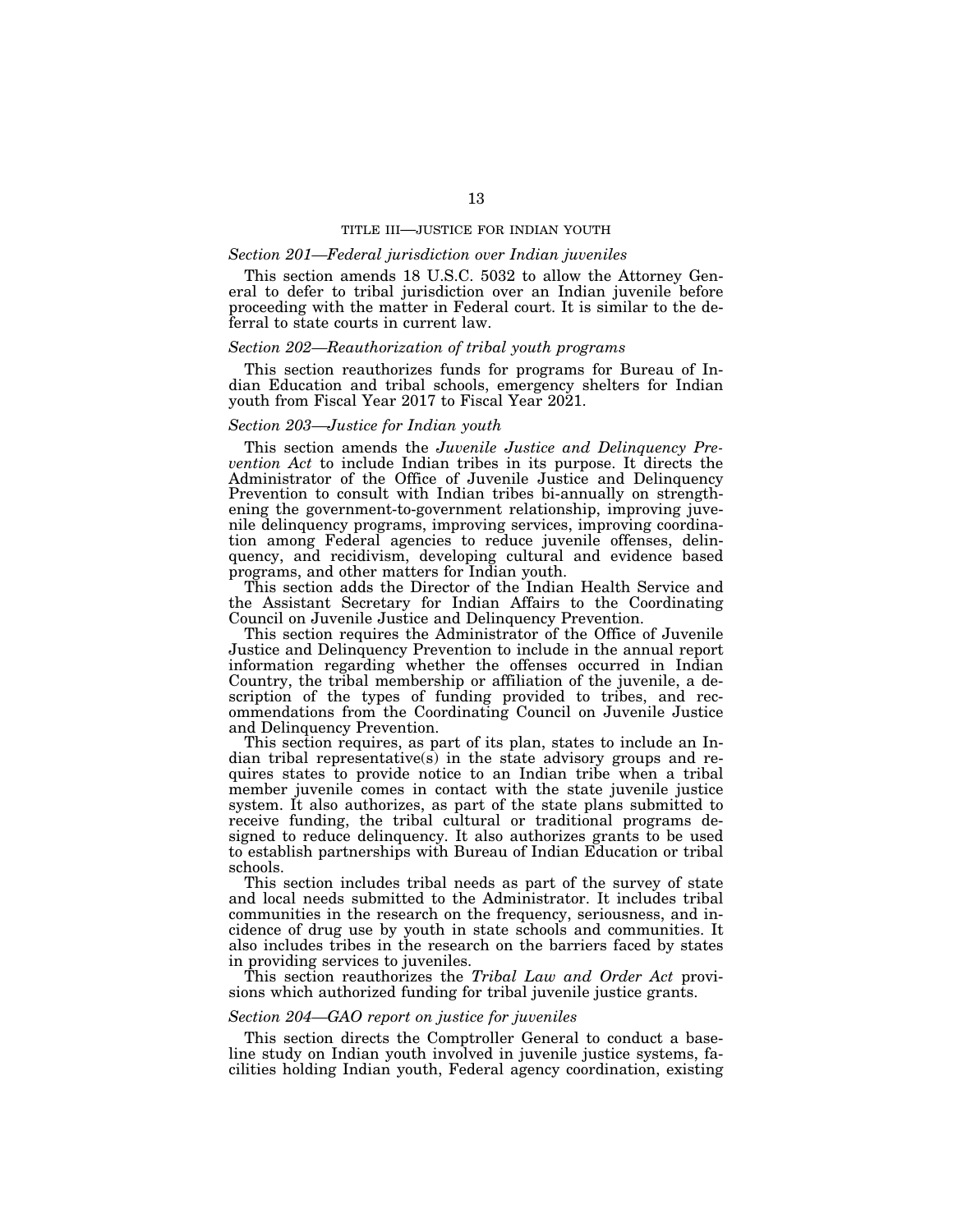programs, the barriers to providing services. This section directs the Comptroller General to submit the findings and recommendations to Congress not later than 18 months after the date of enactment of this Act.

## EXECUTIVE COMMUNICATIONS

The Committee has received no communications from the Executive Branch regarding S. 2920.

#### REGULATORY AND PAPERWORK IMPACT STATEMENT

Paragraph 11(b) of rule XXVI of the Standing Rules of the Senate requires each report accompanying a bill to evaluate the regulatory and paperwork impact that would be incurred in carrying out the bill. The Committee believes that S. 2920 will have a minimal impact on regulatory or paperwork requirements.

# COST AND BUDGETARY CONSIDERATIONS

Summary: S. 2920 would amend the Tribal Law and Order Act of 2010 and the Indian Law Enforcement Reform Act. It would establish and reauthorize various programs and offices within the Bureau of Indian Affairs (BIA), the Department of Justice (DOJ), and the Judiciary concerning public safety services to Indian communities.

CBO estimates that implementing S. 2920 would cost \$865 million over the 2017–2021 period, assuming appropriation of the authorized and necessary amounts. Enacting the bill could affect direct spending and revenues; therefore, pay-as-you-go procedures apply. However, CBO estimates that any such effects would be insignificant.

CBO estimates that enacting the legislation would not increase net direct spending or on-budget deficits in any of the four consecutive 10-year periods beginning in 2027. S. 2920 contains no intergovernmental or private sector mandates as defined in the Unfunded Mandates Reform Act (UMRA) and would provide a number of benefits to Indian tribes. Any costs to tribal governments would result from complying with conditions of federal assistance.

Estimated cost to the Federal Government: The estimated budgetary impact of S. 2920 is shown in the following table. The costs of this legislation fall within budget functions 750 (administration of justice) and 450 (community and regional development).

|                                                             | By fiscal year, in millions of dollars- |      |      |      |      |                  |
|-------------------------------------------------------------|-----------------------------------------|------|------|------|------|------------------|
|                                                             | 2017                                    | 2018 | 2019 | 2020 | 2021 | $2017 -$<br>2021 |
| INCREASES IN SPENDING SUBJECT TO APPROPRIATION              |                                         |      |      |      |      |                  |
| Indian Law Enforcement, Courts, and Detention Facilities:   |                                         |      |      |      |      |                  |
|                                                             | 165                                     | 165  | 165  | 165  | 165  | 825              |
|                                                             | 71                                      | 114  | 137  | 151  | 164  | 637              |
| Alcohol and Drug Abuse and Juvenile Delinguency Prevention: |                                         |      |      |      |      |                  |
|                                                             | 60                                      | 53   | 53   | 53   | 53   | 272              |
|                                                             | 26                                      | 35   | 42   | 49   | 53   | 205              |
| Other Programs:                                             |                                         |      |      |      |      |                  |
|                                                             | 6                                       | 5    | 4    |      |      | 23               |
|                                                             | 6                                       | 5    |      |      |      | 23               |
| Total Costs:                                                |                                         |      |      |      |      |                  |
|                                                             | 231                                     | 223  | 222  | 222  | 222  | 1.120            |
|                                                             |                                         |      |      |      |      |                  |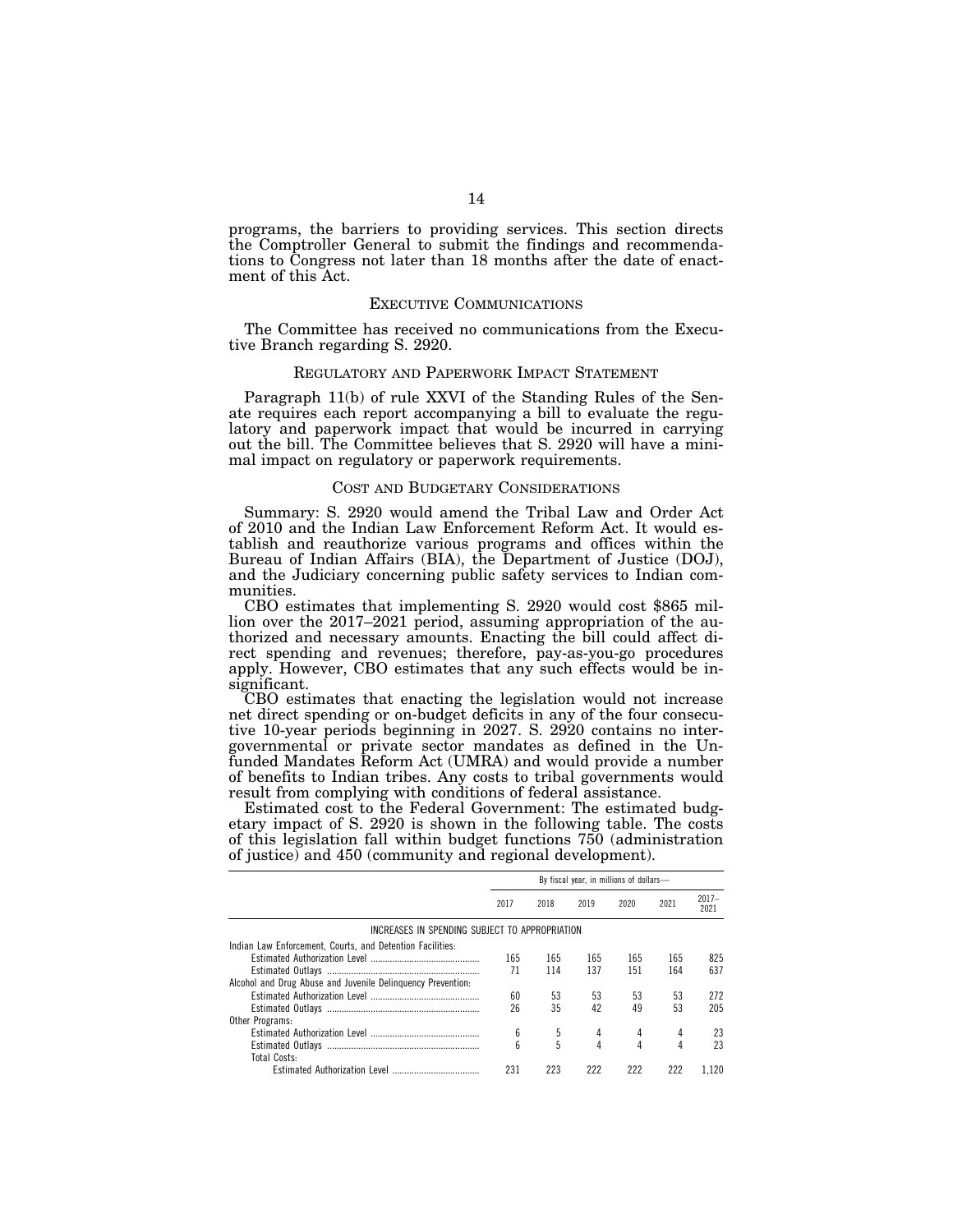| By fiscal year, in millions of dollars- |      |      |      |      |               |
|-----------------------------------------|------|------|------|------|---------------|
| 2017                                    | 2018 | 2019 | 2020 | 2021 | 2017-<br>2021 |
| 103                                     | 154  | 183  | 204  | 221  | 865           |

Basis of estimate: For this estimate, CBO assumes that S. 2920 will be enacted near the start of fiscal year 2017. Estimated outlays are based on information from BIA, DOJ, the Administrative Office of the United States Courts (AOUSC), and historical spending patterns for similar programs.

S. 2920 would specifically authorize the appropriation of about \$1.0 billion over the 2017–2021 period for BIA and DOJ to carry out the bill's provisions. In addition, based on an analysis of information from BIA, DOJ, and the AOUSC, CBO estimates that appropriations totaling about \$0.1 billion over the five-year period also would be necessary to carry out those purposes.

#### *Indian law enforcement, courts, and detention facilities*

CBO estimates that implementing the provisions of S. 2920 that would authorize funding for Indian law enforcement, courts, and detention facilities would cost \$637 million over the 2017–2021 period, assuming appropriation of the authorized and estimated amounts.

Over the five-year period the bill would authorize the annual appropriation of:

• \$40 million for DOJ to make grants to Indian tribes to hire, train, and properly equip law enforcement officers;

• \$17 million for BIA to construct, renovate, and staff new or existing juvenile detention centers;

• \$35 million for DOJ to make grants to Indian tribes for the construction and maintenance of detention facilities and tribal justice centers;

• \$8 million for BIA to operate the Office of Tribal Justice Support; and

• \$50 million for BIA to financially aid tribal justice systems.

S. 2920 also would authorize the appropriation of such sums that are necessary over the 2017–2021 period for two DOJ grant programs to improve tribal courts and to provide technical and legal assistance to tribes. In 2016, about \$14 million was appropriated for those programs. CBO estimates that continuing those programs over the 2017–2021 period would require appropriations totaling \$75 million.

## *Alcohol and drug abuse and juvenile delinquency prevention*

Assuming appropriation of the authorized and estimated amounts, CBO estimates that implementing the provisions of S. 2920 concerning programs to reduce alcohol and drug abuse and juvenile delinquency on tribal lands would cost \$205 million over the 2017–2021 period.

S. 2920 would authorize the appropriation of \$255 million over the 2017–2021 period for alcohol and drug abuse and juvenile delinquency prevention. Specifically, over the five-year period, the bill would authorize the annual appropriation of: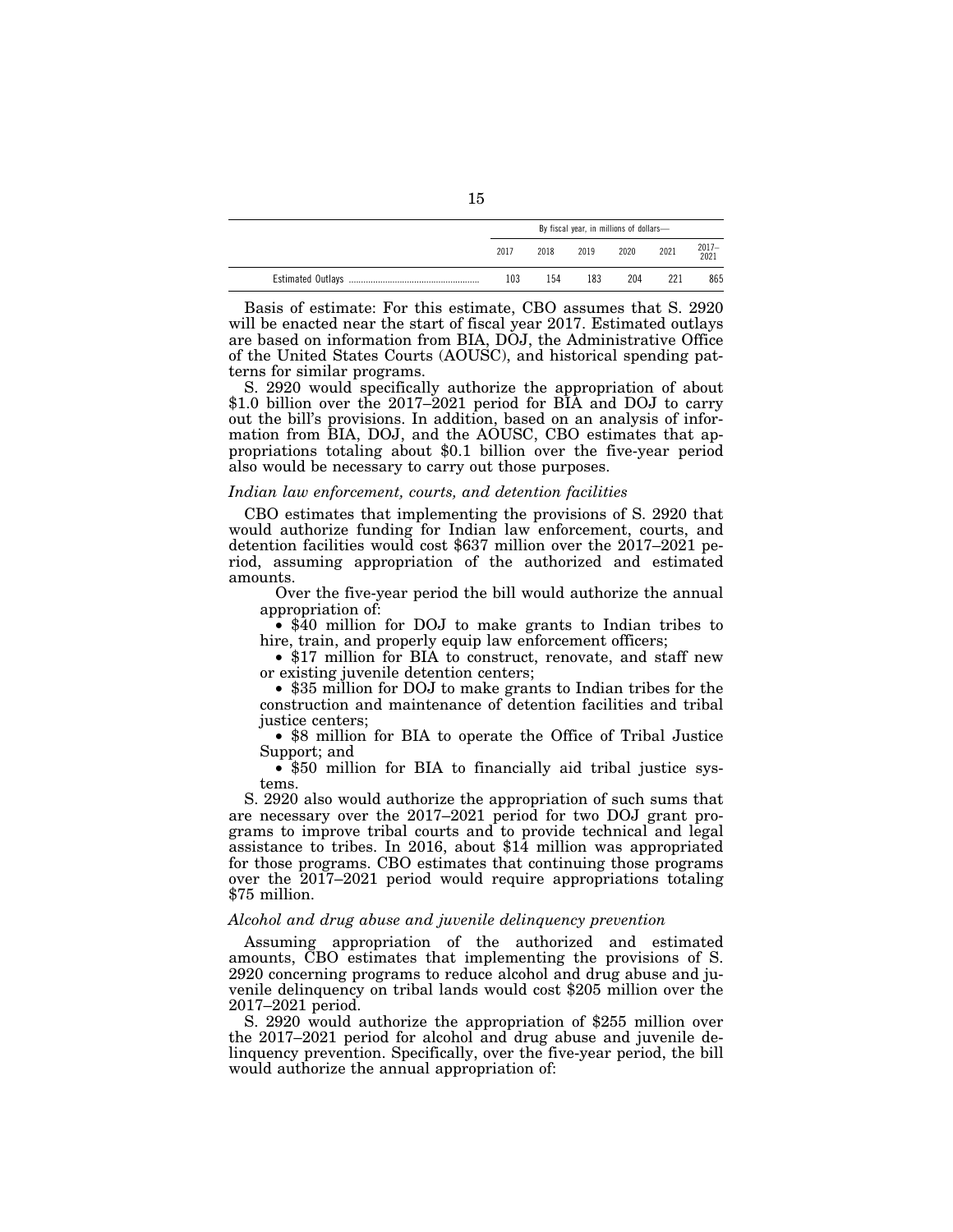• \$4 million for BIA to combat illegal narcotics trafficking on tribal land;

• \$5 million for BIA to implement summer youth programs to prevent substance abuse;

• \$17 million for BIA to construct, renovate, and staff emergency shelters for Indian youth who abuse alcohol or illegal substances; and

• \$25 million for DOJ to make grants for local and tribal delinquency prevention programs.

S. 2920 also would authorize the appropriation of \$7 million over the 2017–2021 period for BIA to provide assistance to combat substance abuse on tribal land. The bill also would authorize the appropriation of such sums as are necessary for BIA to provide training for Indian law enforcement and judicial personnel on matters relating to substance abuse and illegal narcotics. In 2016, about \$20 million was allocated for all Indian police and judicial training by BIA. Based on information from BIA about the components of that training, CBO estimates about \$2 million of that sum was used for substance abuse and illegal narcotics training. Continuing such training at the current level and adjusting for anticipated inflation would require an appropriation of \$10 million over the 2017–2021 period.

#### *Other programs*

Sections 102 and 104 would require BIA and DOJ to consult with Indian tribes on the effectiveness of tribal law enforcement. Based on information from BIA about the level of effort expected for this activity, CBO estimates those requirements would cost \$2 million in 2017 and \$1 million in 2018.

Also, section 109 would require offices of federal public defenders in judicial districts that include tribal lands to appoint one assistant Federal Public Defender to serve as a tribal liaison and to ensure that each of those districts has adequate representation for tribal members. According to information from the AOUSC, this provision would require about 20 additional full time employees, added travel expenses, and additional technology and training costs. CBO estimates that implementing section 109 would cost about \$4 million a year over the 2017–2021 period.

Pay-As-You-Go considerations: The Statutory Pay-As-You-Go Act of 2010 establishes budget-reporting and enforcement procedures for legislation affecting direct spending and revenues. S. 2920 would establish a new federal crime relating to trespassing on tribal lands. Because those prosecuted and convicted under S. 2920 could be subject to criminal fines, the federal government might collect additional amounts if the legislation is enacted. Criminal fines are recorded as revenues, deposited in the Crime Victims Fund, and later spent without further appropriation action. CBO expects that any additional revenues and subsequent direct spending would not be significant in any year because the legislation would probably affect only a small number of cases.

Increase in long-term direct spending and deficits: CBO estimates that enacting S. 2920 would not increase net direct spending or on-budget deficits in any of the four consecutive 10-year periods beginning in 2027.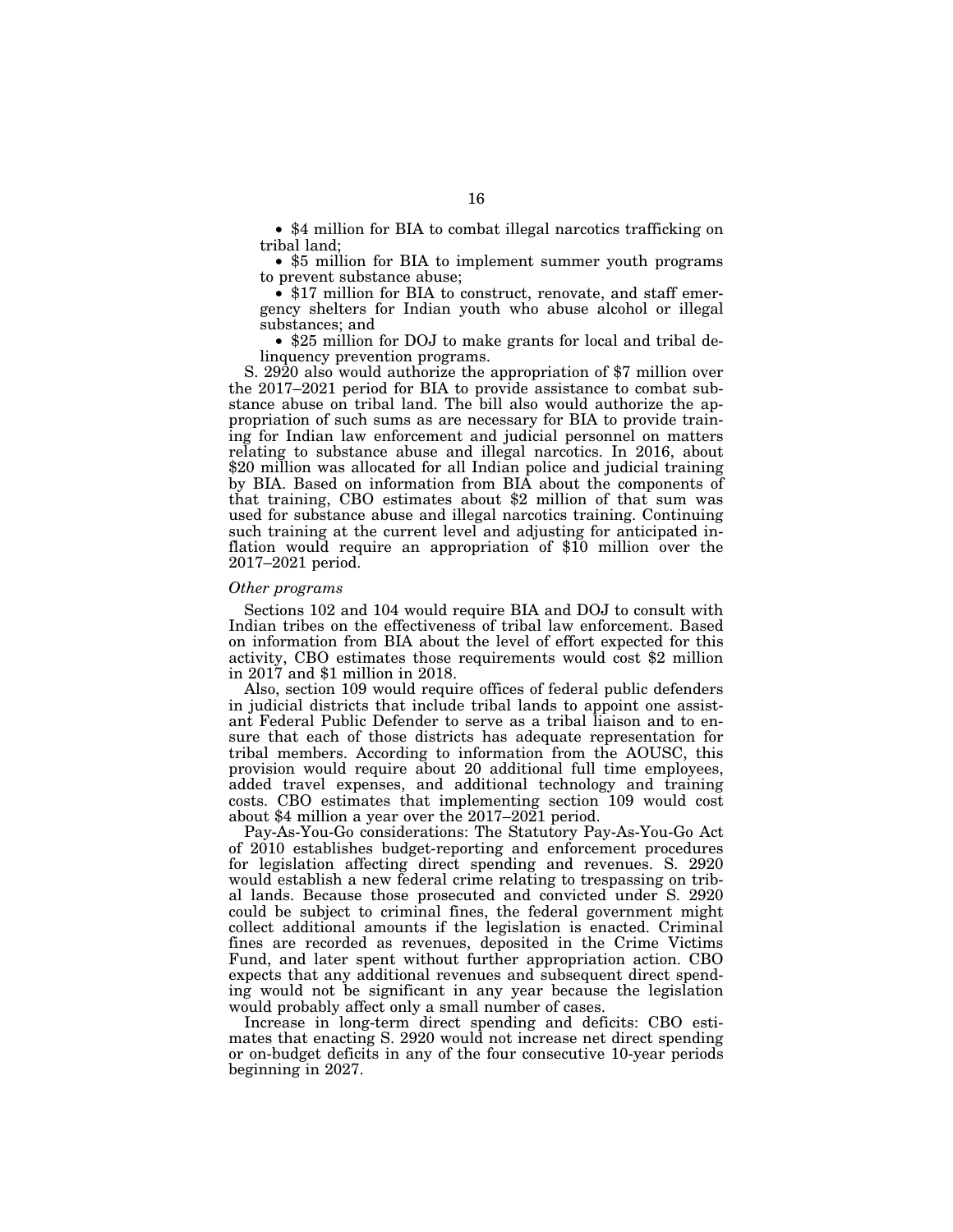Intergovernmental and private-sector impact: S. 2920 contains no intergovernmental or private-sector mandates as defined in the UMRA and would provide a number of benefits to Indian tribes. The bill would authorize programs and grants to address tribal public safety, offender incarceration, alcohol and substance abuse programs, and treatment and prevention programs for juvenile delinquents. It would create tribal liaisons in offices of federal public defenders, and those liaisons would coordinate the cases of defendants who are accused of federal crimes on Indian land. The bill would direct the Department of Justice to share information from criminal databases with Indian tribes, and it would require the Office of the U.S. Attorney to notify tribes when an enrolled member is convicted in a district court. The bill also would benefit tribes by extending a pilot program to allow offenders convicted in tribal courts to be held in Bureau of Prisons facilities. Any costs to tribal governments would result from complying with conditions of federal assistance.

Estimate prepared by: Federal costs: Robert Reese and Mark Grabowicz; Impact on state, local, and tribal governments: Rachel Austin; Impact on the private sector: Amy Petz.

Estimate approved by: Theresa Gullo, Assistant Director for Budget Analysis.

#### CHANGES IN EXISTING LAW MADE BY THE BILL, AS REPORTED

In compliance with subsection 12 of rule XXVI of the Standing Rules of the Senate, changes to existing law made by S. 2920, as ordered reported, are shown as follows (existing law proposed to be omitted is enclosed in black brackets and new matter is printed in italic).:

\* \* \* \* \* \* \*

# **TITLE I—TRIBAL LAW AND ORDER**

\* \* \* \* \* \* \*

# **Indian Law Enforcement Reform Act**

\* \* \* \* \* \* \*

#### SPENDING REPORT

| <b>SEC. 3.</b> |  |             |  |
|----------------|--|-------------|--|
|                |  | $(a) * * *$ |  |

\* \* \* \* \* \* \*  $(c) * * *$ 

 $(13)$  providing technical assistance and training to tribal law enforcement officials to gain access and input authority to utilize the National Criminal Information Center and other national crime information databases pursuant to section 534 of Title  $28:1$ 

 $[(14)] (13) * * *$  $[(15)] (14) * * *$  $[(16)] (15) * * *$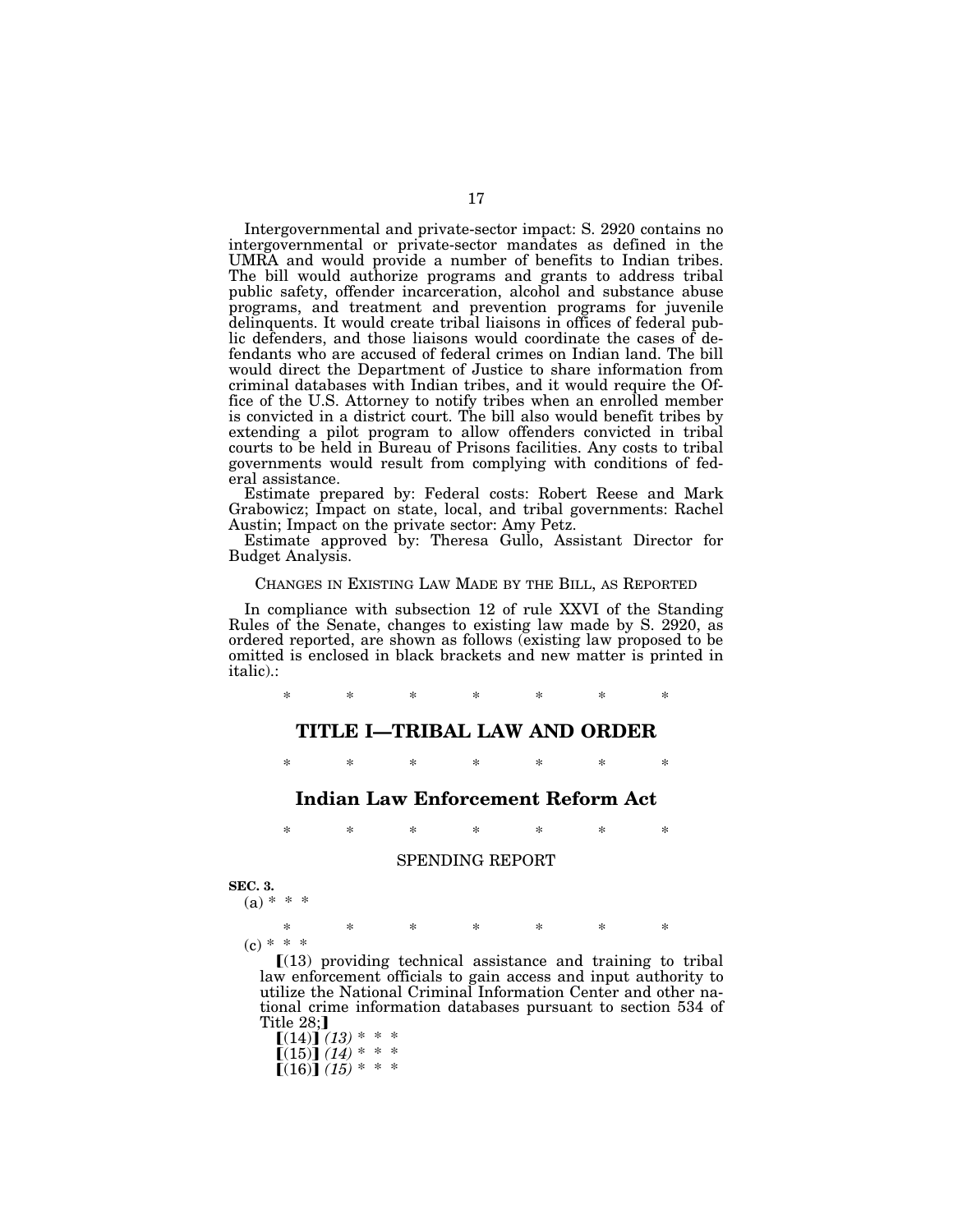(C) a list *for which any tribal information may be summarized by State* of the unmet staffing needs of law enforcement, corrections, and court personnel (including indigent defense and prosecution staff) at tribal and Bureau of Indian Affairs justice agencies, the replacement and repair needs of tribal and Bureau corrections facilities, needs for tribal police and court facilities, and public safety and emergency communications and technology needs] *public safety and emergency communications and technology needs, and other administrative and supporting needs of program operations, including information technology and other equipment, travel, and training*; and \* \* \*

 $[(17)]$   $(16)$  \* \* \*  $[(18)]$   $(17)$  \* \* \*

# \* \* \* \* \* \* \*

#### ENFORCEMENT OF REPORTING REQUIREMENTS

\* \* \* \* \* \* \*

 $(f) * * * *$ 

*(g) ENFORCEMENT OF REPORTING REQUIREMENTS.—* 

*(1) IN GENERAL.—Subject to paragraph (2), on the failure of the Director of the Office of Justice Services to submit a report in accordance with paragraph (15) or (16) of subsection (c), the Secretary shall withhold funding for the Office of the Assistant Secretary for Indian Affairs used for the administration of services, including functional expenses such as overtime, personnel salaries, and associated benefits or related tasks that directly affect those functions, to the extent that the withholding does not adversely impact the capacity of the Secretary to provide law enforcement services in Indian communities in accordance with this Act.* 

*(2) RESTORATION.—The Secretary shall restore funding withheld in accordance with paragraph (1) on submission of the applicable report in accordance with paragraph (15) or (16) of subsection (c)* 

\* \* \* \* \* \* \*

## ALLOWANCE FOR RENTALS OF QUARTERS AND FACILITIES

# **[SEC. 8. UNIFORM ALLOWANCE**

[Notwithstanding the limitation]

#### *SEC. 8. ALLOWANCES.*

*(a) UNIFORMS.—Notwithstanding the limitation . . .* 

*(b) RENTALS FOR QUARTERS AND FACILITIES.—Notwithstanding section 5911 of title 5, United States Code, the Secretary, on recommendation of the Director of the Office of Justice Services, shall establish applicable rental rates for quarters and facilities for employees of the Office of Justice Services.*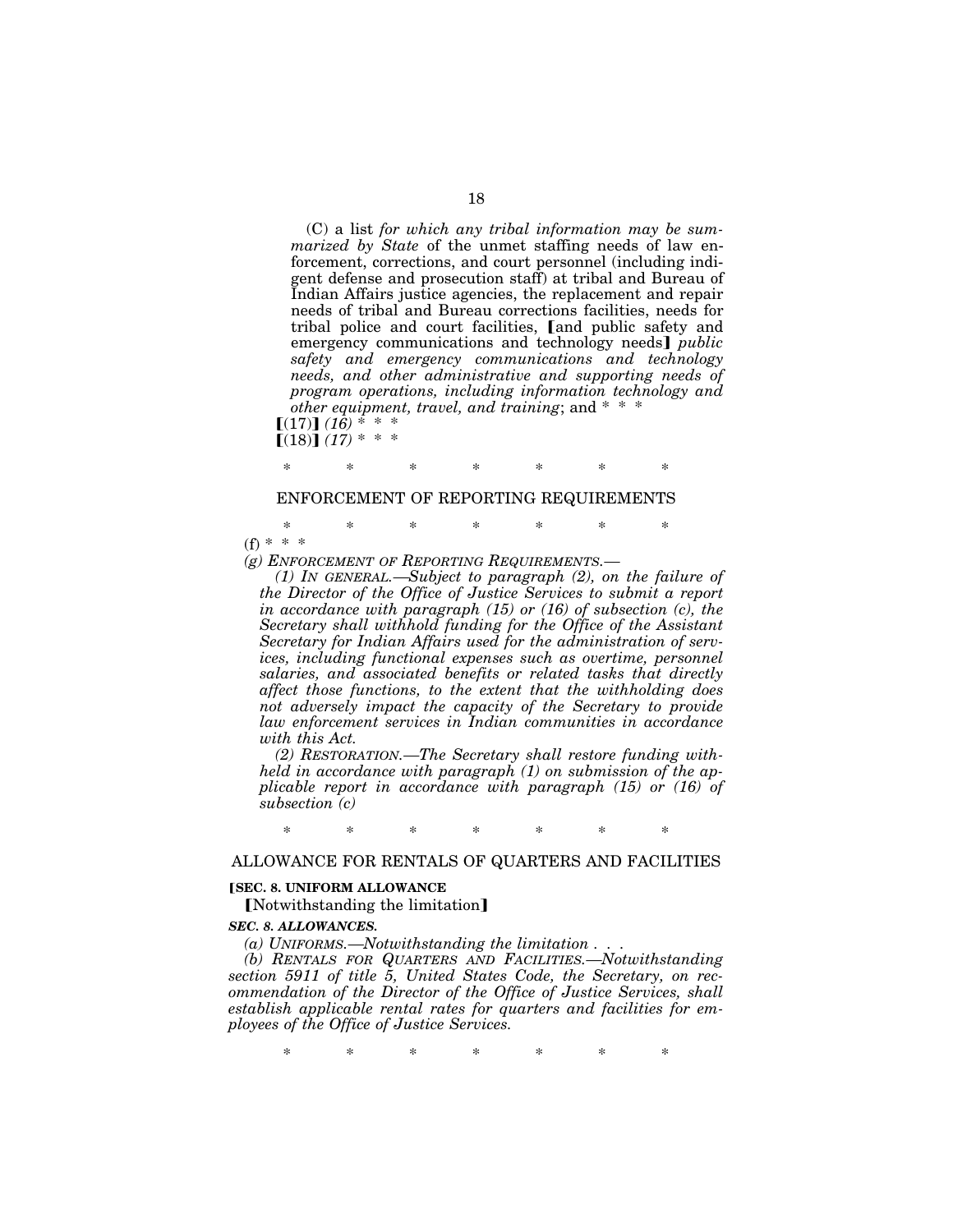# **Indian Alcohol and Substance Abuse Prevention and Treatment Act of 1986**

# \* \* \* \* \* \* \*

# LAW ENFORCEMENT AND JUDICIAL TRAINING

# **SEC. 4218.**

 $(a) * * *$ 

(b) AUTHORIZATION.—For the purposes of providing the training required by subsection (a) of this section, there are authorized to be appropriated \$2,000,000 for fiscal year 1993 and such sums as are necessary for each of fiscal years [2011 through 2015] 2017 *through 2021.* 

# \* \* \* \* \* \* \*

# **Omnibus Crime Control and Safe Streets Act of 1968**

# \* \* \* \* \* \* \* PUBLIC SAFETY AND COMMUNITY POLICING GRANTS

# **SEC. 1701.**

 $(a) * * * *$ 

# \* \* \* \* \* \* \*

(j) GRANTS TO INDIAN TRIBES.—

(1) IN GENERAL.—Notwithstanding subsection (i) and section 3796dd–2 of this title, and in acknowledgment of the Federal nexus and distinct Federal responsibility to address and prevent crime in Indian country, the Attorney General shall provide grants under this section to Indian tribal governments, for fiscal year 2011 and [any fiscal year] each fiscal year thereafter, for such period as the Attorney General determines to be appropriate to assist the Indian tribal governments in carrying out the purposes described in subsection (b).

\* \* \* \* \* \* \* (4) AUTHORIZATION OF APPROPRIATIONS.—There is authorized to be appropriated to carry out this subsection \$40,000,000 for each of fiscal years [2011 through 2015] 2017 *through 2021*.

\* \* \* \* \* \* \*

# **Title 28, Section 534(d)**

\* \* \* \* \* \* \*  $(a)$  The Attorney General] (1) *IN GENERAL*.—*The Attorney General . . .*   $[(1)]$ \* \* \*  $\textbf{[}2\textbf{]}$ <sup>\*</sup> \* \* \* *(B)* \* \* \* *(2) TRIBAL ACCESS PROGRAM.—Out of any funds available and not otherwise obligated the Attorney General shall estab-*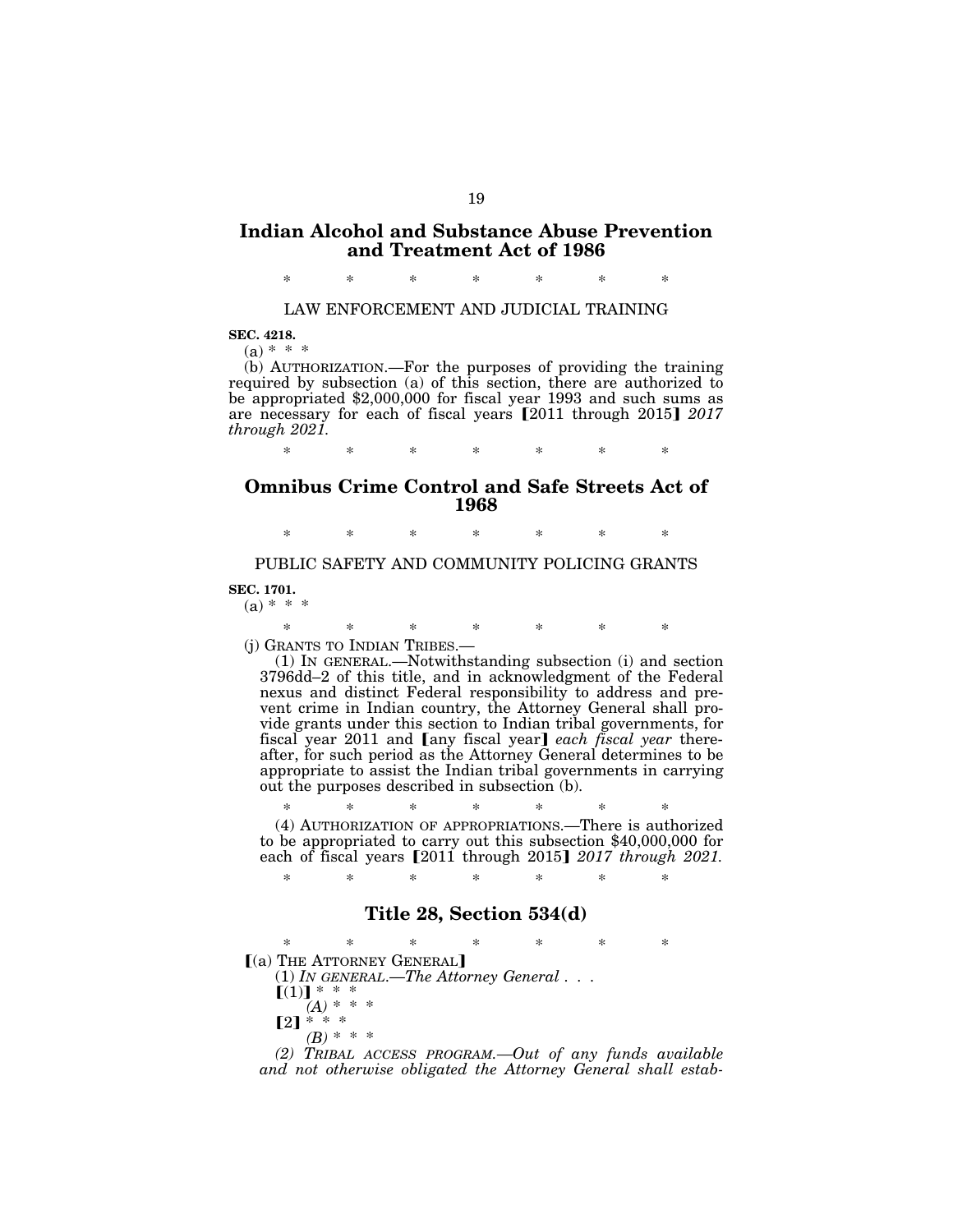*lish and carry out a tribal access program to enhance the ability of tribal governments to access, enter information into, and obtain information from, Federal criminal information databases as authorized under this section.* 

*(3) INFORMATION SHARING.—Any report issued as a result of the analysis of information entered into Federal criminal information databases or obtained from Federal criminal databases, including for the purpose of conducting background checks, shall be shared with Indian tribes of jurisdiction.* 

\* \* \* \* \* \* \*

# **Tribal Law and Order Act of 2010**

# \* \* \* \* \* \* \*

# ACCESS TO NATIONAL CRIMINAL INFORMATION DATABASES

# **SEC. 233**

 $(a) * * *$ 

(b) REQUIREMENT.—

 $(1)$  In GENERAL.—The Attorney General shall ensure that tribal law enforcement officials that meet applicable Federal or State requirements be permitted access to national crime information databases.]  $(I)$  IN GENERAL.—The Attorney General shall ensure that—

*(A) tribal law enforcement officials that meet applicable Federal or State requirements be permitted access to national crime information databases;* 

*(B) technical assistance and training to Bureau of Indian Affairs and tribal law enforcement officials is provided to gain access and input authority to use the National Criminal Information Center and other national crime information databases pursuant to section 534 of title 28, United States Code; and* 

*(C) the Federal Bureau of Investigation coordinates with the Office of Justice Services, Bureau of Indian Affairs, to ensure Indian tribal law enforcement agencies are assigned appropriate credentials or ORI numbers for uniform crime reporting purposes.* 

\* \* \* \* \* \* \*

# **Omnibus Crime Control and Safe Streets Act of 1986**

\* \* \* \* \* \* \*

# BUREAU OF JUSTICE STATISTICS

#### **SEC. 302.**

ø(d) JUSTICE STATISTICAL COLLECTION, ANALYSIS, AND DISSEMI-NATION.—

 $(1)$  In GENERAL.—To ensure]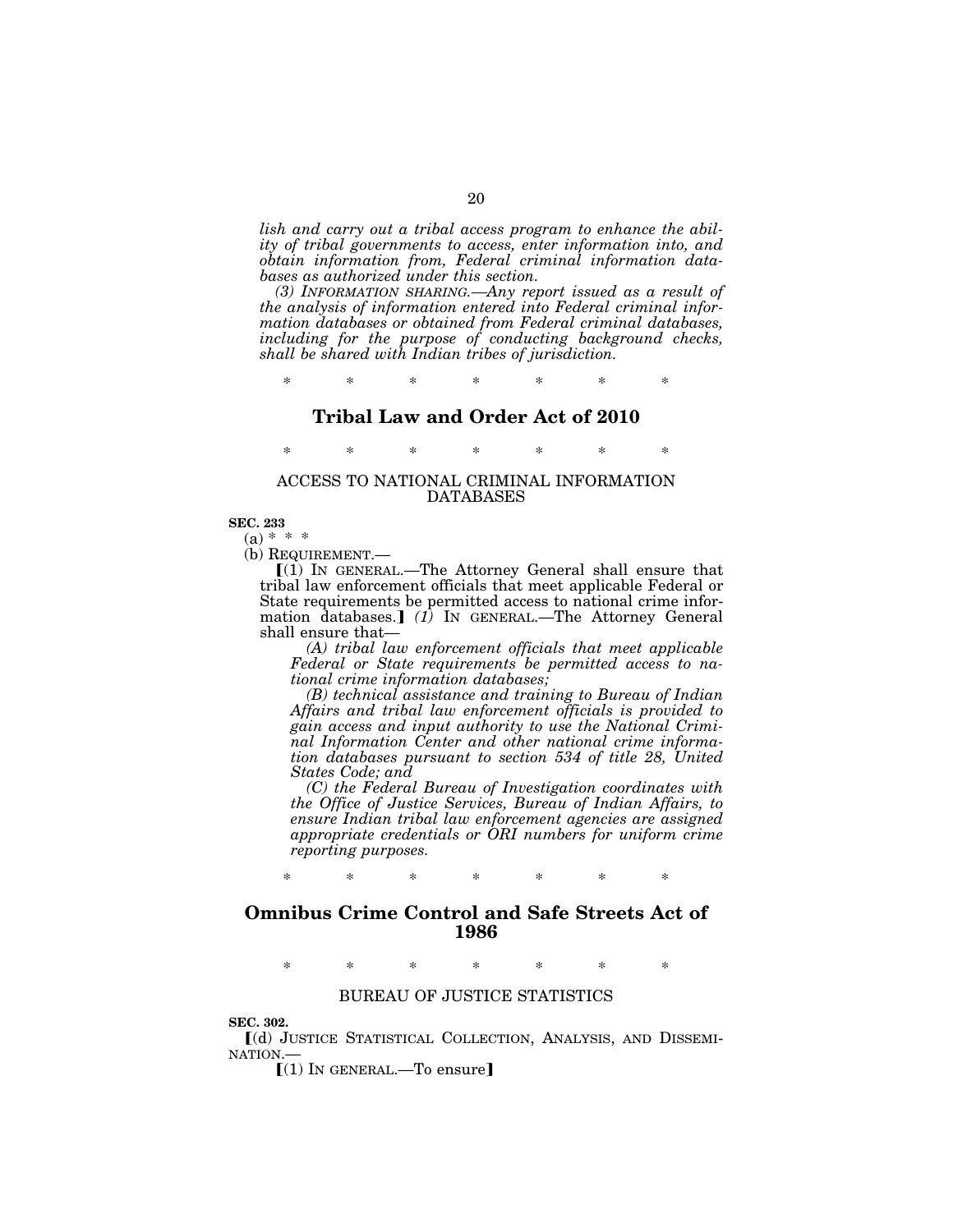(*d*) *JUSTICE STATISTICAL COLLECTION, ANALYSIS, AND DISSEMINA-TION*.—

*(1) IN GENERAL*.—*To ensure* that all justice statistical collection, analysis, and dissemination is carried out in a coordinated manner, the Director is authorized to—

\* \* \* \* \* \* \* (E) encourage replication, coordination and sharing among justice agencies regarding information systems, information policy, and data; [and]

(F) confer and cooperate with Federal statistical agencies as needed to carry out the purposes of this subchapter, including by entering into cooperative data sharing agreements in conformity with all laws and regulations applicable to the disclosure and use of data[.*]*; and

*(G) confer and cooperate with the Bureau of Indian Affairs as needed to carry out the purposes of this part, including by entering into cooperative resource and data sharing agreements in conformity with all laws and regulations applicable to the disclosure and use of data.* 

(2) CONSULTATION WITH INDIAN TRIBES.— øThe Director¿ *(A) IN GENERAL.*—*The Director,* acting jointly with the Assistant Secretary for Indian Affairs (acting through the Office of Justice Services) and the Director of the Federal Bureau of Investigation, shall work with Indian tribes and tribal law enforcement agencies to establish and implement such tribal data collection systems as the Director determines to be necessary to achieve the purposes of this section.

*(B) INFORMATION SHARING REQUIREMENT.—Analysis of the information collected under subparagraph (A) shall be shared with the Indian tribe that provided the information that was collected.* 

\* \* \* \* \* \* \*

# **Indian Law Enforcement Reform Act**

\* \* \* \* \* \* \*

# REPORTS TO TRIBES

**SEC. 10.** 

(b) **[The Attorney General]** (1) *IN GENERAL*.—*The Attorney General* shall submit to Congress annual reports containing, with respect to the applicable calendar year, the information compiled under paragraphs (2) and (4) of subsection (a)—

 $[(1)] (A)$  organized—

 $[(A)]$  *(i)* in the aggregate; and

 $[(B)]$   $(ii)$ 

 $[(i)]$  *(I)* for the Federal Bureau of Investigation, by Field Division; and

**[(ii)]** *(II)* for United States Attorneys, by Federal judicial district; and

 $(2)$  *(B)* including any relevant explanatory statements.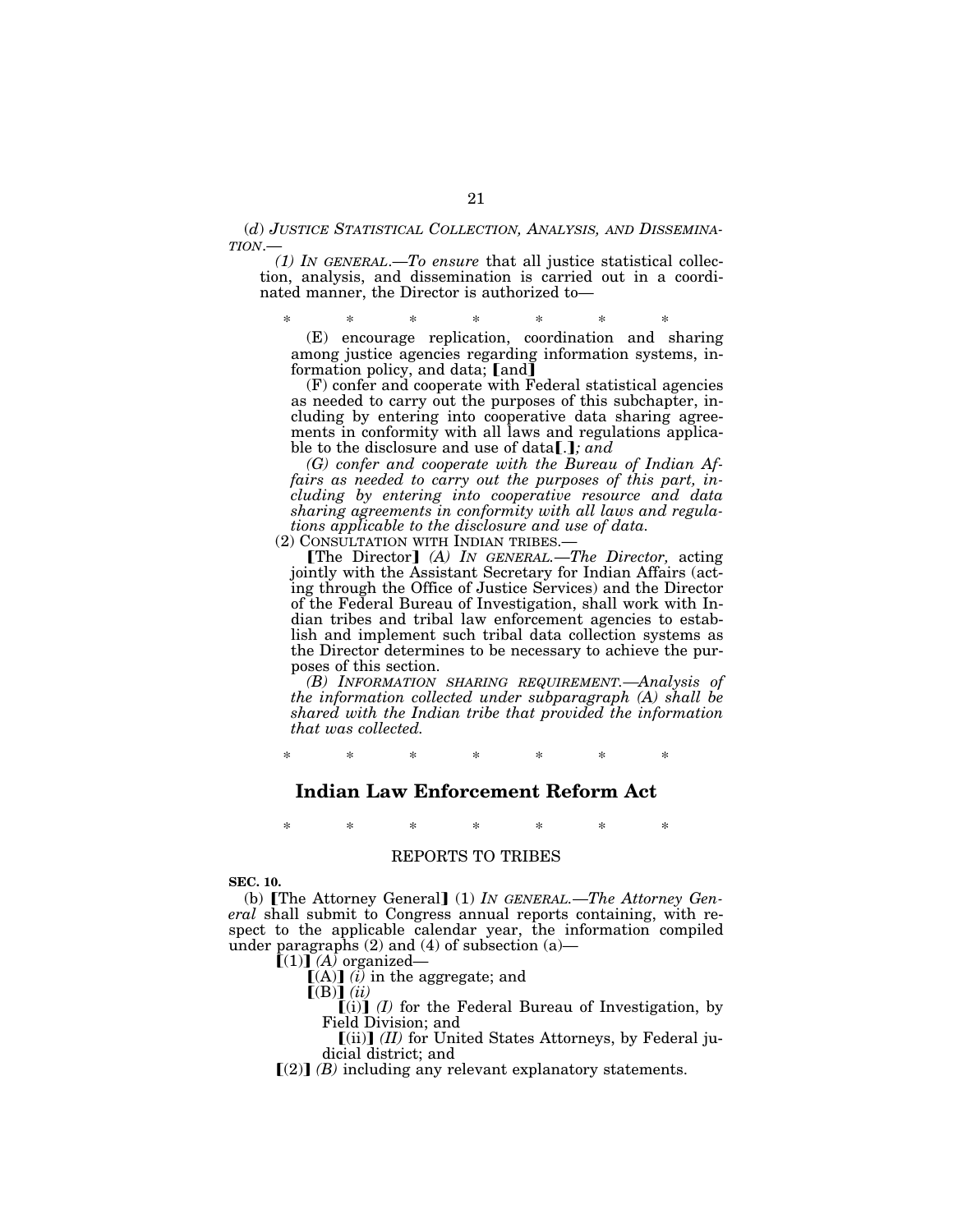*ments Act of 2016, the Attorney General shall consult with Indian tribes, including appropriate tribal justice officials, regarding—* 

*(A) the annual reports described in paragraph (1) to improve the data collected, the information reported, and the reporting system; and* 

*(B) improvements to the processes for the satisfaction of the requirements for coordination described in paragraphs (1) and*   $(3)$  of subsection  $(a)$ , or to the reporting requirements under *paragraph (1).* 

*(3) ENFORCEMENT OF REPORTING REQUIREMENTS.—* 

*(A) IN GENERAL.—Subject to subparagraph (B), on the failure of the Attorney General to submit a report in accordance with paragraph (1), the Attorney General shall withhold funding for the Director of the Federal Bureau of Investigation and the Director of the Executive Office for United States Attorneys used for the administration of services, including functional expenses such as overtime, personnel salaries, and associated benefits or related tasks that directly affect those functions, to the extent that the withholding does not adversely impact the capacity of the Attorney General to provide law enforcement, investigation, or prosecution services.* 

*(B) RESTORATION.—The Attorney General shall restore funding withheld in accordance with subparagraph (A) on submission of the applicable report in accordance with paragraph (1).* 

# \* \* \* \* \* \* \* **Tribal Law and Order Act of 2010**

\* \* \* \* \* \* \*

# BUREAU OF PRISONS TRIBAL PRISONER PROGRAM

#### **SEC. 234**

 $(a) * * *$ 

 $(c) * * *$ 

 $(5)$  REPORT.—Not later than [3 years after the date of establishment of the pilot program] 5 years after the date of enact*ment of the Tribal Law and Order Reauthorization and Amendments Act of 2016*, the Attorney General shall submit to Congress a report describing the status of the program, including recommendations regarding the future of the program, if any.

*(6) CONSULTATION*.*—Not later than 1 year after the date of enactment of the Tribal Law and Order Reauthorization and Amendments Act of 2016, the Director of the Bureau of Prisons and the Director of the Office of Justice Services of the Bureau of Indian Affairs shall coordinate and consult with Indian tribes to develop improvements in implementing the pilot program, including intergovernmental communication, training, processes, and other subject matters as appropriate.* 

 $[(6)]$  (7) TERMINATION.—Except as otherwise provided by an Act of Congress, the pilot program under this **[**paragraph shall] expire on the date that is 4 years after the date on which the program is established] *subsection shall expire on the date that*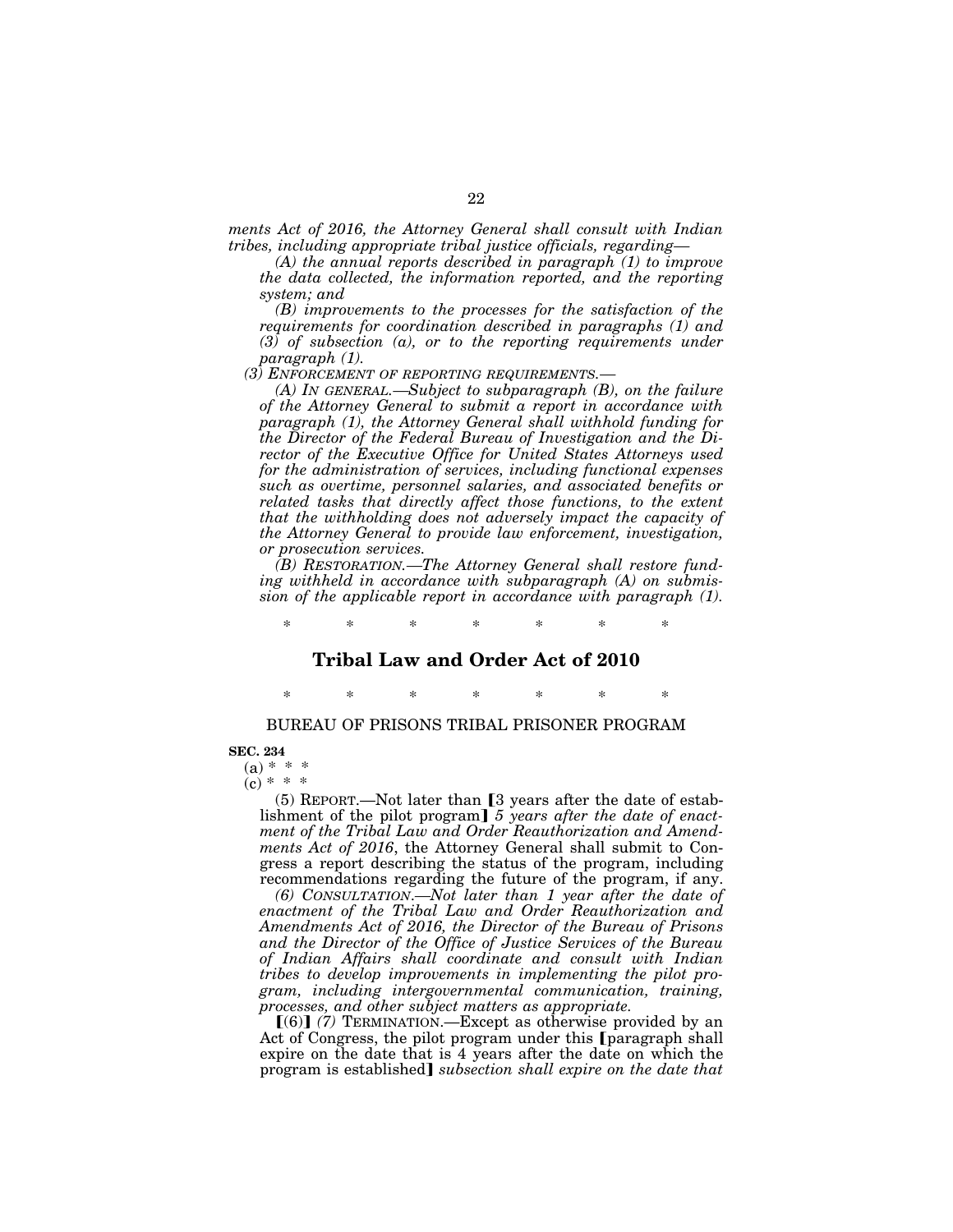*is 7 years after the date of enactment of the Tribal Law and Order Reauthorization and Amendments Act of 2016.* 

# **Indian Law Enforcement Reform Act**

\* \* \* \* \* \* \*

# \* \* \* \* \* \* \* CONSULTATION FOR JUVENILE JUSTICE REFORM

#### **SEC. 3.**

 $(a) * * *$ 

\* \* \* \* \* \* \*

*(h) CONSULTATION FOR JUVENILE JUSTICE REFORM.—Not later than 1 year after date of enactment of this subsection, the Director of the Bureau of Indian Affairs, the Director of the Bureau of Prisons, the Director of the Indian Health Service, the Administrator of the Office of Juvenile Justice and Delinquency Prevention, and the Administrator of the Substance Abuse and Mental Health Services Administration shall consult with Indian tribes regarding Indian juvenile justice and incarceration, including—* 

*(1) the potential for using Bureau of Indian Affairs or tribal juvenile facilities for the incarceration of Indian youth in the Federal system as alternative locations closer to the communities of the Indian youth;* 

*(2) improving community-based options for the services needed and available for Indian youth in Federal incarceration;* 

*(3) barriers to the use of—* 

*(A) alternatives to incarceration; or* 

*(B) cross-agency services for Indian youth in incarceration; and* 

*(4) the application of the Federal sentencing guidelines to Indian youth.* 

\* \* \* \* \* \* \*

# SEC. 105 FEDERAL NOTICE

#### **SEC. 10.**

 $(a) * * *$ 

\* \* \* \* \* \* \*

*(d) FEDERAL NOTICE*.*—On conviction in any district court of the United States of an enrolled member of a federally recognized Indian tribe, the Office of the United States Attorney for the district in which the member was convicted shall provide to the appropriate tribal justice official notice of the conviction and any other pertinent information.* 

\* \* \* \* \* \* \*

# SEC. 106. DETENTION FACILITIES

**SEC. 3.**   $(a) * * *$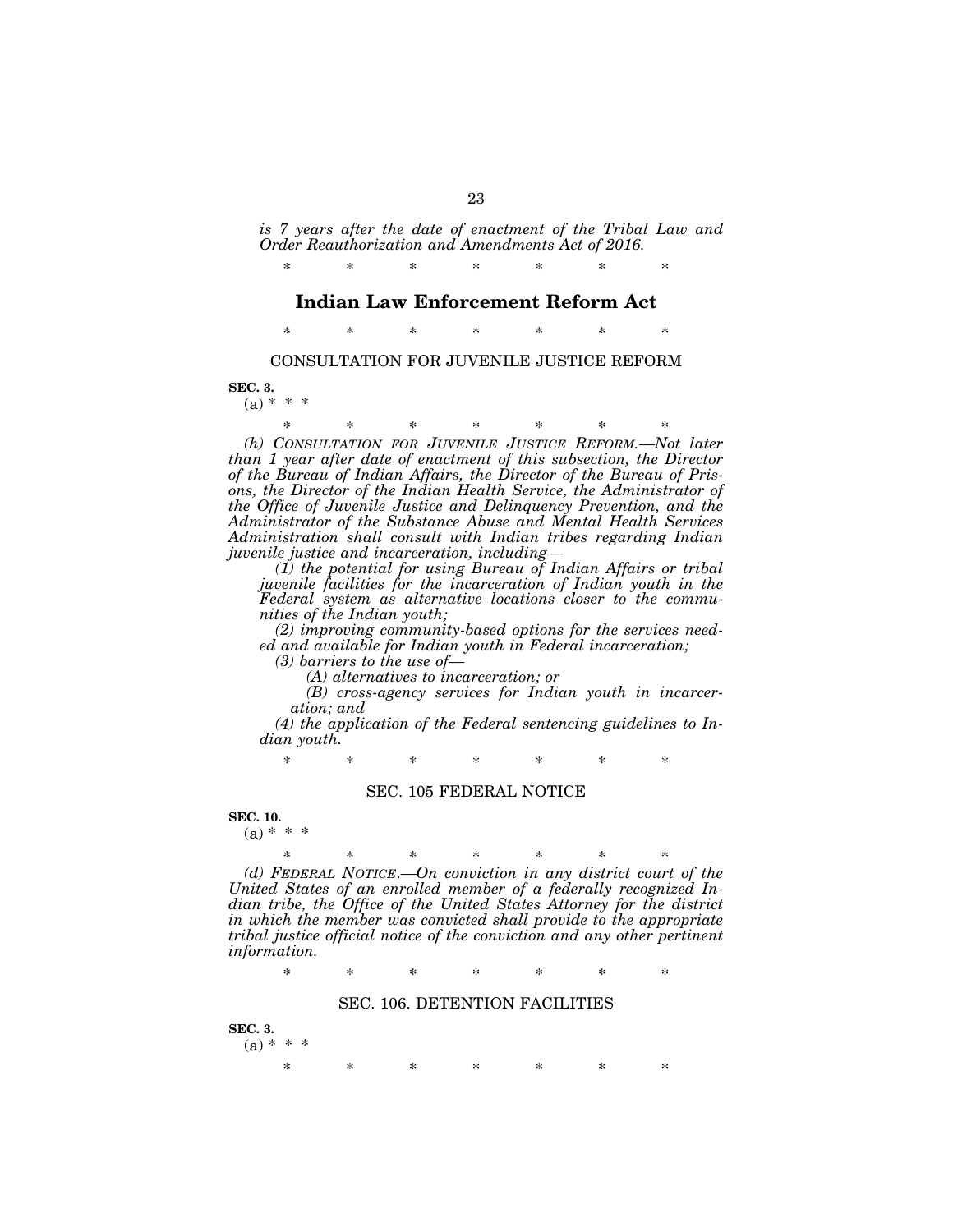*(i) ALTERNATIVES TO DETENTION*.*—In carrying out the responsibilities of the Secretary under this Act or title II of Public Law 90—284 (commonly known as the 'Indian Civil Rights Act of 1968') (25 U.S.C. 1301 et seq.), the Secretary shall authorize an Indian tribe carrying out a contract or compact pursuant to the Indian Self-Determination and Education Assistance Act (25 U.S.C. 450 et seq.), on request of the Indian tribe, to use any available detention funding from the contract or compact for such appropriate alternatives to detention to which the Indian tribe and Secretary, acting through the Director of the Office of Justice Services, mutually agree.* 

\* \* \* \* \* \* \*

# **Indian Tribal Justice Act**

\* \* \* \* \* \* \*

# INDIAN TRIBAL JUSTICE ACT

**SEC. 103.** 

 $(a) * * *$ 

\* \* \* \* \* \* \*

*(c) ALTERNATIVES TO DETENTION.—In carrying out the responsibilities of the Secretary under this Act or title II of Public Law 90– 284 (commonly known as the 'Indian Civil Rights Act of 1968') (25*  U.S.C. 1301 et seq.), the Secretary shall authorize an Indian tribe *carrying out a contract or compact pursuant to the Indian Self-Determination and Education Assistance Act (25 U.S.C. 450 et seq.), on request of the Indian tribe, to use any available detention funding from the contract or compact for such appropriate alternatives to detention to which the Indian tribe and Secretary, acting through the Director of the Office of Justice Services, mutually agree.* 

 $[(c)]$   $(d)$  \*

\* \* \* \* \* \* \*

# **Indian Alcohol and Substance Abuse Prevention and Treatment Act of 1986**

\* \* \* \* \* \* \*

#### JUVENILE DETENTION CENTERS

#### **SEC. 4220(b).**

(b) AUTHORIZATION.—

(1) For the purpose of constructing or renovating juvenile detention centers as provided in subsection (a) of this section, there are authorized to be appropriated \$10,000,000 for each of fiscal years  $[2011$  through  $2015$  $]$   $2017$  through  $2021$ .

(2) For the purpose of staffing and operating juvenile detention centers, there are authorized to be appropriated \$7,000,000 for each of fiscal years [2011 through 2015] 2017 *through 2021*.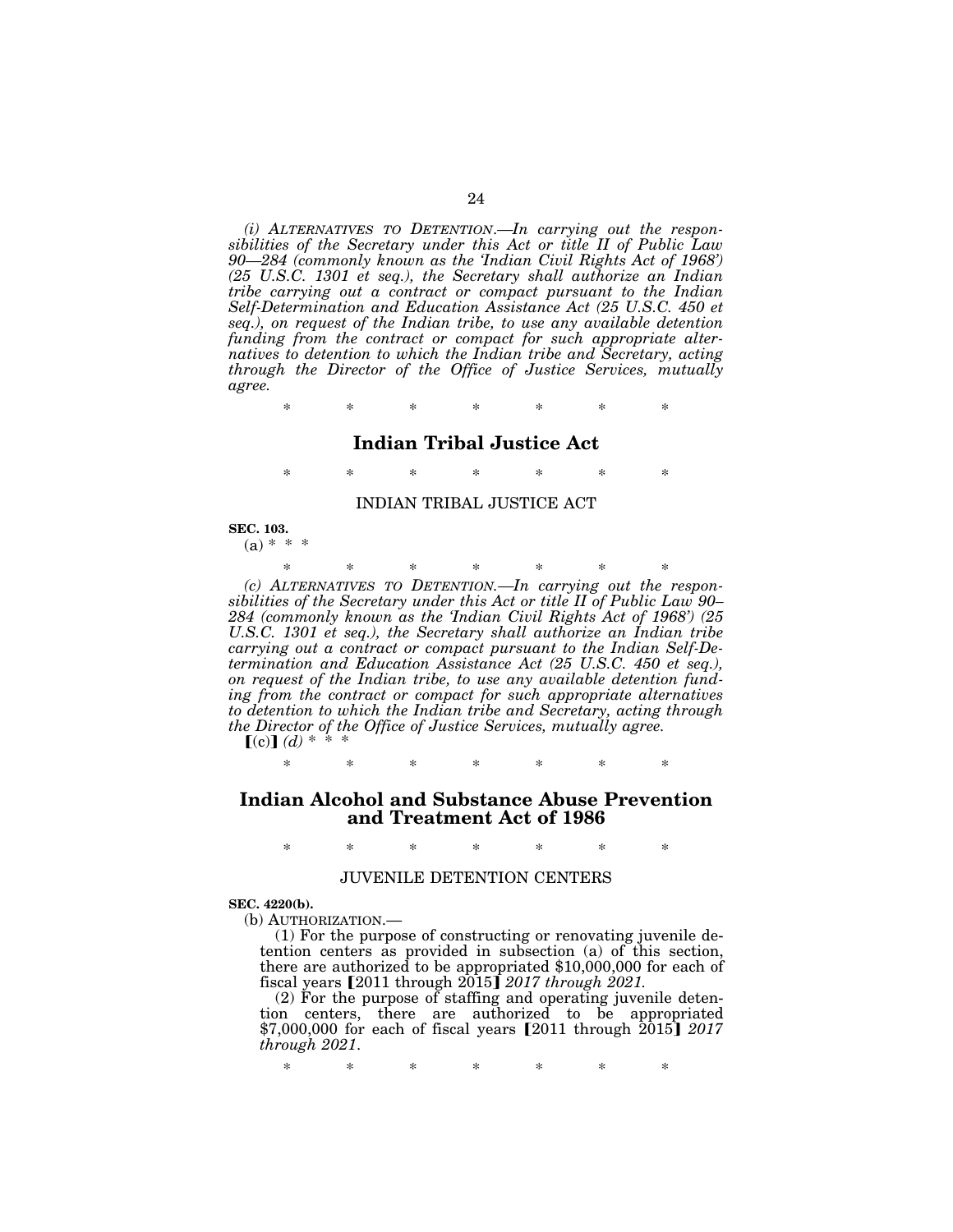# **Violent Crime Control and Law Enforcement Act of 1994**

\* \* \* \* \* \* \*

# PAYMENTS FOR INCARCERATION ON TRIBAL LAND

#### **SEC. 20109.**

(a) RESERVATION OF FUNDS.—Notwithstanding any other provision of this part, of amounts made available to the Attorney General to carry out programs relating to offender incarceration, the Attorney General shall reserve \$35,000,000 for each of fiscal years  $[2011$  through 2015] 2017 through 2021 to carry out this section.

\* \* \* \* \* \* \*

# **Indian Tribal Justice Act**

\* \* \* \* \* \* \*

# TRIBAL JUSTICE SYSTEMS

**SEC. 201.** 

(a) OFFICE.—There is authorized to be appropriated to carry out sections  $3611$  and  $3612$  of this title,  $$7,000,000$  for each of fiscal years [2011 through 2015] 2017 through 2021. None of the funds provided under this subsection may be used for the administrative expenses of the Office.

(b) BASE SUPPORT FUNDING FOR TRIBAL JUSTICE SYSTEMS.— There is authorized to be appropriated to carry out section 3613 of this title, \$50,000,000 for each of fiscal years  $[2011$  through 2015] 2017 through 2021.

(c) ADMINISTRATIVE EXPENSES FOR OFFICE.—There is authorized to be appropriated, for the administrative expenses of the Office, \$500,000 for each of fiscal years [2011 through 2015] 2017 through *2021.* 

(d) ADMINISTRATIVE EXPENSES FOR TRIBAL JUDICIAL CON-FERENCES.—There is authorized to be appropriated, for the administrative expenses of tribal judicial conferences, \$500,000 for each of fiscal years [2011 through 2015] 2017 through 2021.

# \* \* \* \* \* \* \*

# **Indian Tribal Justice Technical and Legal Assistance Act of 2000**

\* \* \* \* \* \* \*

# AUTHORIZATION OF APPROPRIATIONS

**SEC. 107.** 

For purposes of carrying out the activities under this subchapter, there are authorized to be appropriated such sums as are necessary for fiscal years [2011 through 2015] 2017 through 2021.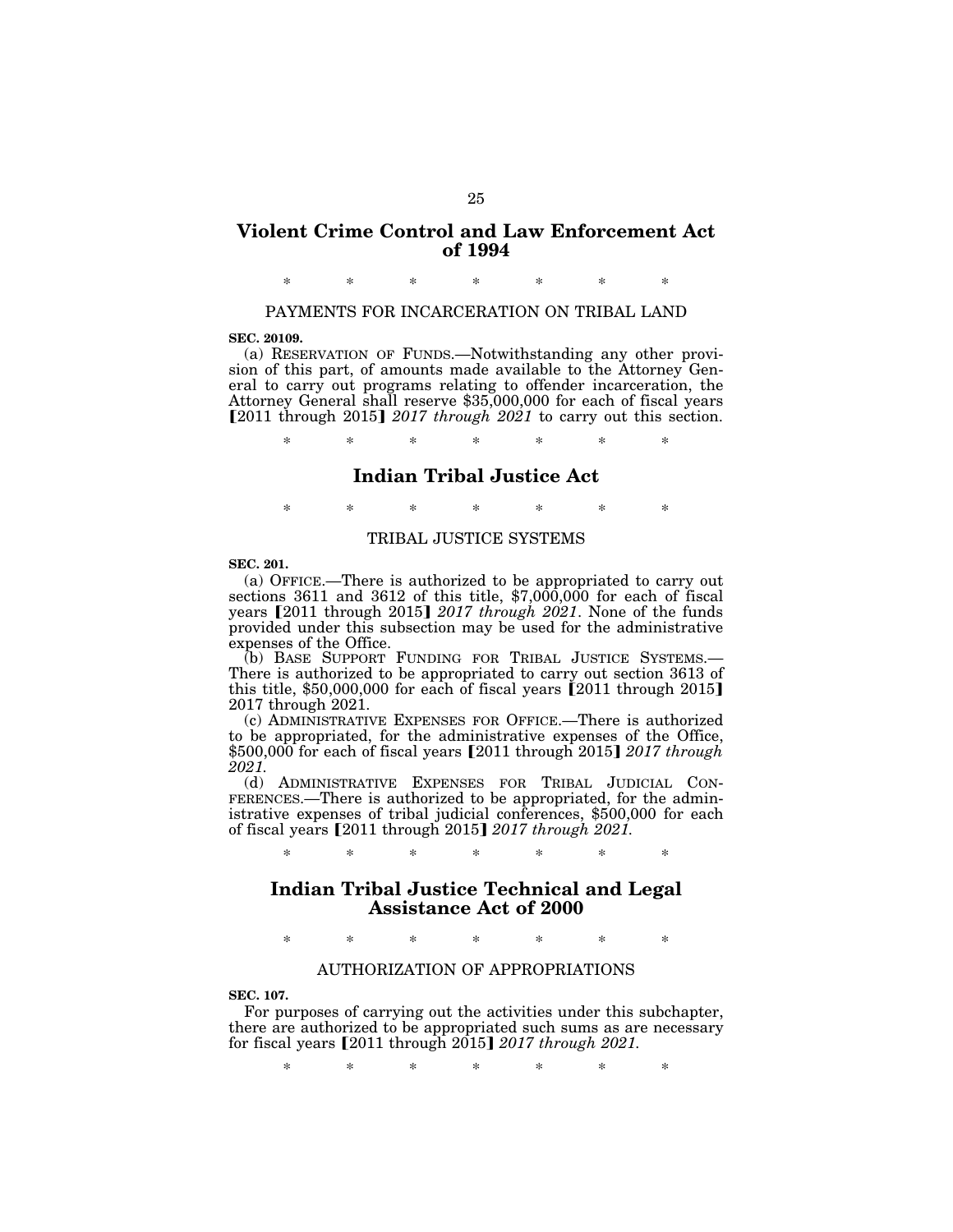**SEC. 201**   $(a) * * *$ 

\* \* \* \* \* \* \* (d) AUTHORIZATION OF APPROPRIATIONS.—For purposes of carrying out the activities under this section, there are authorized to be appropriated such sums as are necessary for fiscal years [2011] through 2015¿ *2017 through 2021*.

\* \* \* \* \* \* \*

# **Indian Civil Rights Act of 1968**

\* \* \* \* \* \* \*

# CONSTITUTIONAL RIGHTS

**SEC. 202** 

 $(a) * * *$ 

(10) deny to any person accused of an offense punishable by imprisonment for *180 days or more* the right, upon request, to a trial by jury of not less than six persons.

\* \* \* \* \* \* \*

# RIGHTS OF DEFENDANTS

# **SEC. 204**

 $(a) * * * *$ 

\* \* \* \* \* \* \* (d) RIGHTS OF DEFENDANTS.—In a criminal proceeding in which a participating tribe exercises special domestic violence criminal jurisdiction, the participating tribe shall provide to the defendant— (1) all applicable rights under this Act;

(2) if a term of imprisonment of any length may be imposed, all rights described in section 1302(c) of this title;

 $(3)$  [the right] *if a term of imprisonment of 180 days or more may be imposed, the right* to a trial by an impartial jury that is drawn from sources that—

\* \* \* \* \* \* \*

# **The Indian Law Enforcement Reform Act**

\* \* \* \* \* \* \*

#### PUBLIC DEFENDERS

**SEC. 13**   $(a) * * *$ 

\* \* \* \* \* \* \*

# *SEC. 13A. TRIBAL LIAISONS.*

*(a) APPOINTMENT.—* 

*(1) IN GENERAL.—The Federal Public Defender for each district that includes Indian country shall appoint not less than 1 assistant Federal Public Defender to serve as a tribal liaison for the district.*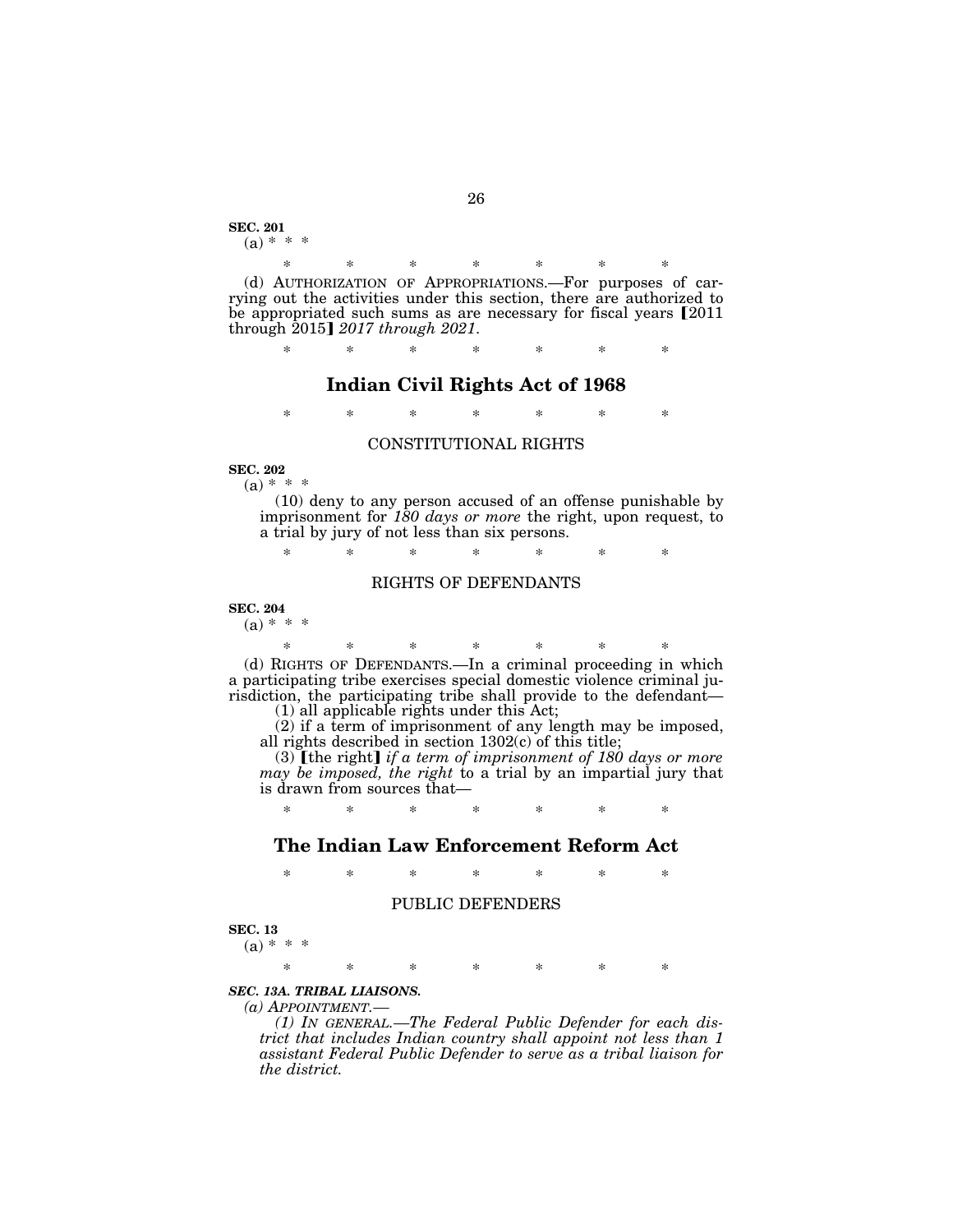*(2) SENSE OF CONGRESS.—It is the sense of Congress that in appointing tribal liaisons under paragraph (1), the Federal Public Defender should consult with tribal justice officials from each Indian tribe that would be affected by the appointment.* 

*(b) DUTIES.— (1) IN GENERAL.—The duties of a tribal liaison shall include the following:* 

*(A) Developing working relationships and maintaining communication with tribal leaders and tribal community, including the interchange and understanding of cultural issues that may impact the effective assistance of counsel.* 

*(B) Providing technical assistance and training regarding criminal defense techniques and strategies, forensics, and reentry programs and strategies for responding to crimes occurring in Indian country.* 

*(2) SENSE OF CONGRESS.—It is the sense of Congress that— (A) in evaluating the performance of tribal liaisons, and as part of the staffing formulas for Federal Defenders, the Administrative Office of the United States Courts should take into consideration the multiple duties of tribal liaisons described in paragraph (1); and* 

*(B) the Director of the Administrative Office of the United States Courts and the Attorney General should work together to ensure that each district that includes Indian country has sufficient resources to provide adequate representation.* 

\* \* \* \* \* \* \*

# **Section 1165 of title 18, United States Code**

\* \* \* \* \* \* \* OFFENSES IN INDIAN COUNTRY: TRESPASS ON INDIAN LAND

#### **SEC. 1165.**

# §1165. [Hunting, trapping, or fishing on Indian land] *Criminal trespass*

**[Whoever, without lawful authority]** (a) *HUNTING, TRAPPING, OR FISHING ON INDIAN LAND*.—*Whoever, without lawful authority* or permission, willfully and knowingly goes upon any land that belongs to any Indian or Indian tribe, band, or group and either are held by the United States in trust or are subject to a restriction against alienation imposed by the United States, or upon any lands of the United States that are reserved for Indian use *(referred to in this section as 'tribal land')*, for the purpose of hunting, trapping, or fishing thereon, or for the removal of game, peltries, or fish therefrom, shall be fined under this title or imprisoned not more than ninety days, or both, and all game, fish, and peltries in his possession shall be forfeited.

*(b) VIOLATION OF TRIBAL EXCLUSION ORDER.—* 

*(1) DEFINITION OF EXCLUSION ORDER.—In this subsection, the term 'exclusion order' means an order issued in a proceeding by a court of an Indian tribe that temporarily or permanently ex-*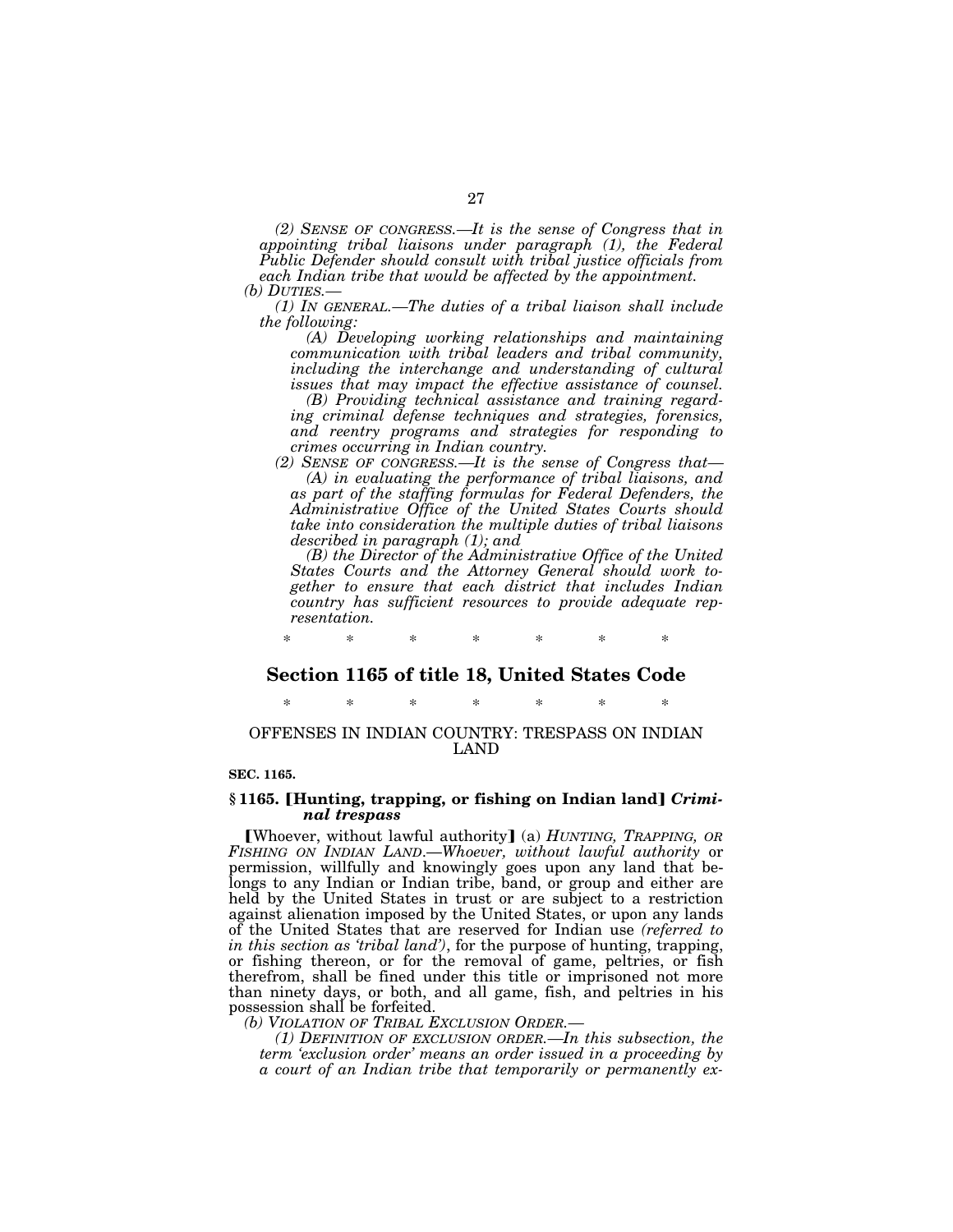*cludes a person from tribal land because of a conviction under the criminal laws of the tribal government—* 

*(A) for a violent crime (as defined under applicable tribal law); or* 

*(B) for the sale or distribution of controlled substances. (2) VIOLATION DESCRIBED.—It shall be unlawful for any person to knowingly violate the terms of an exclusion order that was issued by a court of an Indian tribe in accordance with paragraph (4).* 

*(3) PENALTY.—Any person who violates paragraph (2) shall be fined up to \$5,000 or imprisoned for up to 1 year, or both.* 

*(4) REQUIREMENTS.—The violation described in paragraph (2) applies only to an exclusion order—* 

*(A) for which—* 

*(i) the respondent was served with, or had actual notice of, the underlying complaint; and* 

*(ii) the underlying complaint included—* 

*(I) a plain statement of facts that, if true, would provide the basis for the issuance of an exclusion order against the respondent;* 

*(II) the date, time, and place for a hearing on the complaint; and* 

*(III) a statement informing the respondent that if the respondent fails to appear at the hearing on the complaint, an order may issue, the violation of which may result in—* 

*(aa) criminal prosecution under Federal law; and* 

*(bb) the imposition of a fine or imprisonment, or both;* 

*(B) for which a hearing on the underlying complaint sufficient to protect the right of the respondent to due process was held on the record, at which the respondent was provided an opportunity to be heard and present testimony of witnesses and other evidence as to why the order should not issue;* 

 $(C)$  that—

*(i) temporarily or permanently excludes the respondent from tribal land under the jurisdiction of the applicable Indian tribe; and* 

*(ii) includes a statement that a violation of the order may result in criminal prosecution under Federal law and the imposition of a fine or imprisonment, or both; and* 

*(D) with which the respondent was served or of which the respondent had actual notice.''.* 

\* \* \* \* \* \* \*

# **Indian Alcohol and Substance Abuse Prevention and Treatment Act of 1986**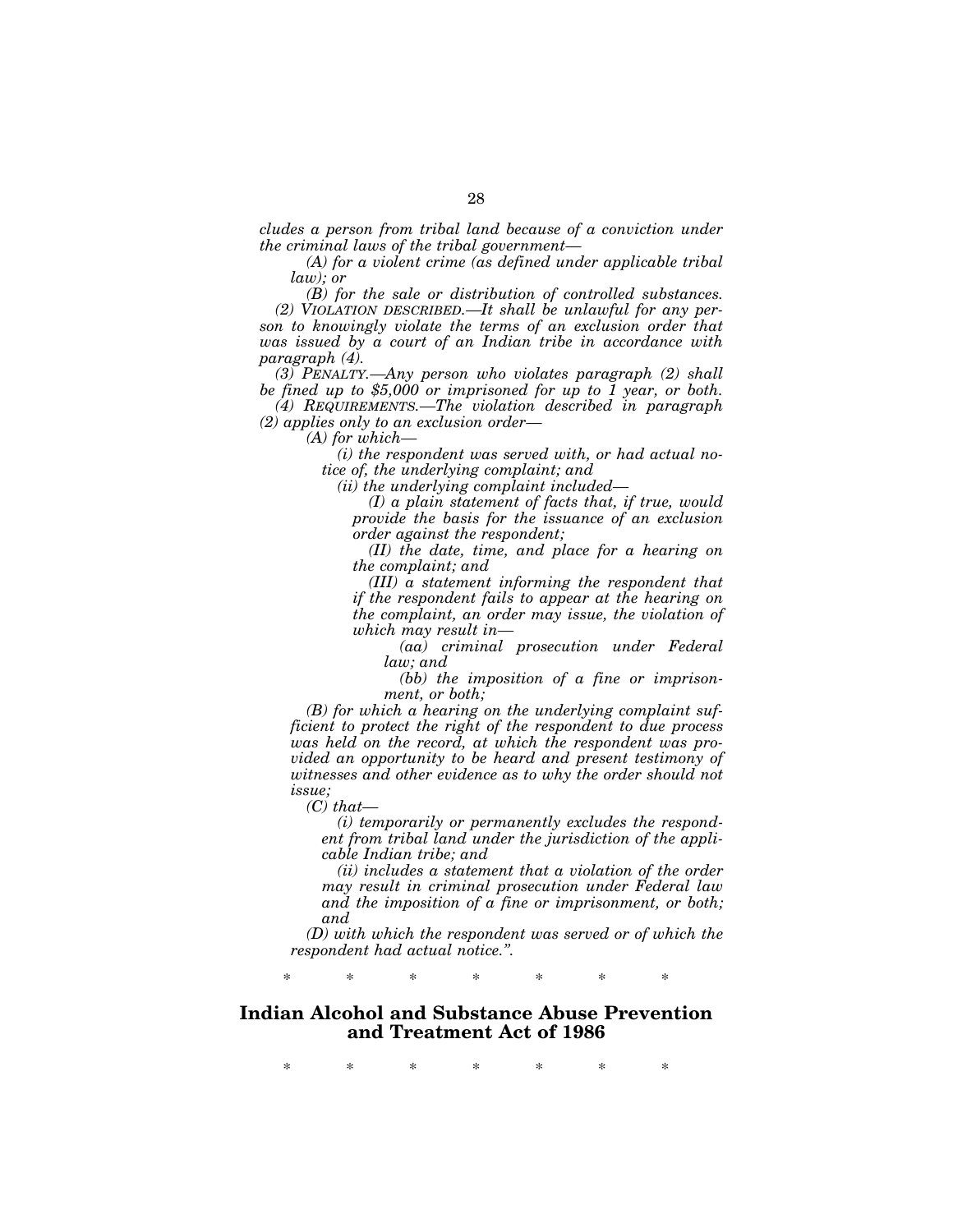# REAUTHORIZATION OF FUNDING TO COMBAT ILLEGAL NARCOTICS TRAFFICKING

#### **SEC. 4216**

 $(a) * * *$ 

(3) AUTHORIZATION OF APPROPRIATION.—There is authorized to be appropriated to carry out this subsection \$2,000,000 for each of fiscal years [2011 through 2015] 2017 through 2021.  $(b) * * * *$ 

(2) For the purpose of establishing the program required by paragraph (1), there are authorized to be appropriated  $$2,000,000$  for each of fiscal years  $[2011$  through  $\overline{2015}$   $2017$ *through 2021*.

# \* \* \* \* \* \* \*

#### INTER-DEPARTMENTAL MEMORANDUM OF AGREEMENT

#### **SEC. 4205**

(a) IN GENERAL.—Not later than 1 year after July 29, 2010, the Secretary of the Interior, the Attorney General, *the Secretary of Agriculture, the Secretary of Housing and Urban Development,* and the Secretary of Health and Human Services shall develop and enter into a Memorandum of Agreement which shall, among other things—

 $(1) * * *$ 

(2) IDENTIFY.—

(A) The resources and programs of the Bureau of Indian Affairs, Office of Justice Programs, Substance Abuse and Mental Health Services Administration, *the Department of Agriculture, the Department of Housing and Urban Development*, and Indian Health Service, and \* \* \*

(5) Delineate the responsibilities of the Bureau of Indian Affairs, Department of Justice, Substance Abuse and Mental Health Services Administration, *the Department of Agriculture, the Department of Housing and Urban Development,* and the Indian Health Service to coordinate alcohol and substance abuse-related services at the central, area, agency, and service unit levels.

 $(6)$  \* \* \*

(7) Provide for an annual review of such agreements by the Secretary of the Interior, the Attorney General, *the Secretary of Agriculture, the Secretary of Housing and Urban Development,* and the Secretary of Health and Human Services.

\* \* \* \* \* \* \*

# REAUTHORIZATION OF TRIBAL ACTION PLANS FUNDS

#### **SEC. 4206**

 $(a) * * * *$ 

\* \* \* \* \* \* \*  $(d) * * * *$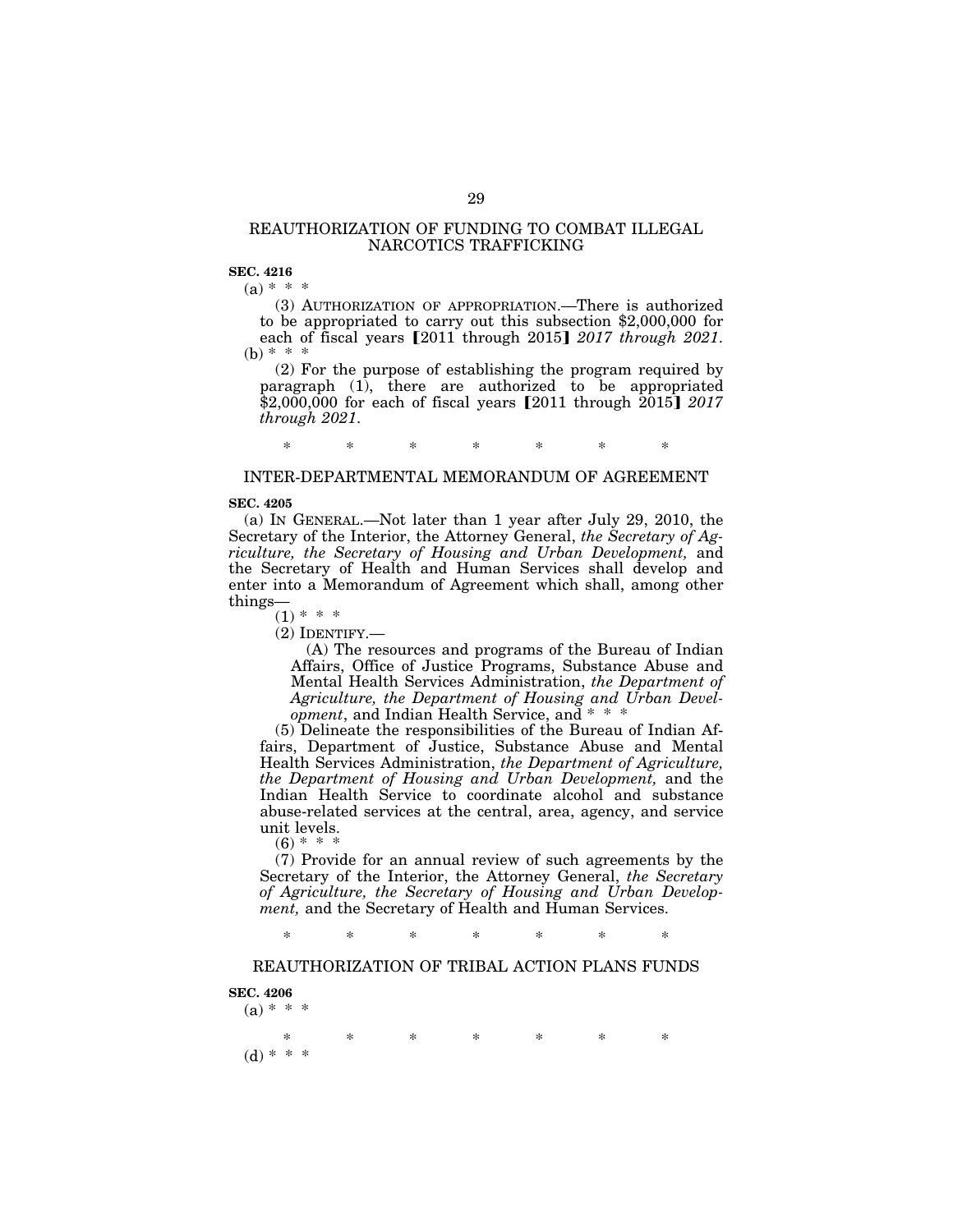(2) There are authorized to be appropriated for grants under this subsection not more than \$2,000,000 for the period of fiscal years [2011 through 2015] 2017 through 2021.

## GRANTS FOR TRAINING, EDUCATION, AND PREVENTION PROGRAMS

\* \* \* \* \* \* \*

#### **SEC. 4206.**

 $(f) * * * *$ 

(3) There are authorized to be appropriated to carry out the provisions of this subsection  $$5,000,000$  for fiscal years [2011 through 2015¿ *2017 through 2021.* 

\* \* \* \* \* \* \*

# **Indian Law Enforcement Reform Act**

# \* \* \* \* \* \* \*

# OFFICE OF JUSTICE SERVICES SPENDING REPORT

#### **SEC. 3**

 $(a) * * *$  $(c) * * *$  $(16) * * *$ 

> (C) a list of the unmet staffing needs of law enforcement, corrections, and court personnel (including indigent defense and prosecution staff) at tribal and Bureau of Indian Affairs justice agencies, the replacement and repair needs of tribal and Bureau corrections facilities, needs for tribal police and court facilities, *healthcare, behavioral health, and tele-health needs at tribal jails*, and public safety and emergency communications and technology needs; and

\* \* \* \* \* \* \*

TITLE II—IMPROVING JUSTICE FOR INDIAN YOUTH

\* \* \* \* \* \* \*

# **Section 5032 of title 18, United States Code**

\* \* \* \* \* \* \*

# FEDERAL JURISDICTION OVER INDIAN JUVENILES

#### **SEC. 5032**

A juvenile alleged to have committed an act of juvenile delinquency, other than a violation of law committed within the special maritime and territorial jurisdiction of the United States for which the maximum authorized term of imprisonment does not exceed six months, shall not be proceeded against in any court of the United States unless the Attorney General, after investigation, certifies to the appropriate district court of the United States that (1) the juvenile court or other appropriate court of a State *or Indian tribe* does not have jurisdiction or refuses to assume jurisdiction over said ju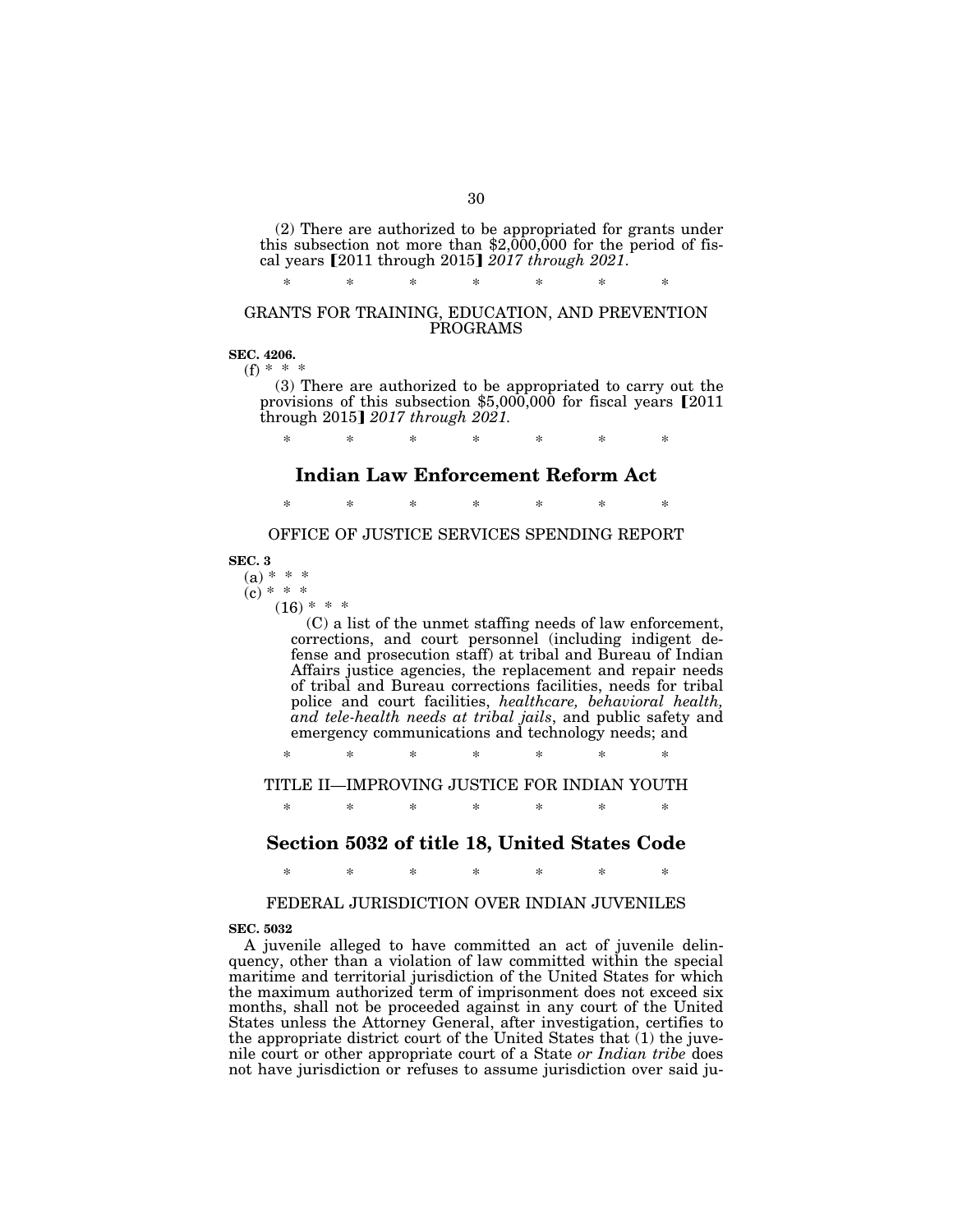venile with respect to such alleged act of juvenile delinquency, (2) the State *or Indian tribe* does not have available programs and services adequate for the needs of juveniles, or (3) the offense charged is a crime of violence that is a felony or an offense described in section 401 of the Controlled Substances Act (21 U.S.C. 841), or section 1002(a), 1003, 1005, 1009, or 1010(b)(1), (2), or (3) of the Controlled Substances Import and Export Act (21 U.S.C.  $952(a)$ ,  $953$ ,  $955$ ,  $959$ ,  $960(b)(1)$ ,  $(2)$ ,  $(3)$ ), section  $922(x)$  or section 924(b), (g), or (h) of this title, and that there is a substantial Federal interest in the case or the offense to warrant the exercise of Federal jurisdiction.

If the Attorney General does not so certify, such juvenile shall be surrendered to the appropriate legal authorities of such State *or*  Indian tribe. For purposes of this section, the term "State" includes a State of the United States, the District of Columbia, and any commonwealth, territory, or possession of the United States. *In this section, the term 'Indian tribe' has the meaning given the term in section 102 of the Federally Recognized Indian Tribe List Act of 1994 (25 U.S.C. 479a).* 

If an alleged juvenile delinquent is not surrendered to the authorities of a State *or Indian tribe* pursuant to this section, any proceedings against him shall be in an appropriate district court of the United States. For such purposes, the court may be convened at any time and place within the district, in chambers or otherwise. The Attorney General shall proceed by information or as authorized under section  $3401(g)$  of this title, and no criminal prosecution shall be instituted for the alleged act of juvenile delinquency except as provided below.

A juvenile who is alleged to have committed an act of juvenile delinquency and who is not surrendered to State *or Indian tribal*  authorities shall be proceeded against under this chapter unless he has requested in writing upon advice of counsel, *or of a representative of an Indian tribe of which the juvenile is a member,* to be proceeded against as an adult, except that, with respect to a juvenile fifteen years and older alleged to have committed an act after his fifteenth birthday which if committed by an adult would be a felony that is a crime of violence or an offense described in section 401 of the Controlled Substances Act (21 U.S.C. 841), or section 1002(a), 1005, or 1009 of the Controlled Substances Import and Export Act (21 U.S.C. 952(a), 955, 959), or section  $922(x)$  of this title, or in section 924(b), (g), or (h) of this title, criminal prosecution on the basis of the alleged act may be begun by motion to transfer of the Attorney General in the appropriate district court of the United States, if such court finds, after hearing, such transfer would be in the interest of justice. In the application of the preceding sentence, if the crime of violence is an offense under section  $113(a)$ ,  $113(b)$ , 113(c), 1111, 1113, or, if the juvenile possessed a firearm during the offense, section 2111, 2113, 2241(a), or 2241(c), ''thirteen'' shall be substituted for ''fifteen'' and ''thirteenth'' shall be substituted for "fifteenth". Notwithstanding sections 1152 and 1153, no person subject to the criminal jurisdiction of an Indian tribal government shall be subject to the preceding sentence for any offense the Federal jurisdiction for which is predicated solely on Indian country (as defined in section 1151), and which has occurred within the boundaries of such Indian country, unless the governing body of the tribe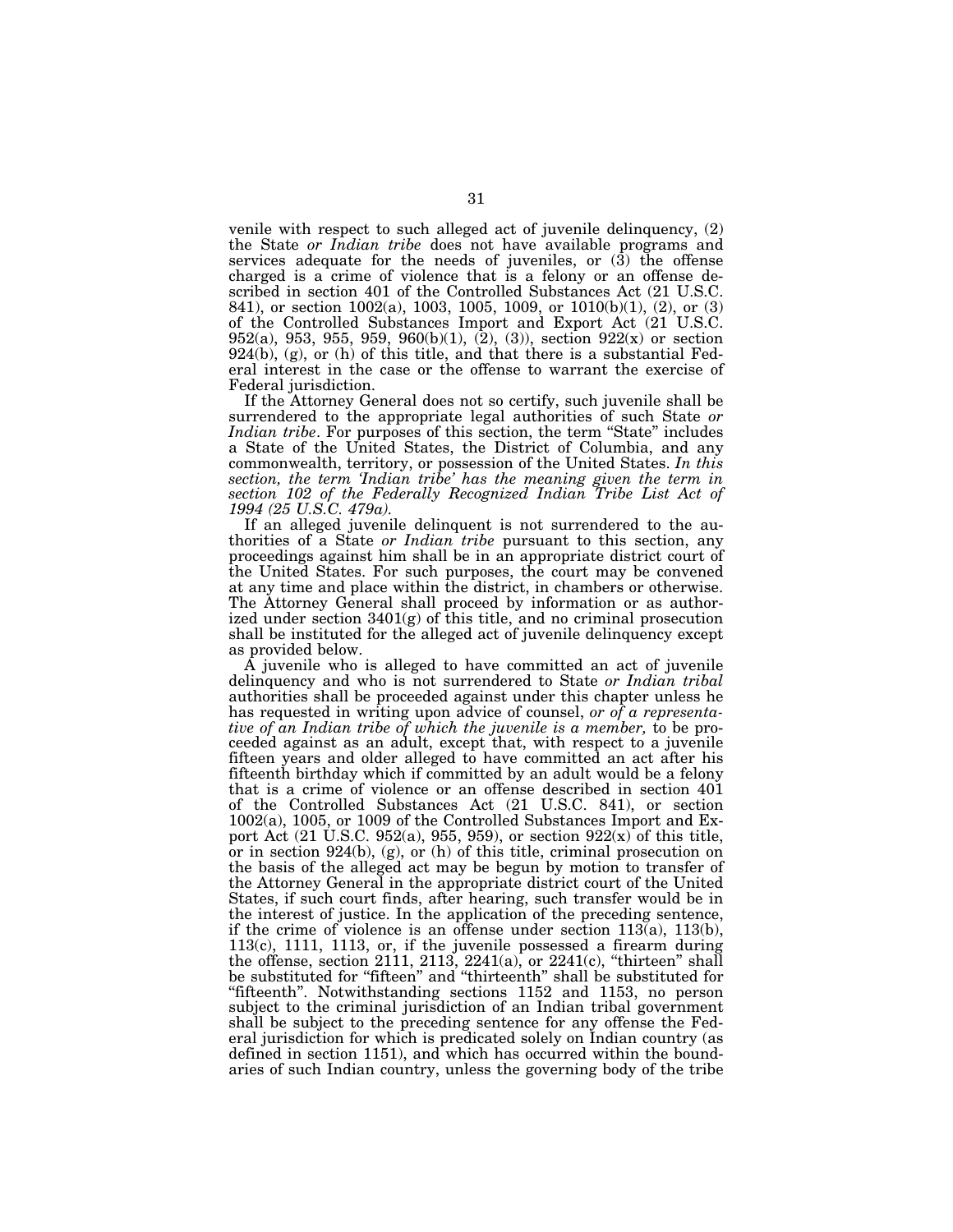has elected that the preceding sentence have effect over land and persons subject to its criminal jurisdiction. However, a juvenile who is alleged to have committed an act after his sixteenth birthday which if committed by an adult would be a felony offense that has as an element thereof the use, attempted use, or threatened use of physical force against the person of another, or that, by its very nature, involves a substantial risk that physical force against the person of another may be used in committing the offense, or would be an offense described in section 32, 81,  $84\overline{4}$ (d), (e), (f), (h), (i) or 2275 of this title, subsection  $(b)(1)$   $(A)$ ,  $(B)$ , or  $(C)$ ,  $(d)$ , or  $(e)$  of section 401 of the Controlled Substances Act, or section 1002(a), 1003, 1009, or 1010(b) (1), (2), or (3) of the Controlled Substances Import and Export Act (21 U.S.C. 952(a), 953, 959, 960(b) (1), (2), (3)), and who has previously been found guilty of an act which if committed by an adult would have been one of the offenses set forth in this paragraph or an offense in violation of a State felony statute that would have been such an offense if a circumstance giving rise to Federal jurisdiction had existed, shall be transferred to the appropriate district court of the United States for criminal prosecution.

\* \* \* \* \* \* \*

# **Indian Alcohol and Substance Abuse Prevention and Treatment Act of 1986**

\* \* \* \* \* \* \*

# SUMMER YOUTH PROGRAMS

#### **SEC. 4212**

 $(a) * *$ 

(3) AUTHORIZATION OF APPROPRIATIONS.—There are authorized to be appropriated to carry out the programs under this subsection  $$5,000,000$  for each of fiscal years [2011 through 2015¿ *2017 through 2021.* 

\* \* \* \* \* \* \*

#### EMERGENCY SHELTERS

# **SEC. 4213**

 $(a) * * *$ 

(e) AUTHORIZATION.—

(1) For the planning and design, construction, and renovation of, or purchase or lease of land or facilities for, emergency shelters and half-way houses to provide emergency care for Indian youth, there are authorized to be appropriated \$10,000,000 for each of fiscal years [2011 through 2015] 2017 *through 2021.* 

(2) For the staffing and operation of emergency shelters and half-way houses, there are authorized to be appropriated \$5,000,000 for fiscal year 1993 and \$7,000,000 for each of fiscal years [2011 through 2015] 2017 through 2021.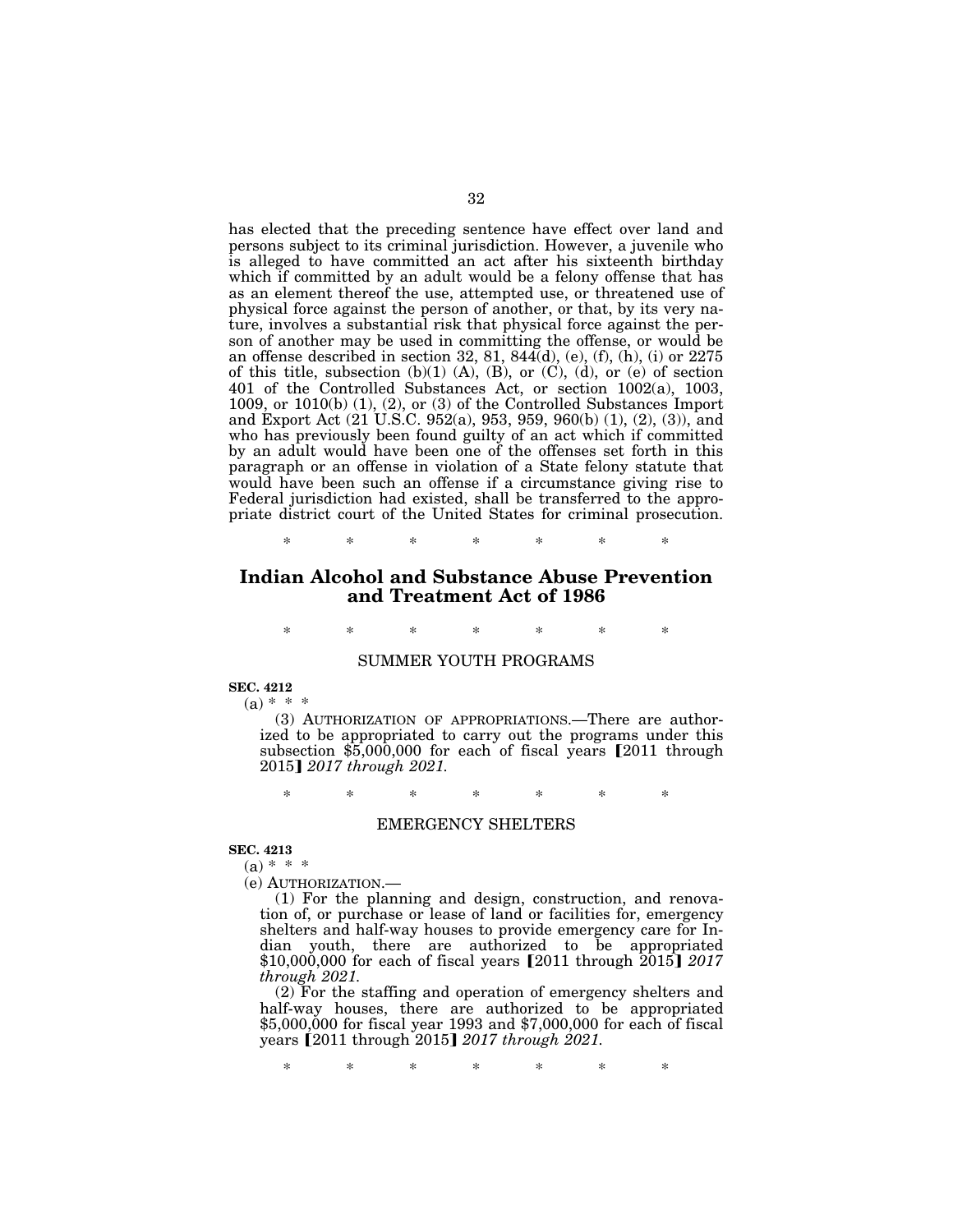# **Juvenile Justice and Delinquency Act of 1974**

\* \* \* \* \* \* \*

# JUSTICE FOR INDIAN YOUTH

#### **SEC. 102**

The purposes of this subchapter and subchapter II of this chapter are—

(1) to support [State and local] *State, tribal, and local* programs that prevent juvenile involvement in delinquent behavior;

(2) to assist [State and local] *State, tribal, and local* governments in promoting public safety by encouraging accountability for acts of juvenile delinquency; [and]

(3) to assist [State and local] State, tribal, and local governments in addressing juvenile crime through the provision of technical assistance, research, training, evaluation, and the dissemination of [information on effective programs] *information on effective and evidence-based programs and practices* for combating juvenile delinquency[.]; and

*(4) to support a continuum of evidence-based or promising programs (including delinquency prevention, intervention, mental health and substance abuse treatment, family services, and services for children exposed to violence) that are trauma-informed, reflect the science of adolescent development, and designed to meet the needs of at-risk youth and youth who come into contact with the justice system.* 

# \* \* \* \* \* \* \* CONCENTRATION OF FEDERAL EFFORTS

#### **SEC. 204**

 $(a) * * *$ 

(b) \* \* \*

(6) provide for the auditing of monitoring systems required under [section 5633(a)(15)] *section 223(a)(14)* of this title to review the adequacy of such systems; and

 $[(7)$  not later than 1 year after November 2, 2002, issue model standards for providing mental health care to incarcerated juveniles.] (7)(A) not less frequently than biannually, con*sult with Indian tribes regarding—* 

*(i) the implementation of this Act;* 

*(ii) strengthening the government-to-government relationship between the Federal Government and Indian tribes;* 

*(iii) improving juvenile delinquency programs, services, and activities affecting Indian youth and Indian tribes;* 

*(iv) improving coordination among Federal departments and agencies to reduce juvenile offenses, delinquency, and recidivism;* 

*(v) the means by which traditional or cultural tribal programs may serve or be developed as promising or evidencebased programs; and* 

*(vi) any other matters relating to improving juvenile justice for Indian youth; and*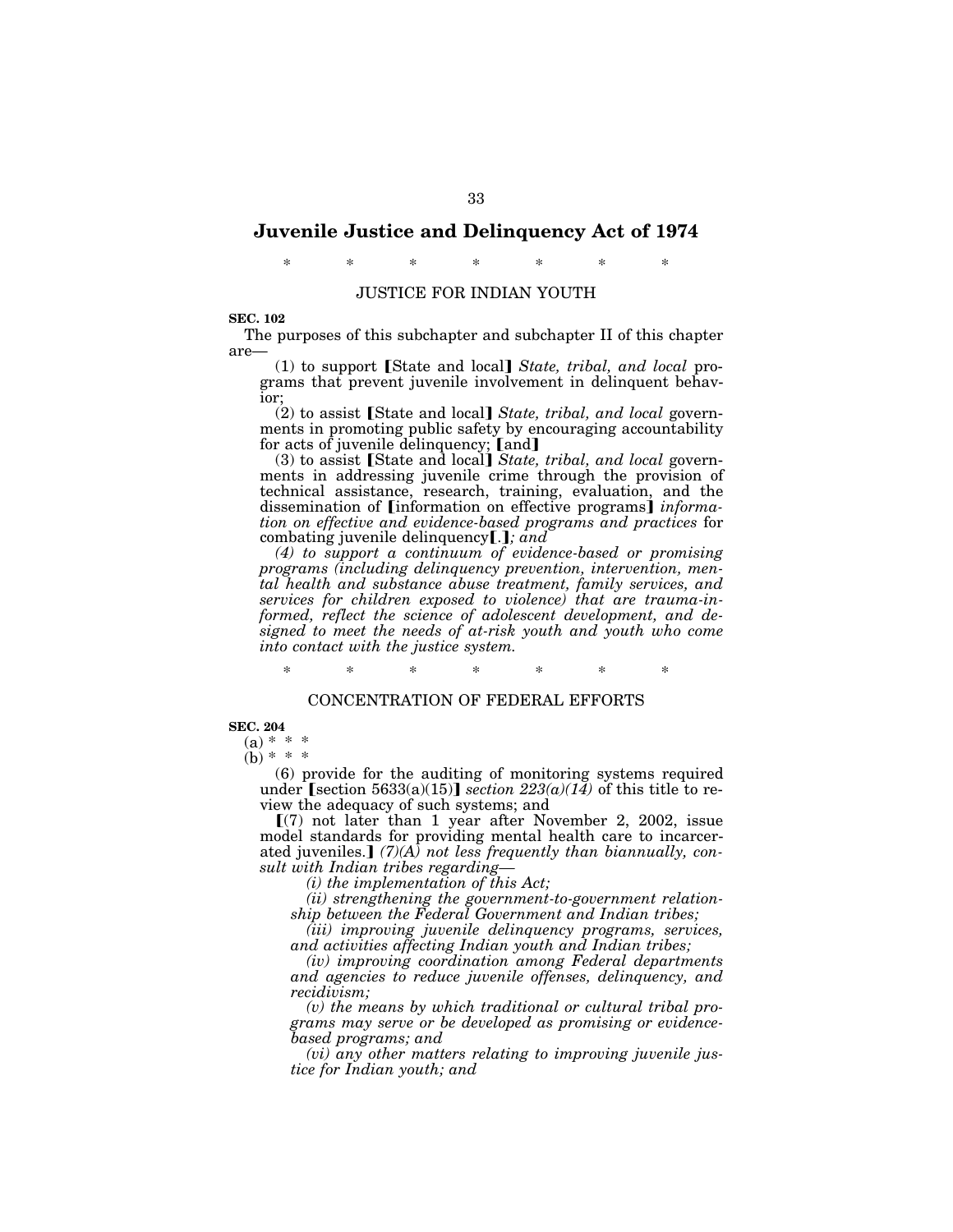*(B) not later than 1 year after the date of enactment of this subparagraph, issue a tribal consultation policy for the Office of Juvenile Justice and Delinquency Prevention to govern the consultation to be conducted under subparagraph (A).* 

# COORDINATING COUNCIL ON JUVENILE JUSTICE AND DELINQUENCY PREVENTION

\* \* \* \* \* \* \*

#### **SEC. 206.**

(a) ESTABLISHMENT; MEMBERSHIP.— (1) There is hereby established, as an independent organization in the executive branch of the Federal Government a Coordinating Council on Juvenile Justice and Delinquency Prevention composed of the Attorney General, the Secretary of Health and Human Services, *the Director of the Indian Health Service*, the Secretary of Labor, the Secretary of Education, the Secretary of Housing and Urban Development, the Administrator of the Office of Juvenile Justice and Delinquency Prevention, the Director of the Office of National Drug Control Policy, the Chief Executive Officer of the Corporation for National and Community Service, the [Commissioner of Immigration and Naturalization] Assistant Secretary for Immigration *and Customs Enforcement, the Secretary of the Interior, the Assistant Secretary for Indian Affairs*, such other officers of Federal agencies who hold significant decision making authority as the President may designate, and individuals appointed under paragraph (2).

 $(2)$  $(A)$  Ten members shall be appointed, without regard to political affiliation, to the Council in accordance with this paragraph from among individuals who are practitioners in the field of juvenile justice and who are not officers or employees of the [United States] Federal Government. \* \* \*

(c) FUNCTIONS.—

(1) The function of the Council shall be to coordinate all Federal juvenile delinquency programs (in cooperation with State, *tribal*, and local juvenile justice programs) all Federal programs and activities that detain or care for unaccompanied juveniles, and all Federal programs relating to missing and exploited children. The Council shall examine how the separate programs can be coordinated among Federal, State, and local governments to better serve at-risk children and juveniles and shall make recommendations to the President, and to the Congress, at least annually with respect to the coordination of overall policy and development of objectives and priorities for all Federal juvenile delinquency programs and activities and all Federal programs and activities that detain or care for unaccompanied juveniles. The Council shall review the programs and practices of Federal agencies and report on the degree to which Federal agency funds are used for purposes which are consistent or inconsistent with the mandates of paragraphs  $(12)(A)$ ,  $(13)$ , and  $(14)$  of section 5633 $(a)$  of this title. The Council shall review, and make recommendations with respect to, any joint funding proposal undertaken by the Office of Juvenile Justice and Delinquency Prevention and any agency rep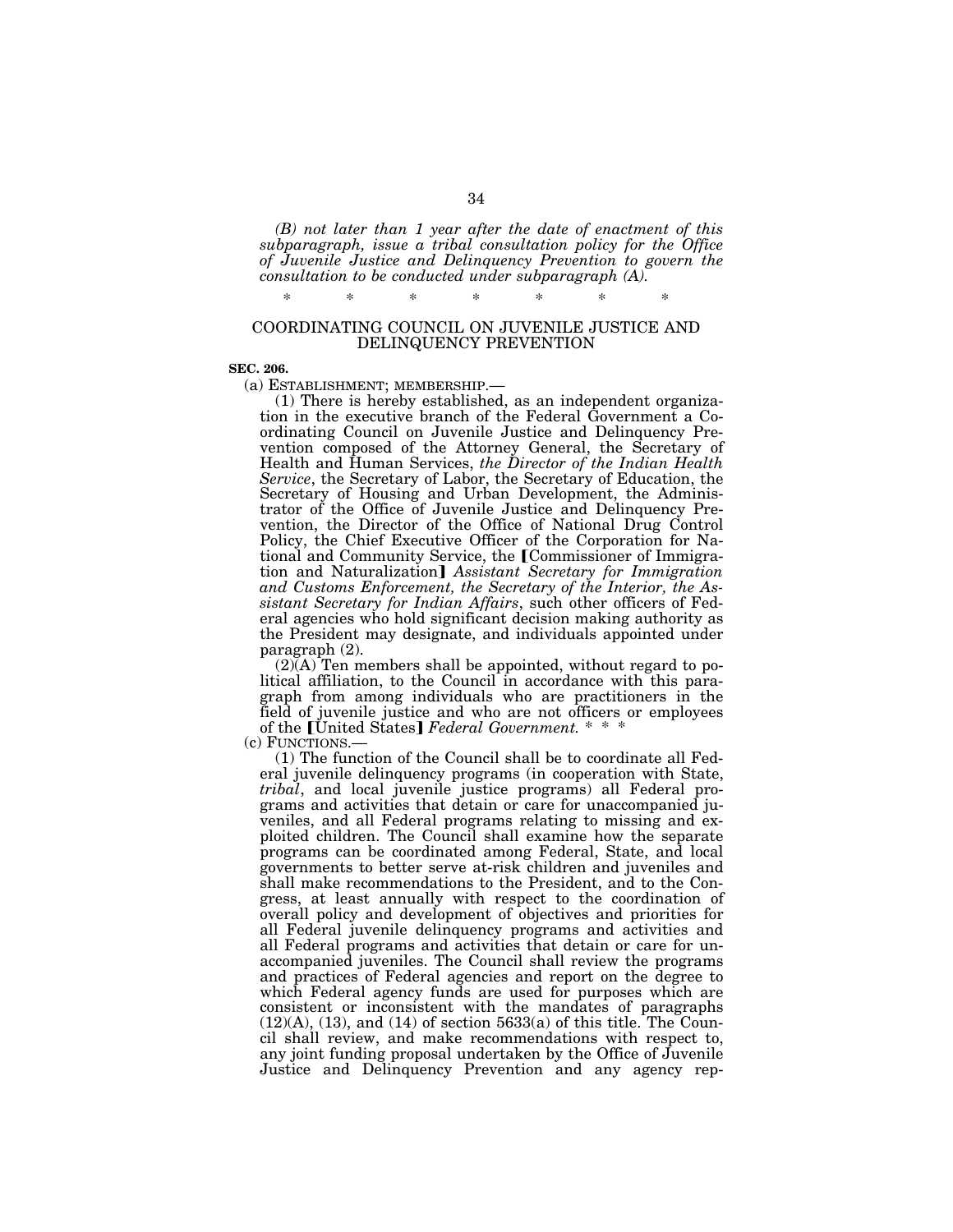resented on the Council. The Council shall review the reasons why Federal agencies take juveniles into custody and shall make recommendations regarding how to improve Federal practices and facilities for holding juveniles in custody.

(2) In addition to performing their functions as members of the Council, the members appointed under subsection (a)(2) of this section shall collectively—

(A) make recommendations regarding the development of the objectives, priorities, and the long-term plan, and the implementation of overall policy and the strategy to carry out such plan, referred to in section  $5614(a)(1)$  of this title; and

(B) not later than 180 days after November 4, 1992, submit such recommendations to the Administrator, the Chairman of the Committee on Education and the Workforce of the House of Representatives, *the Chairperson and Vice Chairperson of the Committee on Indian Affairs of the Senate,* and the Chairman of the Committee on the Judiciary of the Senate.

\* \* \* \* \* \* \*

# ANNUAL REPORT

#### **SEC. 207.**

Not later than 180 days after the end of **[a** fiscal year**]** each fis*cal year*, the Administrator shall submit to the President, the Speaker of the House of Representatives, and the President pro tempore of the Senate a report that contains the following with respect to such fiscal year:

(1) A detailed summary and analysis of the most recent data available regarding the number of juveniles taken into custody, the rate at which juveniles are taken into custody, and the trends demonstrated by the data required by subparagraphs (A), (B), and (C). Such summary and analysis shall set out the information required by subparagraphs  $(A)$ ,  $(B)$ ,  $(C)$ , and  $(D)$ separately for juvenile nonoffenders, juvenile status offenders, and other juvenile offenders. Such summary and analysis shall separately address with respect to each category of juveniles specified in the preceding sentence—

(A) the types of offenses with which the juveniles are charged *and whether the offense occurred in Indian country (as defined in section 1151 of title 18, United States Code);* 

(B) the race [and gender of the juveniles], gender and *ethnicity (as defined by the Bureau of the Census) of the juveniles, and, for any Indian juvenile, the tribal membership or affiliation of the Indian juvenile;* 

 $(C)$  \* \* \*

*(5) A description of—* 

*(A) the amount of funding provided to Indian tribes under this Act, or for a juvenile delinquency or prevention program under the Tribal Law and Order Act of 2010 (25 U.S.C. 2801 note; Public Law 111–211) or the amendments made by that Act, including direct Federal grants and funding provided to Indian tribes through a State or unit of local government; and*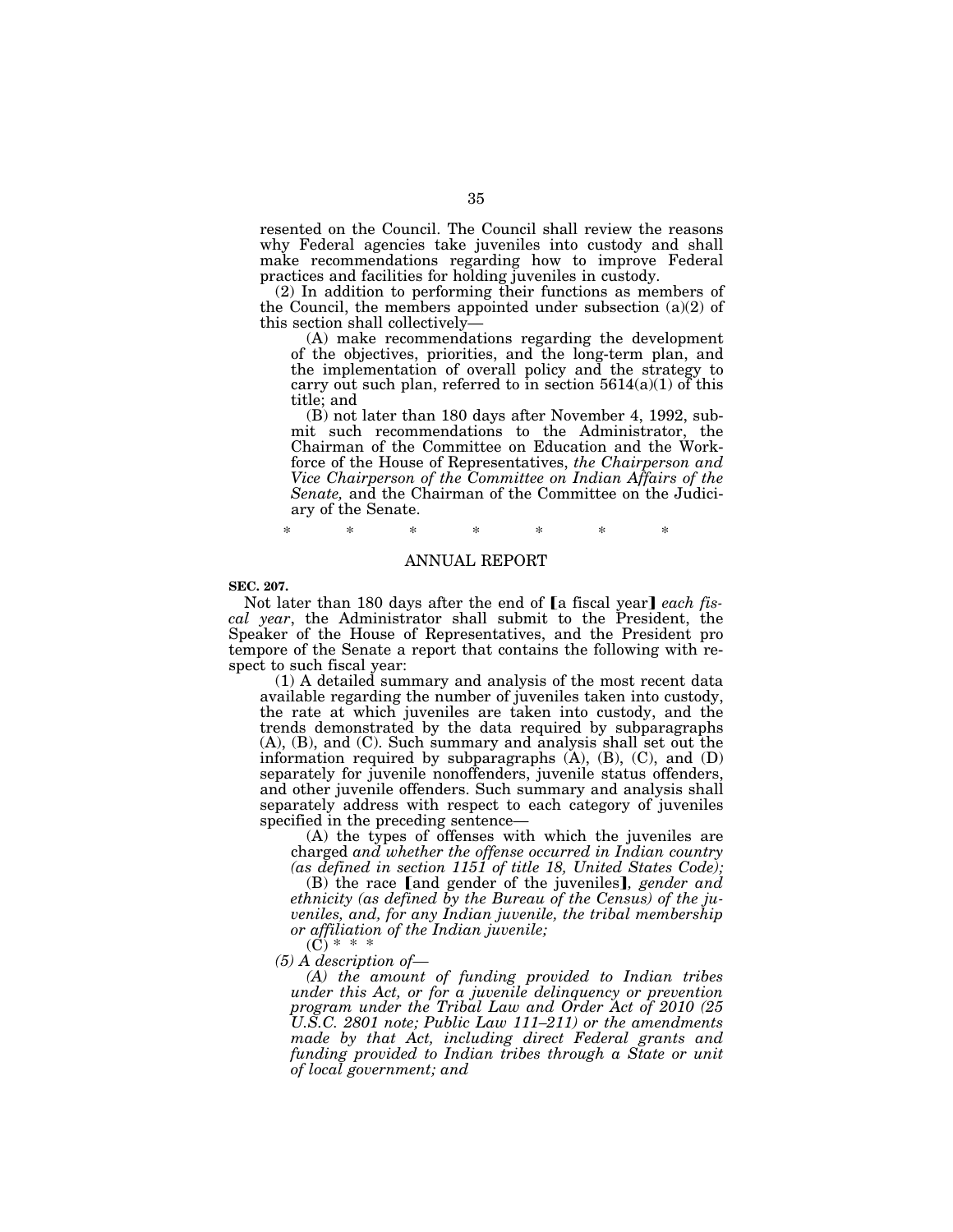*(B) recommendations of the Council for improving resource and service delivery to Indian tribal communities.* 

# \* \* \* \* \* \* \* STATE PLANS

**SEC. 223** 

 $(a) * * *$  $(3) * * * *$  $(A) * * * *$ 

 $(ii) * * * *$ 

(VII) persons with special experience and competence in addressing problems related to school violence and vandalism and alternatives to suspension and expulsion; [and]

(VIII) persons with special experience and competence in addressing problems related to learning disabilities, emotional difficulties, child abuse and neglect, and youth violence; and

*(IX) for States in which 1 or more Indian tribes are located, at least 1 Indian tribal representative with knowledge of services or issues relating to law enforcement, juvenile justice, behavioral health, youth, and social services in Indian tribal communities, as nominated by the applicable Indian tribes*; \* \* \*

 $(4)$  provide for the active consultation with and participation of units of local government or combinations thereof in the development of a State plan which adequately takes into account the needs and requests of units of local government, except that nothing in the plan requirements, or any regulations promulgated to carry out such requirements, shall be construed to prohibit or impede the State from making grants to, or entering into contracts with, local private agencies or the advisory group;

*(4) subject to the condition that nothing in the plan requirements, or any regulations promulgated to carry out those requirements, shall prohibit or impede the State from making grants to, or entering into contracts with, local private agencies or the advisory group, provide for*—

*(A) active consultation with, and participation of, units of local government or combinations of those units in the development of a State plan that adequately takes into account the needs and requests of units of local government; and* 

*(B)(i) notice to an Indian tribe in any case in which a juvenile member of that Indian tribe comes in contact with the juvenile justice system of the State or other unit of local government; and* 

*(ii) intervention by, the provision of services by, or coordination with, such an Indian tribe for any Indian juvenile member of that Indian tribe in the juvenile justice system of the State or other unit of local government*;  $(5)^{*}$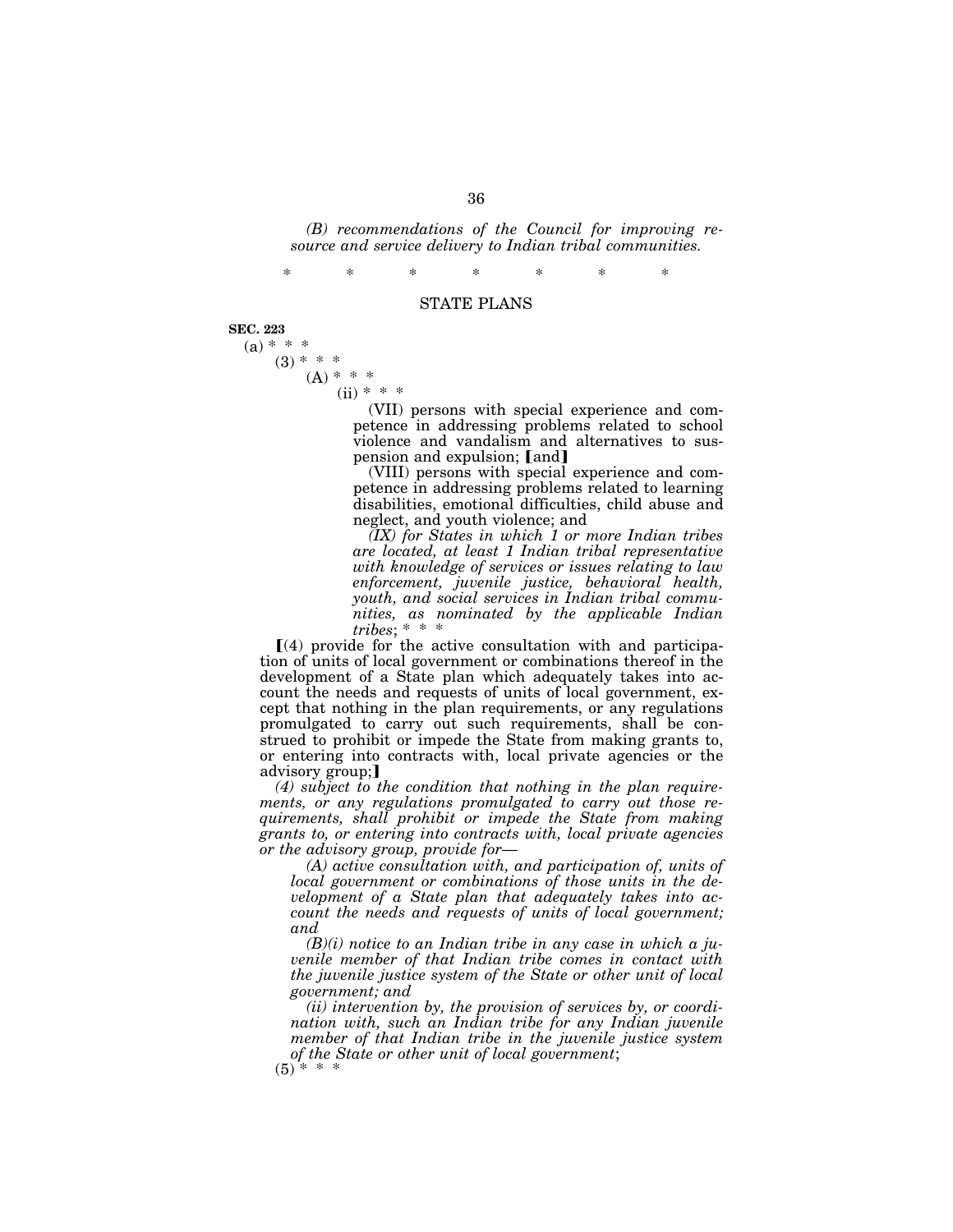(C) to provide funds for programs of Indian tribes that perform law enforcement functions (as determined by the Secretary of the Interior) and that agree to attempt to comply with the requirements specified in paragraphs  $(11)$ , (12), and (13), applicable to the detention and confinement of juveniles, an amount that bears the same ratio to the aggregate amount to be expended through programs referred to in subparagraphs  $(A)$  and  $(B)$  as the population under 18 years of age in the geographical areas in which such tribes perform such functions bears to the State population under 18 years of age $[i]$ ;  $* * * *$ 

(7)(A) provide for an analysis of juvenile delinquency problems in, and the juvenile delinquency control and delinquency prevention needs (including educational needs) of, the State (including any geographical area in which an Indian tribe øperforms law enforcement functions¿ *has jurisdiction, or in Indian country (as defined in section 1151 of title 18, United Sates Code*), a description of the services to be provided, and a description of performance goals and priorities, including a specific statement of the manner in which programs are expected to meet the identified juvenile crime problems (including the joining of gangs that commit crimes) and juvenile justice and delinquency prevention needs (including educational needs) of the State; and \* \* \*

(8) provide for the coordination and maximum utilization of *existing evidence-based and promising juvenile delinquency* programs, programs operated by *Indian tribes,* public and private agencies and organizations, and other related programs (such as education, special education, recreation, health, and welfare programs) in the State;

 $(9) * * * *$ 

(G) counseling, training, and mentoring programs, which may be in support of academic tutoring, vocational and technical training, and drug and violence prevention counseling, that are designed to link at-risk juveniles, juvenile offenders, or juveniles who have a parent or legal guardian who is or was incarcerated in a Federal, State, *tribal,* or local correctional facility or who is otherwise under the jurisdiction of a Federal, State, *tribal*, or local criminal justice system, particularly juveniles residing in low-income and high-crime areas and juveniles experiencing educational failure, with responsible individuals (such as law enforcement officials, Department of Defense personnel, individuals working with local businesses, and individuals working with community-based and faith-based organizations and agencies) who are properly screened and trained; \* \* \*

(L) programs that, in recognition of varying degrees of the seriousness of delinquent behavior and the corresponding gradations in the responses of the juvenile justice system in response to that behavior, are designed to—

(i) encourage courts to develop and implement a continuum of post-adjudication restraints that bridge the gap between traditional probation and confinement in a correctional setting (including expanded use of pro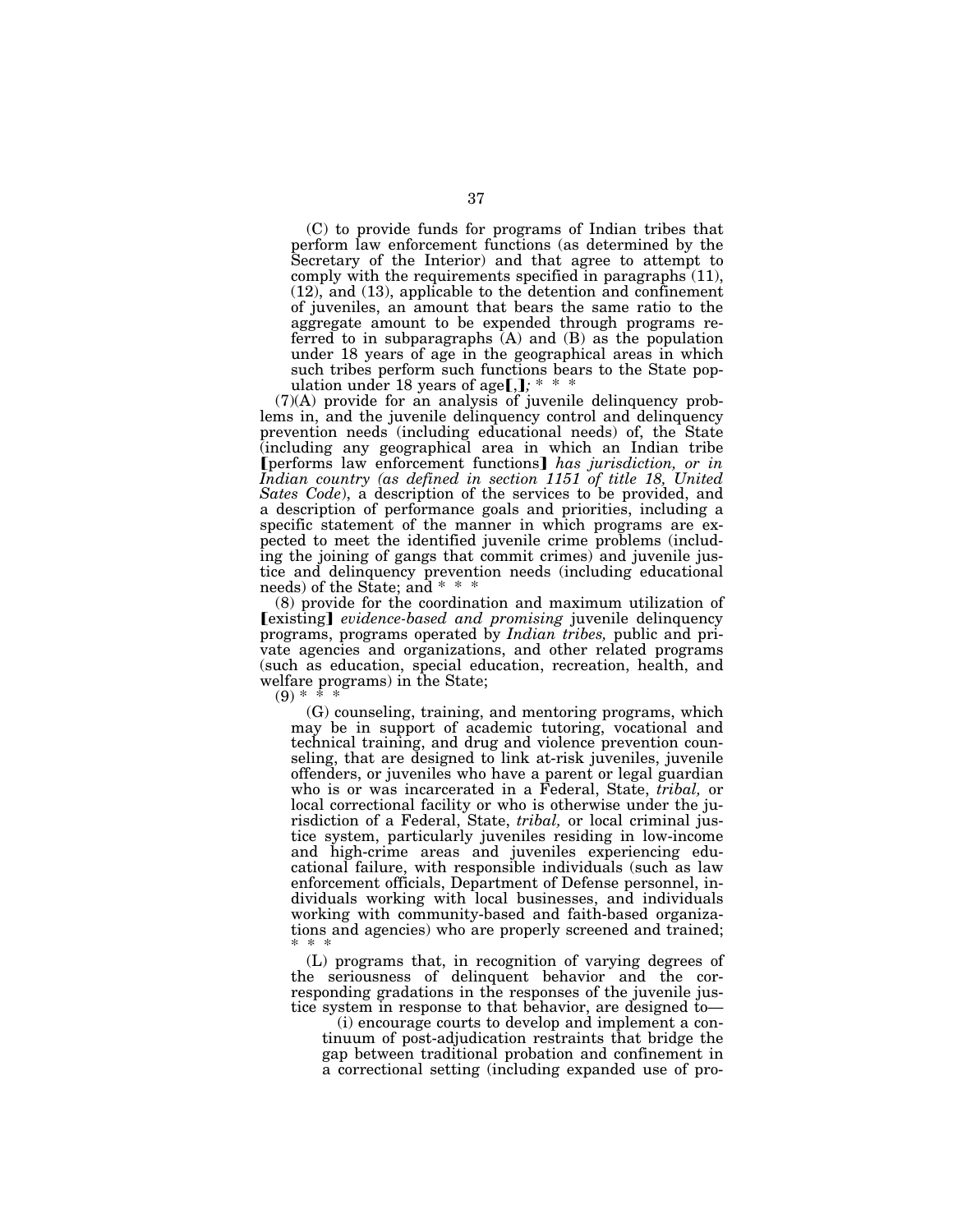bation, mediation, restitution, community service, treatment, home detention, intensive supervision, electronic monitoring, and similar programs, and secure community-based treatment facilities linked to other support services such as health, mental health, education (remedial and special), job training, and recreation); and

(ii) assist in the provision  $[$  by the provision  $]$  by the Administrator of information and technical assistance, including technology transfer, to States in the design and utilization of risk assessment mechanisms to aid juvenile justice personnel in determining appropriate sanctions for delinquent behavior; \* \* \*

(R) projects designed to develop and implement programs to protect the rights of juveniles affected by the juvenile justice system; [and]

(S) programs designed to provide mental health services for incarcerated juveniles suspected to be in need of such services, including assessment, development of individualized treatment plans, and discharge plans [.**]**; and

*(T) tribal cultural or traditional programs designed to reduce delinquency among Indian youth;* \* \* \*

(20) provide reasonable assurance that Federal funds made available under this part for any period will be so used as to supplement and increase (but not supplant) the level of the State, *tribal*, local, and other non-Federal funds that would in the absence of such Federal funds be made available for the programs described in this part, and will in no event replace such State, *tribal*, local, and other non-Federal funds;  $(21) * * *$ 

(B) from time to time, but not less than annually, review its plan and submit to the Administrator an analysis and evaluation of the effectiveness of the programs and activities carried out under the plan, and any modifications in the plan, including the survey of State, *tribal*, and local needs, that it considers necessary; and

\* \* \* \* \* \* \*

#### AUTHORITY TO MAKE GRANTS

# **SEC. 241**  $(0)$   $*$   $*$   $*$

 $(a)$   $*$ 

(4) counseling, training, and mentoring programs, which may be in support of academic tutoring, vocational and technical training, and drug and violence prevention counseling, that are designed to link at-risk juveniles, juvenile offenders, or juveniles who have a parent or legal guardian who is or was incarcerated in a Federal, State, *tribal,* or local correctional facility or who is otherwise under the jurisdiction of a Federal, State, *tribal,* or local criminal justice system, particularly juveniles residing in low-income and high-crime areas and juveniles experiencing educational failure, with responsible individuals (such as law enforcement officers, Department of Defense personnel, individuals working with local businesses, and individuals working with community-based and faith-based organiza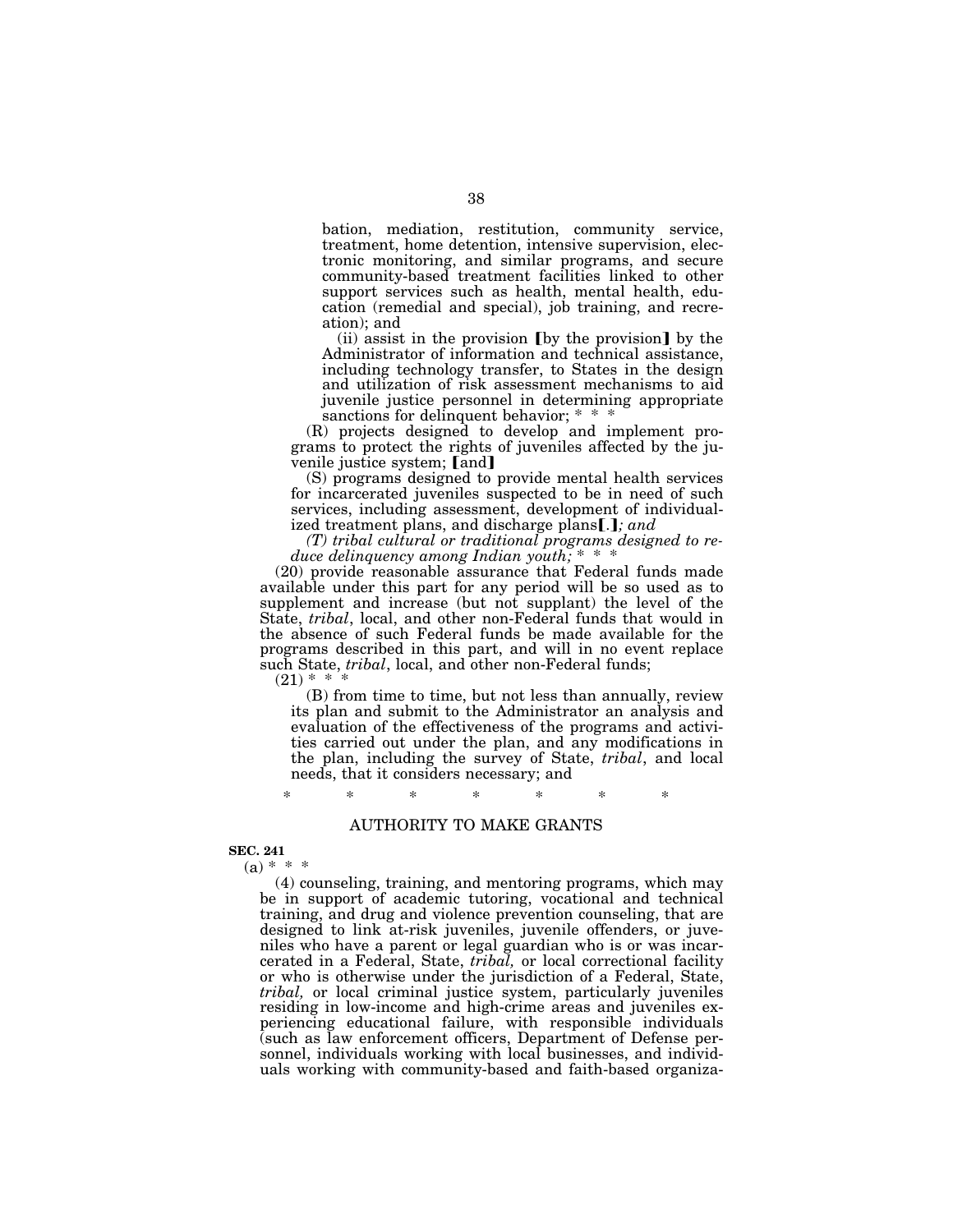tions and agencies) who are properly screened and trained; \* \* \*

 $(22)$  programs to establish partnerships [between State educational agencies and local educational agencies] among State *educational agencies, local educational agencies, and Bureau funded schools (as defined in section 1141 of the Education Amendments of 1978 (25 U.S.C. 2021*)) for the design and implementation of character education and training programs that reflect the values of parents, teachers, and local communities, and incorporate elements of good character, including honesty, citizenship, courage, justice, respect, personal responsibility, and trustworthiness; \* \* \*

(24) local programs that provide for immediate psychological evaluation and follow-up treatment (including evaluation and treatment during a mandatory holding period for not less than 24 hours) for juveniles who bring a gun on school grounds without permission from appropriate school authorities; [and]

*(25) tribal cultural or traditional programs designed to reduce delinquency among Indian youth; and* 

 $\lceil (25) \rceil$  (26) other activities that are likely to prevent juvenile delinquency.

\* \* \* \* \* \* \*

# ELIGIBILITY OF ENTITIES

#### **SEC. 245**

(a) ELIGIBILITY.—Except as provided in subsection (b) of this section, to be eligible to receive a grant under section 5654 of this title, a unit of general purpose local government, *an Indian tribe*, *or a tribal organization* acting jointly with not fewer than 2 private nonprofit agencies, organizations, and institutions that have experience dealing with juveniles, shall submit to the State an application that contains the following:

(1) An assurance that such applicant will use such grant, and each such grant received for the subsequent fiscal year, to carry out throughout a 2-year period a project or activity described in reasonable detail, and of a kind described in one or more of paragraphs (1) through  $[(25)]$  (26) of section 5651(a) of this title as specified in, such application.

# \* \* \* \* \* \* \* RESEARCH AND EVALUATION; STATISTICAL ANALYSES; INFORMATION DISSEMINATION

**SEC. 251.** 

(a) RESEARCH AND EVALUATION.—

 $(1) * * * *$  $(B) * * * *$ 

> (ix) evaluating services, treatment, and aftercare placement of juveniles who were under the care of [the State] *a State or tribal* child protection system before their placement in the juvenile justice system; (x) determining—

(I) the frequency, seriousness, and incidence of drug use by youth in schools and communities in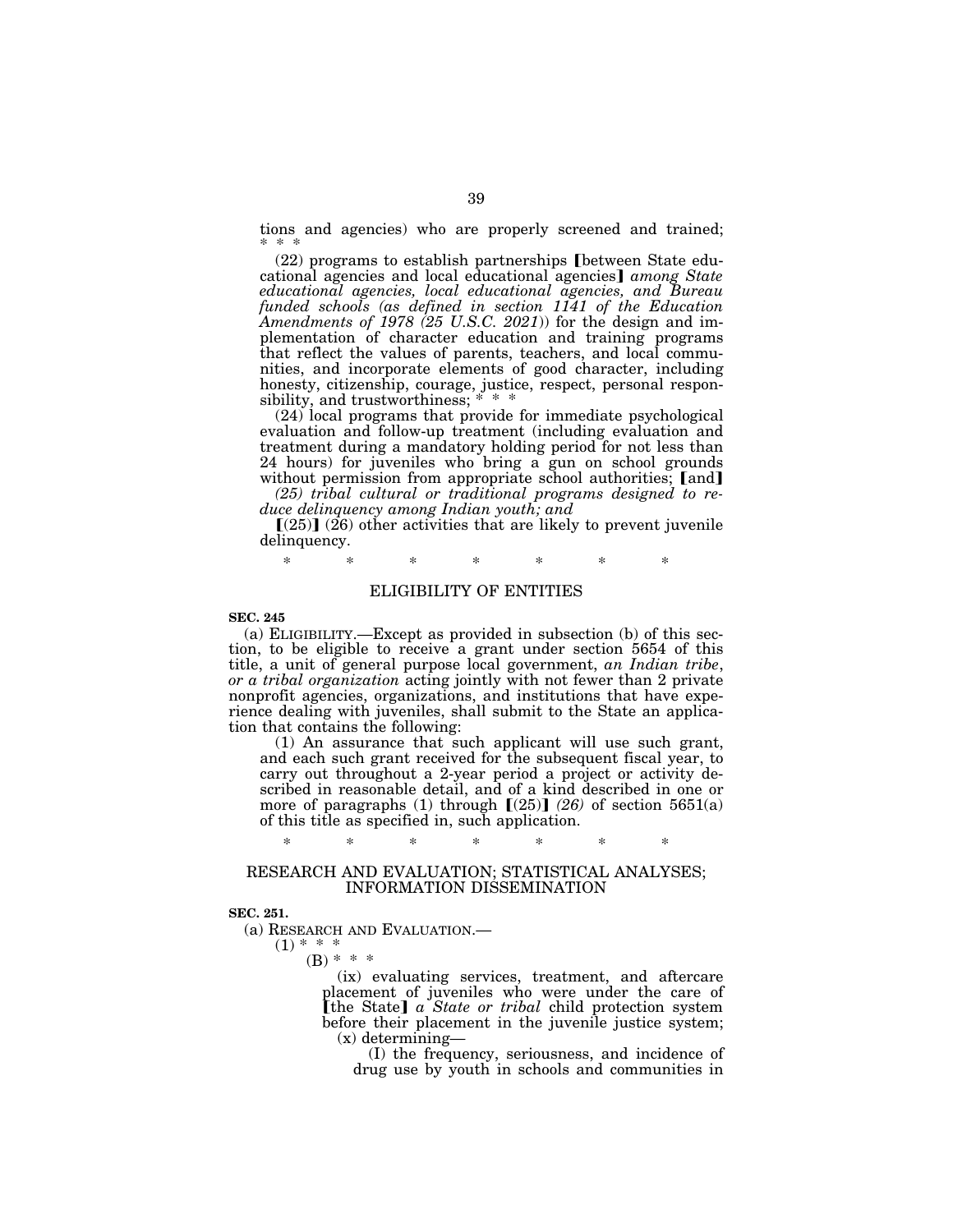**[the State]** *States or Indian tribes* using, if appropriate, data submitted by [the State] States or In*dian tribes* pursuant to this subparagraph and subsection (b) of this section; and  $*^*$ 

(4) Not later than 1 year after November 2, 2002, the Administrator shall conduct a study with respect to juveniles who, prior to placement in the juvenile justice system, were under the care or custody of [the State child] *a State or tribal child* welfare system, and to juveniles who are unable to return to their family after completing their disposition in the juvenile justice system and who remain wards of [the State] a State *or Indian tribe*. Such study shall include

40

(D) barriers faced by [State] *States and Indian tribes* in providing services to these juveniles;  $*$ 

 $(e)$  \*

(2) establish and operate, directly or by contract, a clearinghouse and information center for the preparation, publication, and dissemination of information relating to juvenile delinquency, including State, *tribal,* and local prevention and treatment programs, plans, resources, and training and technical assistance programs; and

\* \* \* \* \* \* \*

# ADMINISTRATIVE AUTHORITY

**SEC. 299** 

 $(a) * * *$ 

(d) RULES, REGULATIONS, AND PROCEDURES.—The Administrator is authorized, after appropriate consultation with representatives of States, *Indian tribes*, and units of local government, to establish such rules, regulations, and procedures as are necessary for the exercise of the functions of the Office and only to the extent necessary to ensure that there is compliance with the specific requirements of this subchapter or to respond to requests for clarification and guidance relating to such compliance.

\* \* \* \* \* \* \*

# **Incentive Grants for Local Delinquency Prevention Programs Act of 2002**

\* \* \* \* \* \* \*

# GRANTS FOR DELINQUENCY PREVENTION PROGRAMS

#### **SEC. 504**

(a) PURPOSES.—The Administrator may make grants to a State, to be transmitted through the State advisory group to units of local government that meet the requirements of subsection (b), or to federally recognized Indian [tribe] *tribes* or consortia of federally recognized Indian tribes under subsection (d), for delinquency prevention programs and activities for juveniles who have had contact with the juvenile justice system or who are likely to have contact with the juvenile justice system, including the provision to juveniles and their families of— \* \* \*

 $(d) * * * *$